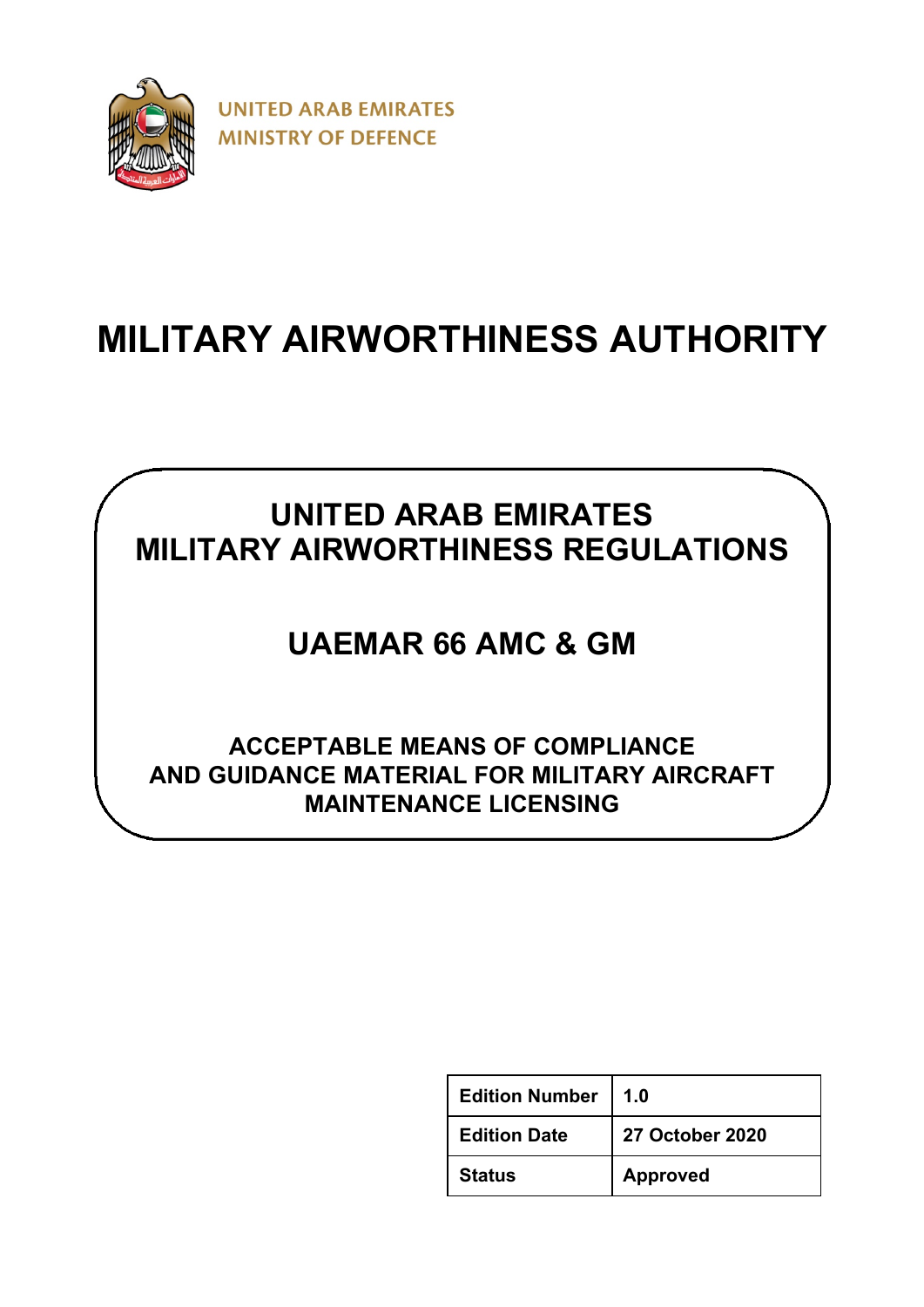# INTENTIONALLY LEFT BLANK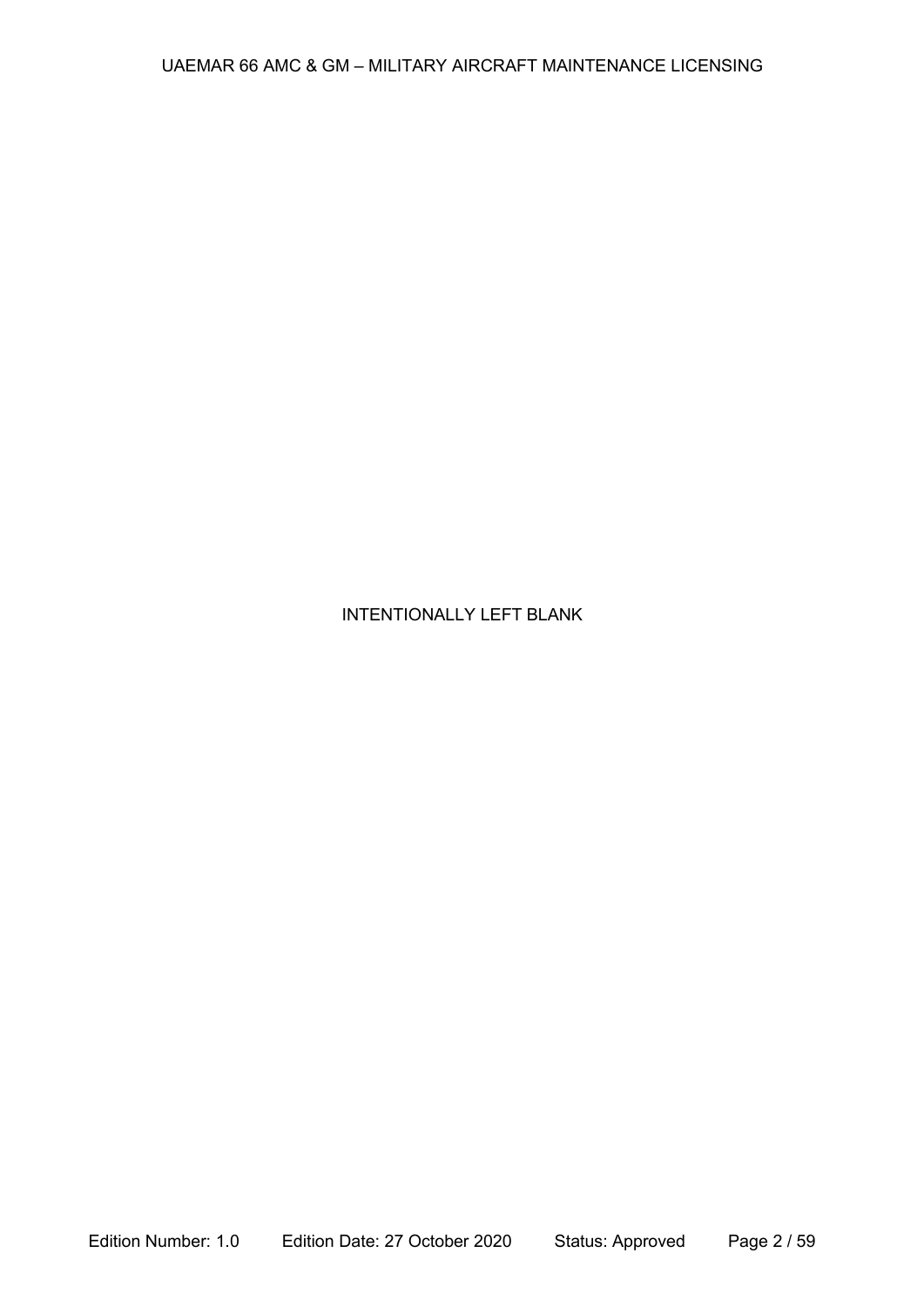# **DOCUMENT CONTROL**

# DOCUMENT APPROVAL

The following table identifies the persons who have prepared and approved this document.

| <b>Edition</b><br><b>Number</b> |             | <b>Authorised by</b>                                                                             | Date            |
|---------------------------------|-------------|--------------------------------------------------------------------------------------------------|-----------------|
|                                 | Prepared by | United Arab Emirates<br><b>Military Airworthiness Authority</b>                                  | 27 October 2020 |
| 1.0                             | Approved by | United Arab Emirates Assistant Undersecretary for<br>Defence Industry and Capability Development | 27 October 2020 |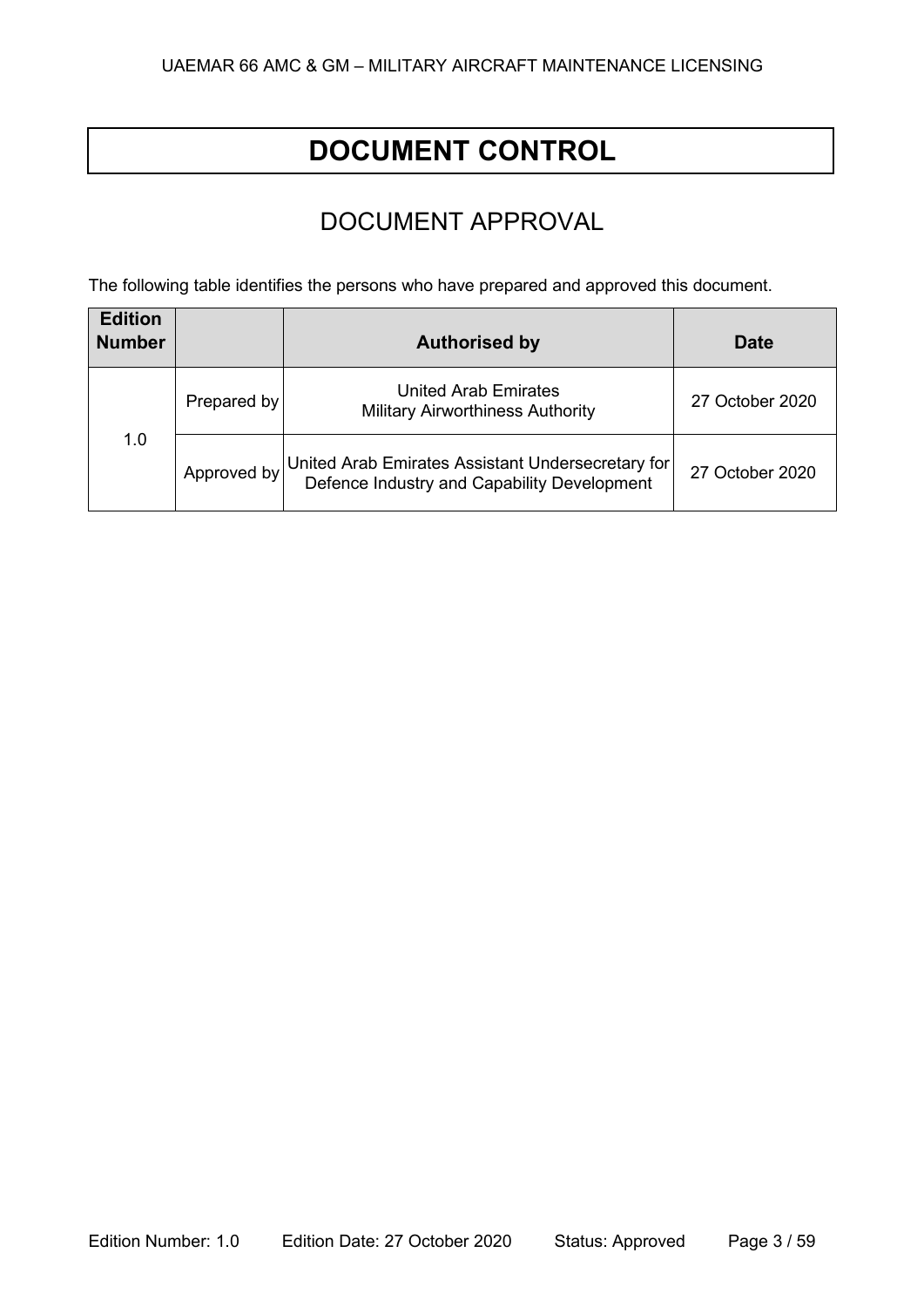# DOCUMENT CHANGE RECORD

| <b>Edition</b><br><b>Number</b> | <b>Edition</b><br><b>Date</b> | <b>Status</b> | <b>Reason for change</b>                                                           | <b>Sections or</b><br>pages affected |
|---------------------------------|-------------------------------|---------------|------------------------------------------------------------------------------------|--------------------------------------|
| 1.0                             | 27 October 2020               | Approved      | Initial issue<br>(Based on EMAR 66<br>AMC & GM Ed. 1.0<br>dated 23 September 2014) | All                                  |
|                                 |                               |               |                                                                                    |                                      |
|                                 |                               |               |                                                                                    |                                      |
|                                 |                               |               |                                                                                    |                                      |
|                                 |                               |               |                                                                                    |                                      |

# **STATUS**

The Status of the document can take two values:

**Draft:** Draft version by the United Arab Emirates Military Airworthiness Authority.

**Approved:** Approval by the United Arab Emirates Assistant Undersecretary for Defence Industry and Capability Development.

#### **EDITION**

Edition numbering will have the following format: **Edition X.Y**

The value of **X** will change after a **major** modification of the document

The value of **Y** will change after a **minor** modification of the document

#### **NOTE:**

- 1. All changes are indicated by the use of a 'sidebar' in the margin. This can be readily crossreferenced using the table at the end of the document which details each change.
- 2. This UAEMAR relies on definitions laid down in UAE Military Airworthiness Document Acronyms and Definitions (UAEMAD-A&D).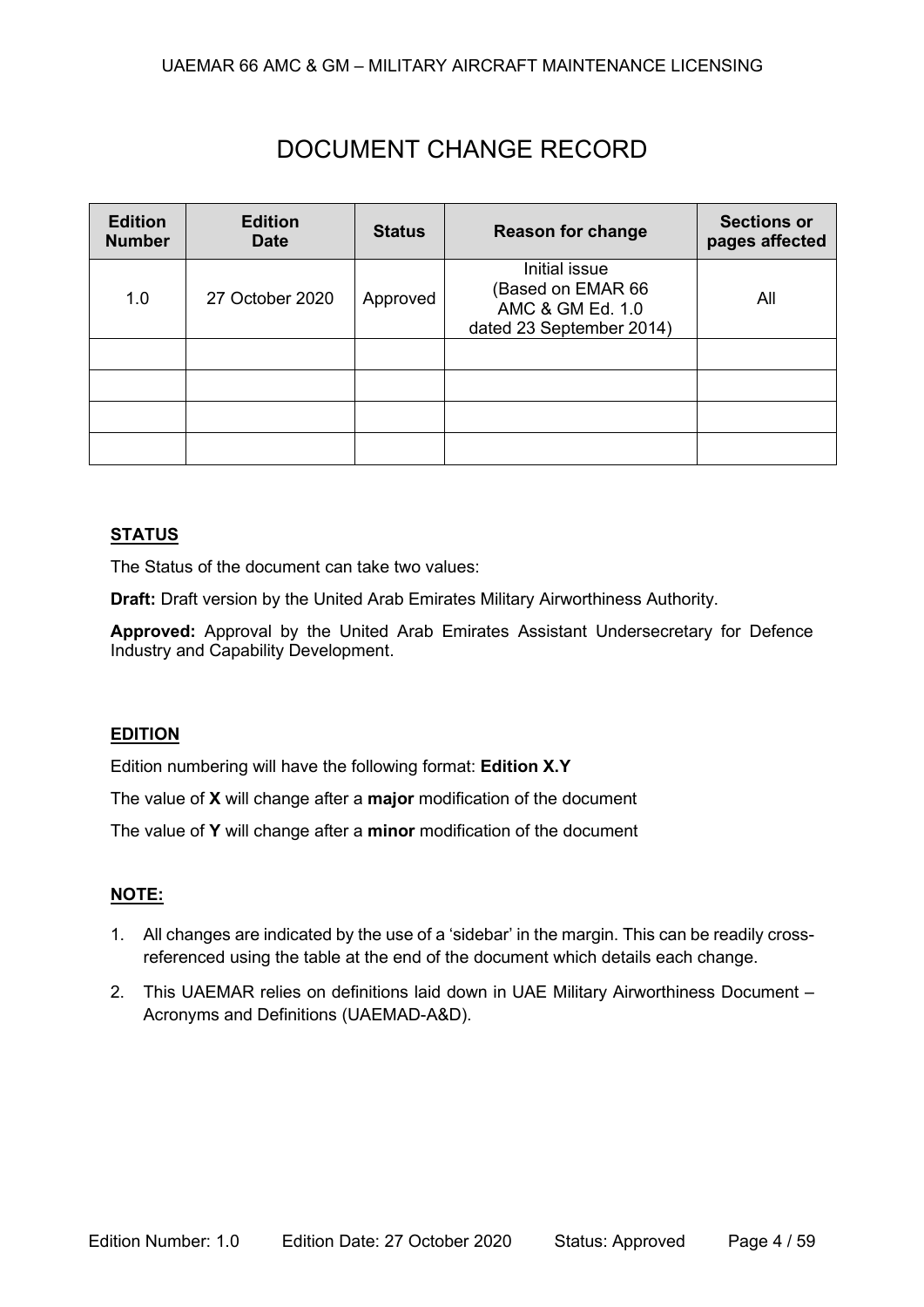# **TABLE OF CONTENTS**

| GM 66.A.40 Continued validity of the Military Aircraft Maintenance Licence  13             |  |
|--------------------------------------------------------------------------------------------|--|
|                                                                                            |  |
|                                                                                            |  |
|                                                                                            |  |
|                                                                                            |  |
|                                                                                            |  |
|                                                                                            |  |
|                                                                                            |  |
|                                                                                            |  |
|                                                                                            |  |
|                                                                                            |  |
| SECTION B - PROCEDURES FOR NATIONAL MILITARY AIRWORTHINESS AUTHORITIES, 17                 |  |
|                                                                                            |  |
|                                                                                            |  |
|                                                                                            |  |
| AMC 66.B.105 Preparation for the issue of a MAML via a Maintenance Organisation approved   |  |
| AMC 66.B.110 Procedure for the change of a MAML to include an additional basic category or |  |
| AMC 66.B.115 Procedure for the change of a MAML to include a Military Aircraft Type Rating |  |
|                                                                                            |  |
| AMC 66.B.130 Procedure for the direct approval of Military Aircraft Type Training  18      |  |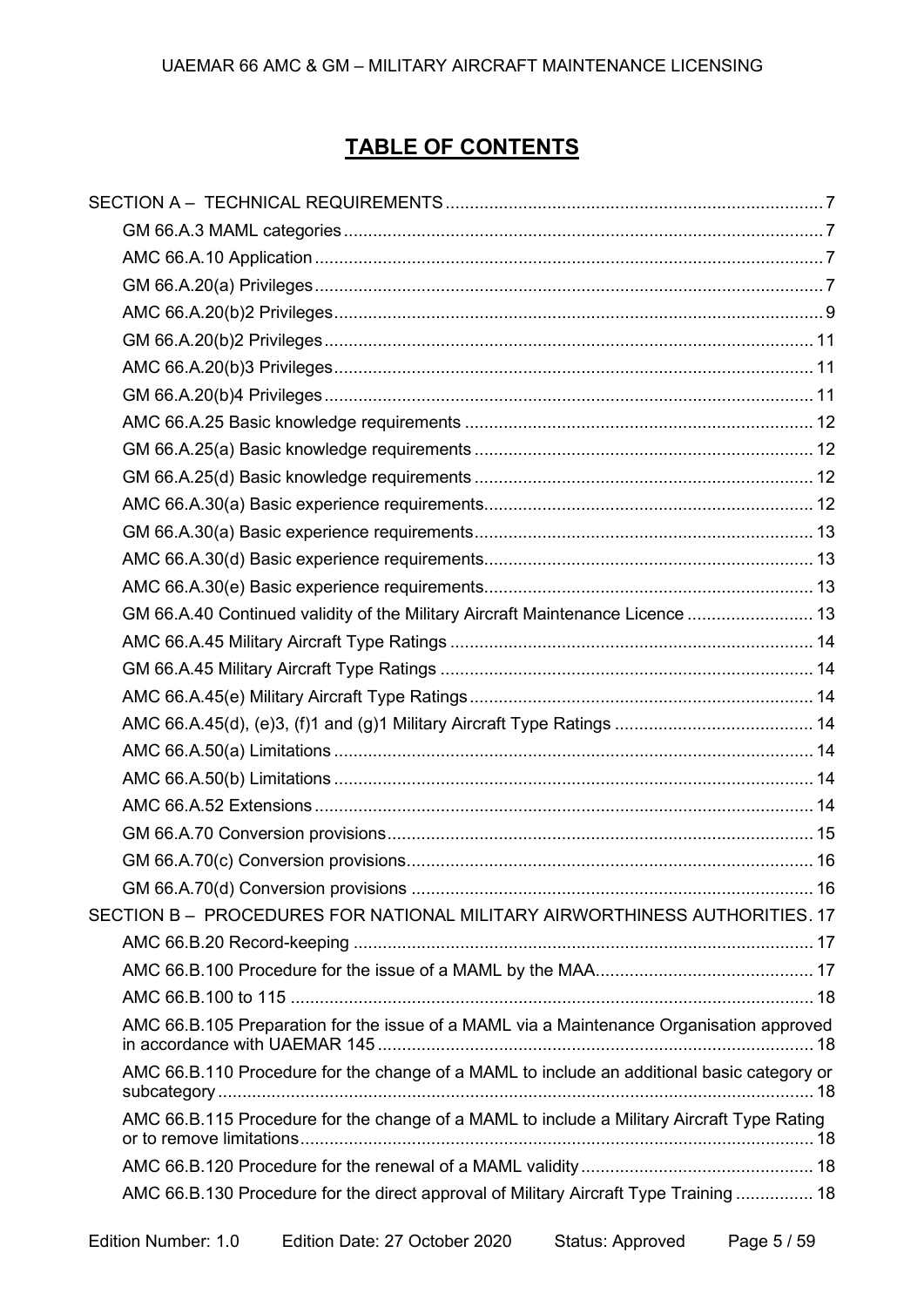| AMC 66.B.310 (a) Conversion report for Approved Maintenance Organisations authorisations     |  |
|----------------------------------------------------------------------------------------------|--|
| GM 66.B.310(b)3 Conversion report for Approved Maintenance Organisations authorisations      |  |
|                                                                                              |  |
|                                                                                              |  |
|                                                                                              |  |
| AMC to Appendix III - Military Aircraft Type Training and Examination Standard, and On-the-  |  |
|                                                                                              |  |
| Appendix I - Military Aircraft Type Ratings for UAEMAR Form 26 Military Aircraft Maintenance |  |
| Appendix II – Aircraft Type Practical Experience and On-the-Job Training List of Tasks  33   |  |
| Appendix III - Evaluation of the competence: assessment and assessors  48                    |  |
|                                                                                              |  |
|                                                                                              |  |
|                                                                                              |  |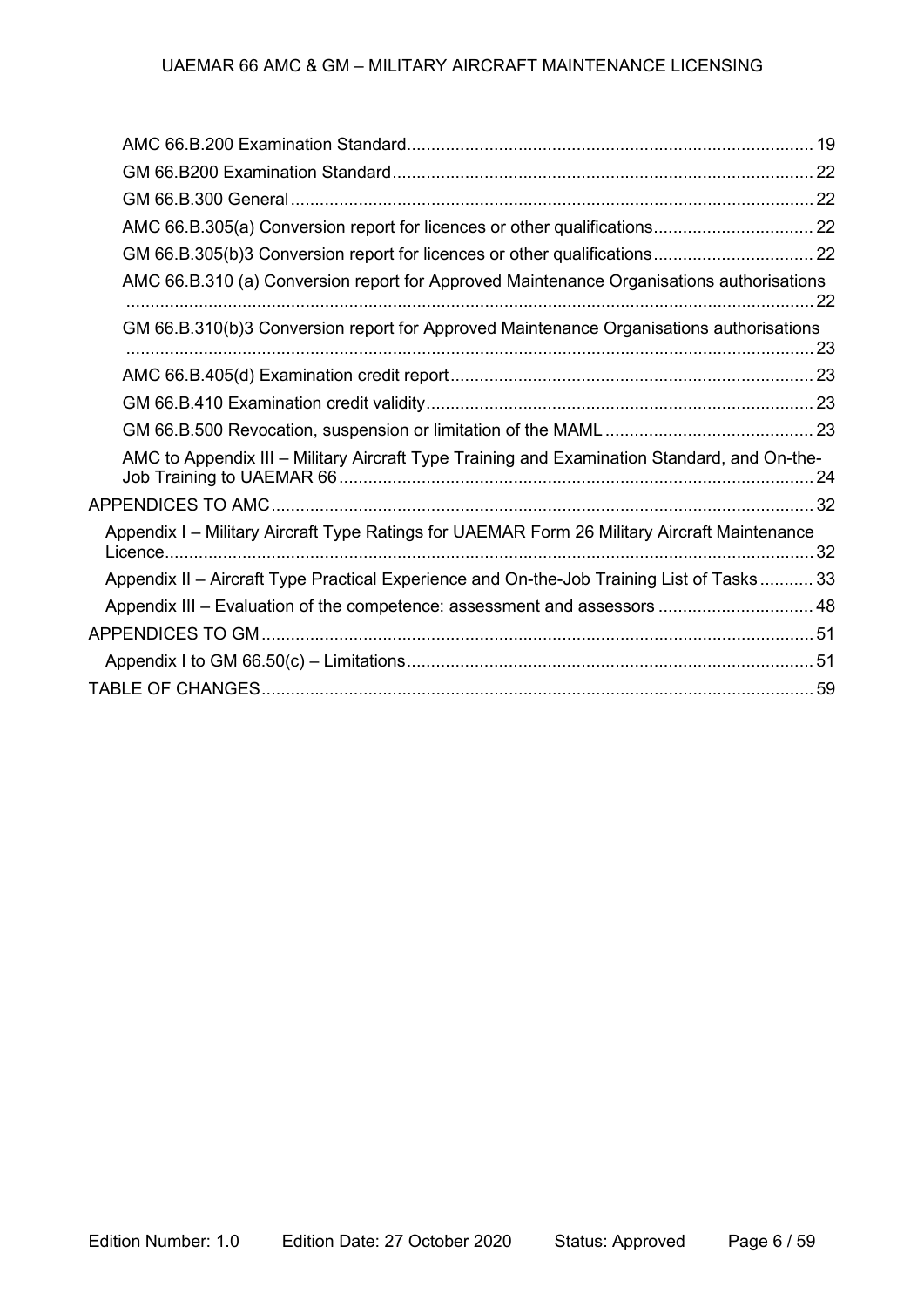# **ACCEPTABLE MEANS OF COMPLIANCE AND GUIDANCE MATERIAL**

# **SECTION A – TECHNICAL REQUIREMENTS**

# <span id="page-6-1"></span><span id="page-6-0"></span>**GM 66.A.3 MAML categories**

Individual Military Aircraft Maintenance Licence (MAML) holders need not be restricted to a single category. Provided that each qualification requirement is satisfied, any combination of categories may be granted.

#### <span id="page-6-2"></span>**AMC 66.A.10 Application**

- 1. Maintenance experience should be written up in a manner that the reader has a reasonable understanding of where, when and what maintenance constitutes the experience. A task-by-task account is not necessary but at the same time a bland statement "X years maintenance experience completed" is not acceptable. A logbook of maintenance experience is desirable, and the MAA requires such a logbook to be kept. It is acceptable to cross-refer in the UAEMAR Form 19 to other documents containing information on maintenance.
- 2. Applicants claiming the maximum reduction in UAEMAR 66.A.30(a) total experience based upon successful completion of UAEMAR 147.A.200 approved basic training should include the UAEMAR 147 Certificate of Recognition for approved basic training.
- 3. Applicants claiming reduction in UAEMAR 66.A.30(a) total experience based upon successful completion of technical training in an organisation or entity recognised by the MAA as an Approved Maintenance Training Organisation should include the relevant certificate of successful completion of training. Where the technical training was completed in another organisation (for example a CAA or EASA approved Maintenance Training Organisation), then advice should be sought from the MAA to ensure the training received is acceptable to the MAA.

# <span id="page-6-3"></span>**GM 66.A.20(a) Privileges**

1. The following definitions apply:

*Electrical system* means the aircraft electrical power supply source, plus the distribution system to the different components contained in the aircraft and relevant connectors. Lighting systems are also included in this definition. When working on cables and connectors which are part of these electrical systems, the following typical practices are included in the privileges:

- Continuity, insulation and bonding techniques and testing;
- Crimping and testing of crimped joints;
- Connector pin removal and insertion;
- Wiring protection techniques.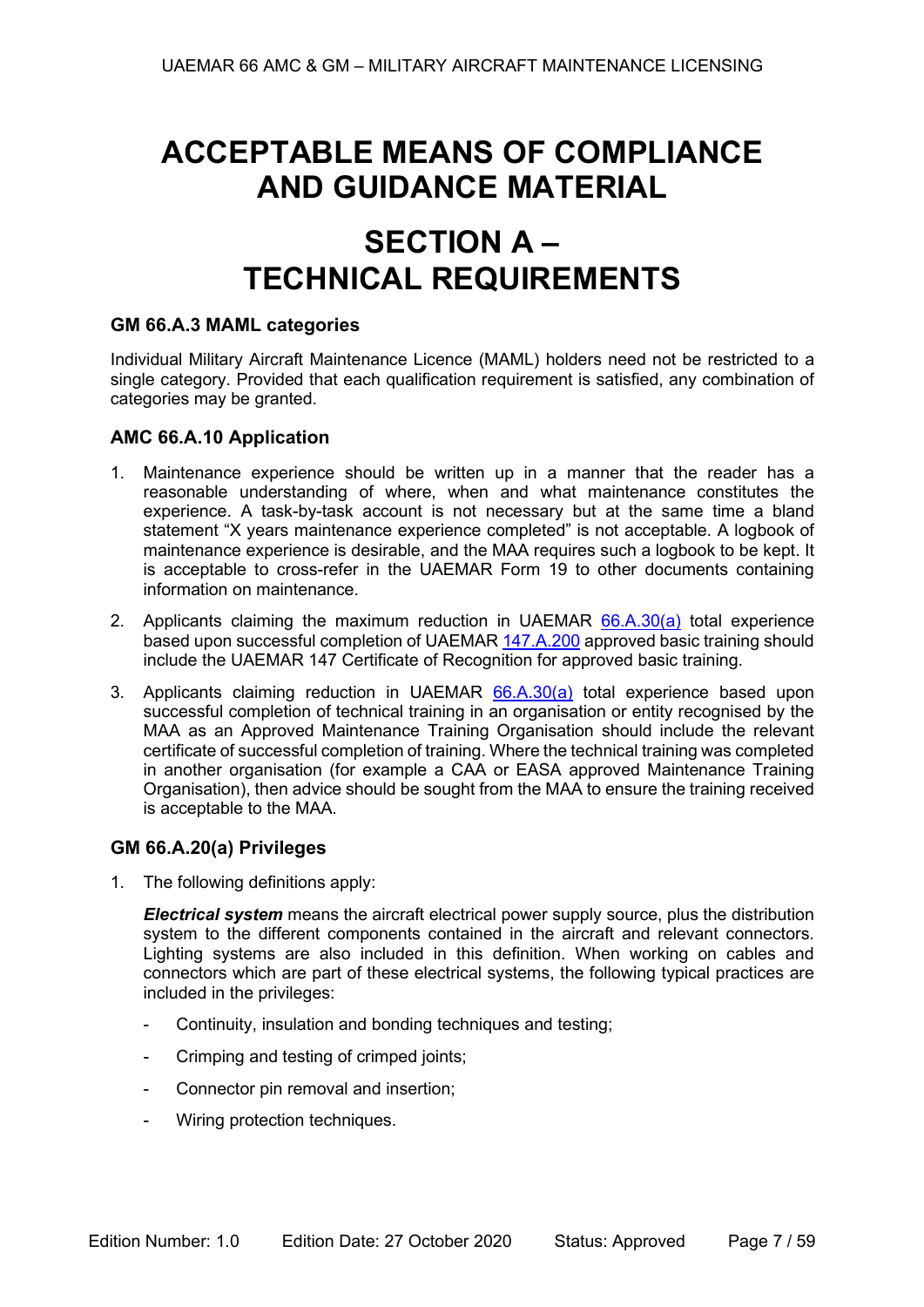*Avionics system* means an aircraft system that transfers, processes, displays or stores analogue or digital data using data lines, data buses, coaxial cables, wireless or other data transmission medium, and includes the system's components and connectors. Examples of avionics systems include the following:

- Autoflight:
- Communication, Radar and Navigation;
- Instruments (see NOTE below);
- Integrated Modular Avionics (IMA);
- On-Board Maintenance Systems;
- Information Systems;
- Fly-by-Wire Systems (related to S1000D "Flight Controls");
- Fibre Optic Control Systems.

NOTE: Instruments are formally included in the privileges of the B2 MAML holders. However, maintenance on electro-mechanical and pitot-static components may also be released by a B1 MAML holder.

*Armament, rescue and escape systems* and other military-specific systems means systems associated with the carriage, targeting and release of weapons; reconnaissance and surveillance equipment; self-protection, electronic warfare and aircrew escape systems. Examples of armament, rescue and escape systems and other military-specific systems include the following:

- weapons:
- weapons release/launch mechanisms;
- Ejection seats.

*Simple test* means a test described in approved maintenance data and meeting all the following criteria:

- The serviceability of the system can be verified using aircraft controls, switches, Builtin Test Equipment (BITE), Central Maintenance Computer (CMC) or external test equipment not involving special training;
- The outcome of the test is a unique go–no go indication or parameter, which can be a single value or a value within an interval tolerance. No interpretation of the test result or interdependence of different values is allowed;
- The test does not involve more than 10 actions as described in the approved maintenance data (not including those required to configure the aircraft prior to the test, i.e. jacking, flaps down, etc., or to return the aircraft to its initial configuration). Pushing a control, switch or button, and reading the corresponding outcome may be considered as a single step even if the maintenance data shows them separated.

*Troubleshooting* means the procedures and actions necessary to identify the root cause of a defect or malfunction using approved maintenance data. It may include the use of BITE or external test equipment.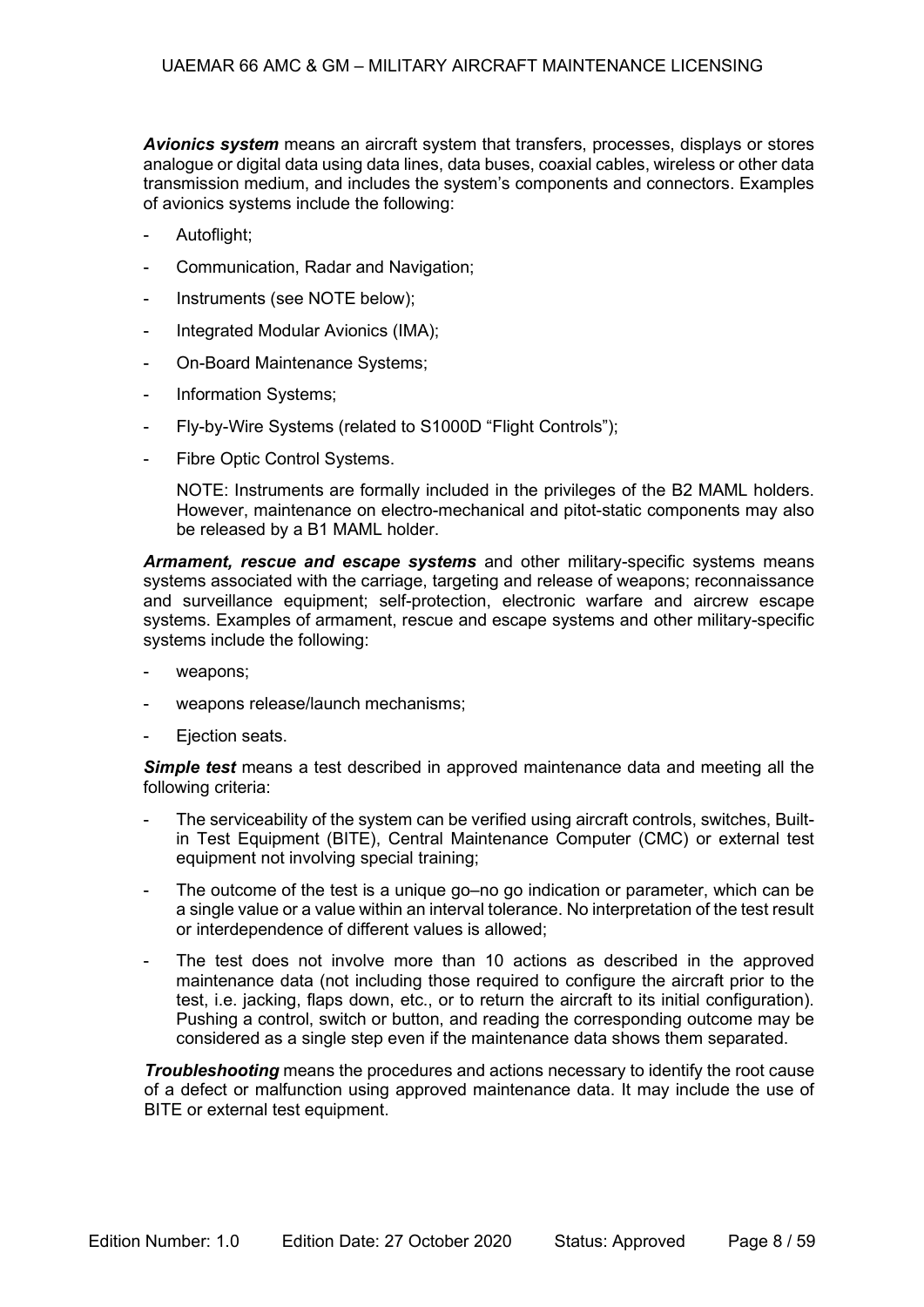*Line maintenance* means any maintenance that is carried out before flight to ensure that the aircraft is fit for the intended flight. It may include:

- troubleshooting;
- defect rectification;
- component replacement with the use of external test equipment, if required. Component replacement may include components such as engines and propellers;
- scheduled maintenance and/or checks including visual inspections that will detect obvious unsatisfactory conditions/discrepancies but do not require extensive in-depth inspection. It may also include internal structure, systems and powerplant items which are visible through quick opening access panels/doors;
- minor repairs and modifications which do not require extensive disassembly and can be accomplished by simple means.

**Base Maintenance** means any task falling outside the criteria that are given above for Line Maintenance.

- 2. NOT APPLICABLE.
- 3. The Category C MAML permits certification of scheduled base maintenance by the issue of a single "certificate of release to service for aircraft" after the completion of all such maintenance. The basis for this certification is that the maintenance has been carried out by competent mechanics and Category B1, B2 support staff, as appropriate, who have signed for the maintenance tasks under their respective specialisation. The principal function of the Category C certifying staff is to ensure that all required maintenance has been called up and signed off by the Category B1, B2 support staff, as appropriate, before issue of the "certificate of release to service for aircraft". Only Category C personnel who also hold the appropriate Category B1 or B2 endorsement may perform both roles in base maintenance.

# <span id="page-8-0"></span>**AMC 66.A.20(b)2 Privileges**

The 6 months maintenance experience in 2 years should be understood as consisting of two elements: duration and nature of the experience. The minimum to meet the requirements for these elements may vary depending on the size and complexity of the aircraft and type of operation and maintenance. See also UAEMAR 145.A.35(c) regarding experience requirements and UAEMAR AMC 145.A.35(c) regarding military exigencies.

1. Duration:

Within an Approved Maintenance Organisation:

- 6 months working within the same organisation; or
- 6 months split up into different blocks, working within the same or in different organisations.
- 2. Nature of the experience:

Depending on the category of the MAML, the following activities are considered relevant for maintenance experience:

- Servicing;
- Inspection:
- Operational and functional testing;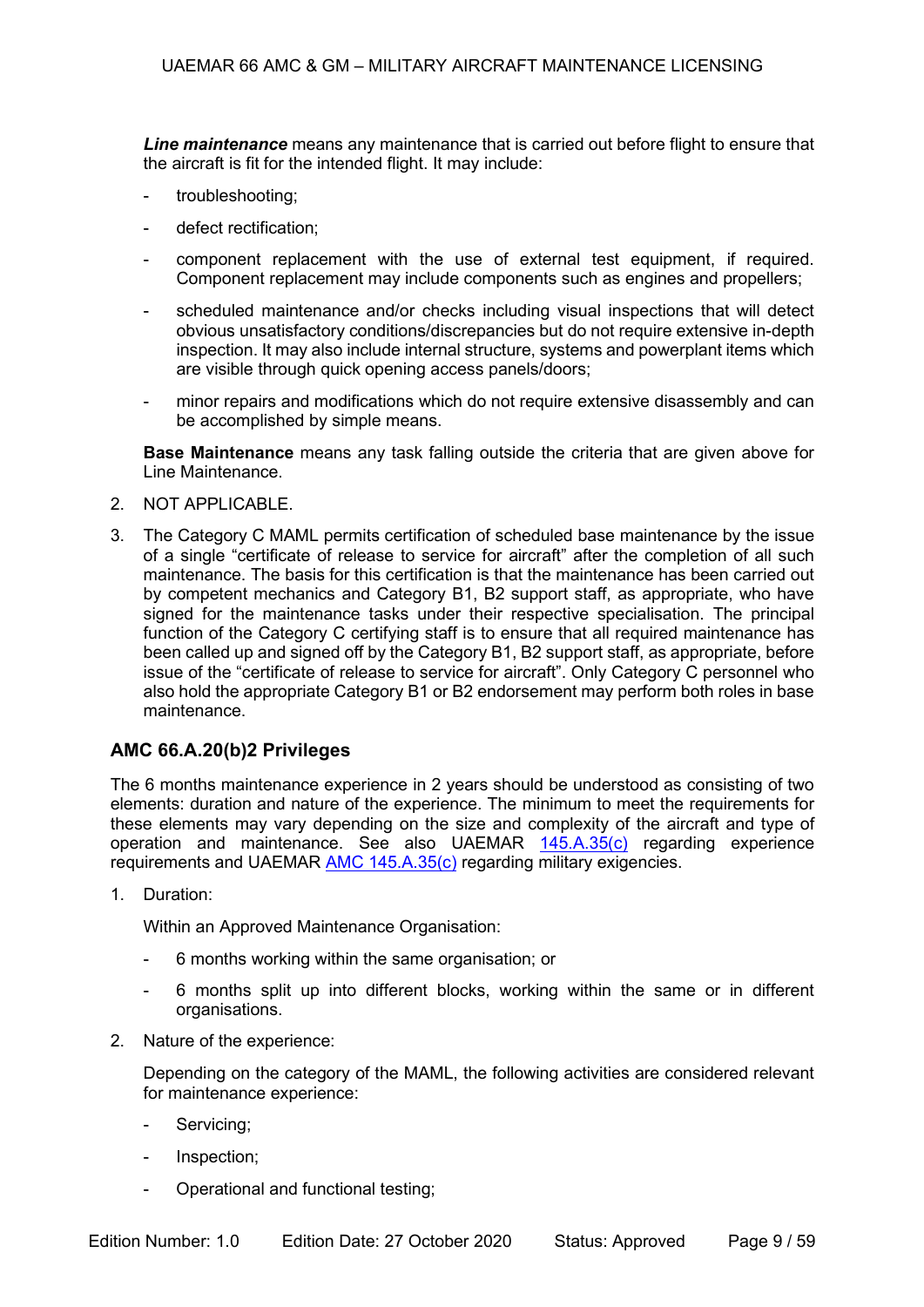- Troubleshooting;
- Repairing;
- Modifying;
- Changing components;
- Supervising these activities:
- Releasing aircraft to service.

For Category A MAML holders, the experience should include exercising the privileges, by means of performing tasks related to the authorisation. This means tasks as mentioned in UAEMAR AMC 145.A.30(g), including servicing, component changes and simple defect rectifications.

For Category B1 and B2, for every Military Aircraft Type Rating included in the authorisation the experience should be on that particular aircraft or on a similar aircraft within the same series. Two aircraft within the same series can be considered as similar when they have similar technology, construction and comparable systems, which means equally equipped, for example, with the following (as applicable to the MAML category):

- Propulsion systems (piston, turboprop, turbofan, turboshaft, jet-engine or push propellers); and
- Flight control systems (mechanical controls, hydromechanically powered controls or electromechanically powered controls); and
- Avionic systems (analogue systems or digital systems); and
- Weapon systems (including aircrew assisted escape systems and weapons carried); and
- Structure (manufactured of metal or composite).

For Category C, the experience should cover at least one of the aircraft types endorsed on the MAML.

For a combination of categories, the experience should include some activities of the nature shown in paragraph 2 in each category.

A maximum of 20% of the experience duration required may be replaced by the following relevant activities on an aircraft type of similar technology, construction and with comparable systems:

- Aircraft maintenance related training as an instructor/assessor or as a student;
- Maintenance technical support/engineering;
- Maintenance management/planning.

The experience should be documented in an individual logbook or in any other recording system approved by the MAA (which may be an automated / computerised one) containing the following data:

- Date:
- Aircraft type;
- Aircraft identification, i.e. registration;
- S1000D Chapter (optional);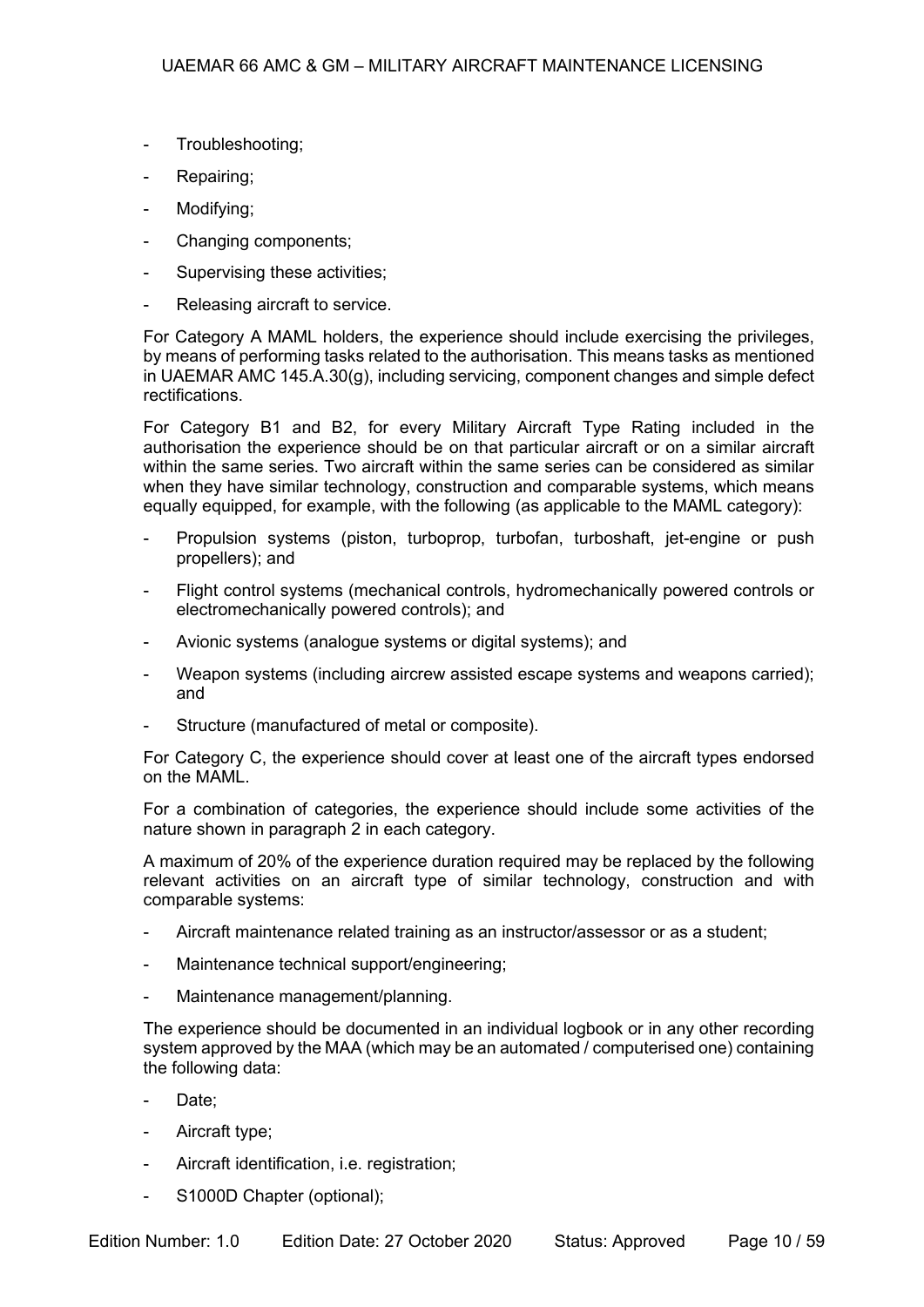- Operation performed e.g. 100 flight hours check, main landing gear wheel change, engine oil check and complement, Service Bulletin (or national equivalent) embodiment, troubleshooting, structural repair, ejection seat change;
- Type of maintenance, i.e. base, line;
- Type of activity, i.e. perform, supervise, release;
- Category used: A, B1, B2 or C;
- Duration in days or partial days.

#### <span id="page-10-0"></span>**GM 66.A.20(b)2 Privileges**

The sentence "met the provision for the issue of the appropriate privileges" included in UAEMAR 66.A.20(b)2 means that during the previous 2 years the person has met all the requirements for the endorsement of the corresponding Military Aircraft Type Rating. This supersedes the need for 6 months of experience for the first 2 years. However, the requirement of 6 months of experience in the preceding 2 years will need to be met after the second year.

# <span id="page-10-1"></span>**AMC 66.A.20(b)3 Privileges**

The wording "has the adequate competence to certify maintenance on the corresponding aircraft" means that the MAML holder and, if applicable, the Approved Maintenance Organisation where he/she is contracted/employed, should ensure that he/she has acquired the appropriate knowledge, skills, attitude and experience to release the aircraft being maintained. This is essential because some systems and technology present in the particular aircraft being maintained may not have been covered by the training/examination/experience required to obtain the MAML and ratings. This is typically the case, among others, in the following situations:

- Work being carried out on a model/variant for which the technical design and maintenance techniques have significantly evolved from the original model used in the Military Aircraft Type Training/On-the-Job Training.
- Specific technology, options and configurations which may not have been covered by the Military Aircraft Type Training/On-the-Job Training.
- Changes in the basic knowledge requirements of Appendix I to UAEMAR 66 not requiring re-examination of existing MAML holders (grandfathered privileges).
- Persons meeting the requirements of 6 months of experience every 2 years only on certain similar aircraft types as allowed by UAEMAR AMC 66.A.20(b)2.
- Persons holding a MAML with limitations obtained through conversion of national qualifications (UAEMAR 66.A.70), where such limitations are going to be lifted after performing the corresponding basic knowledge examinations. In this case, the Military Aircraft Type Ratings endorsed in the MAML may have been obtained in the national system without covering all the aircraft systems (because of the previous limitations) and there will be a need to assess and, if applicable, to train this person on the missing systems.

Additional information is provided in UAEMAR AMC 145.A.35(a).

#### <span id="page-10-2"></span>**GM 66.A.20(b)4 Privileges**

1. Holders of a MAML may only exercise certification privileges when they have a general knowledge of the language used within the maintenance environment including knowledge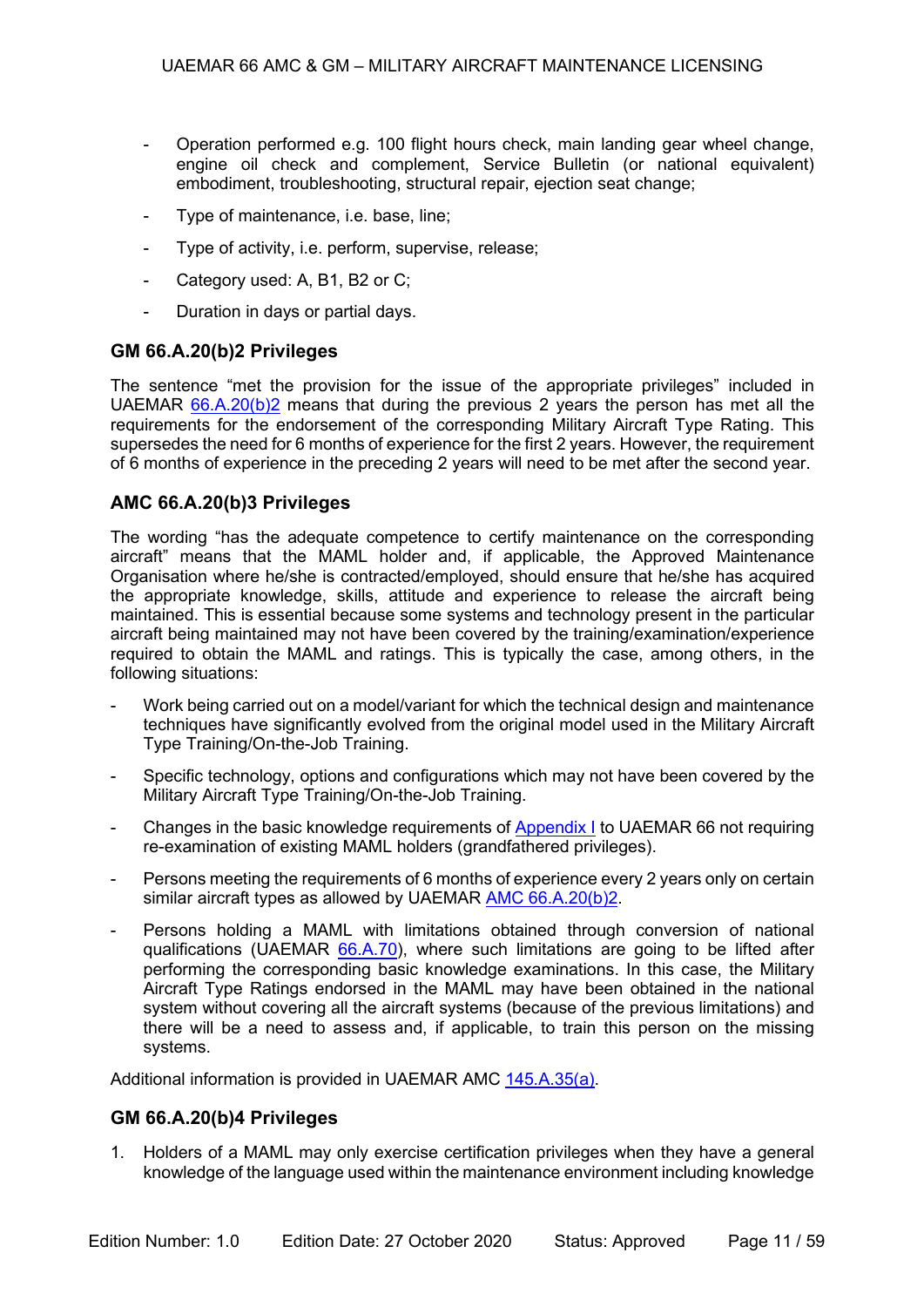of common aeronautical terms in the language. The level of knowledge should be such that the MAML holder is able to:

- read and understand the instructions and technical manuals used for the performance of maintenance;
- make written technical entries and any maintenance documentation entries, which can be understood by those with whom they are normally required to communicate;
- read and understand the AMO procedures;
- communicate at such a level so as to prevent any misunderstanding when exercising certification privileges.
- 2. In all cases, the level of understanding should be compatible with the level of certification privileges exercised.

#### <span id="page-11-0"></span>**AMC 66.A.25 Basic knowledge requirements**

- 1. For an applicant being a person qualified by holding an academic degree in an aeronautical, mechanical or electronic discipline from a recognised university or other higher educational institute the need for any examination depends upon the course taken in relation to Appendix I to UAEMAR 66.
- 2. Knowledge gained and examinations passed during previous experiences, for example in civilian aviation and apprenticeships, may be credited where the MAA is satisfied that such knowledge and examinations are equivalent to that required by Appendix I to UAEMAR 66.

#### <span id="page-11-1"></span>**GM 66.A.25(a) Basic knowledge requirements**

The levels of knowledge for each MAML (sub)category are directly related to the complexity of the certifications related to the corresponding MAML (sub)category, which means that Category A should demonstrate a limited but adequate level of knowledge, whereas Category B1 and B2 should demonstrate a complete level of knowledge in the appropriate subject modules.

#### <span id="page-11-2"></span>**GM 66.A.25(d) Basic knowledge requirements**

Where the relevant basic knowledge requirements remain unchanged, no additional training is required for credit renewal.

#### <span id="page-11-3"></span>**AMC 66.A.30(a) Basic experience requirements**

- 1. For a Category C applicant holding an academic degree the representative selection of tasks should include the observation of hangar maintenance, maintenance planning, quality assurance, record-keeping, approved spare parts control and engineering. Where an MAA requires further experience or a specific training syllabus, this should be clearly detailed.
- 2. Moved to UAEMAR [GM 66.A.30\(a\)1.](#page-50-0)
- 3. Moved to UAEMAR [GM 66.A.30\(a\)2.](#page-50-0)
- <span id="page-11-4"></span>4. Moved to UAEMAR [GM 66.A.30\(a\)3.](#page-50-0)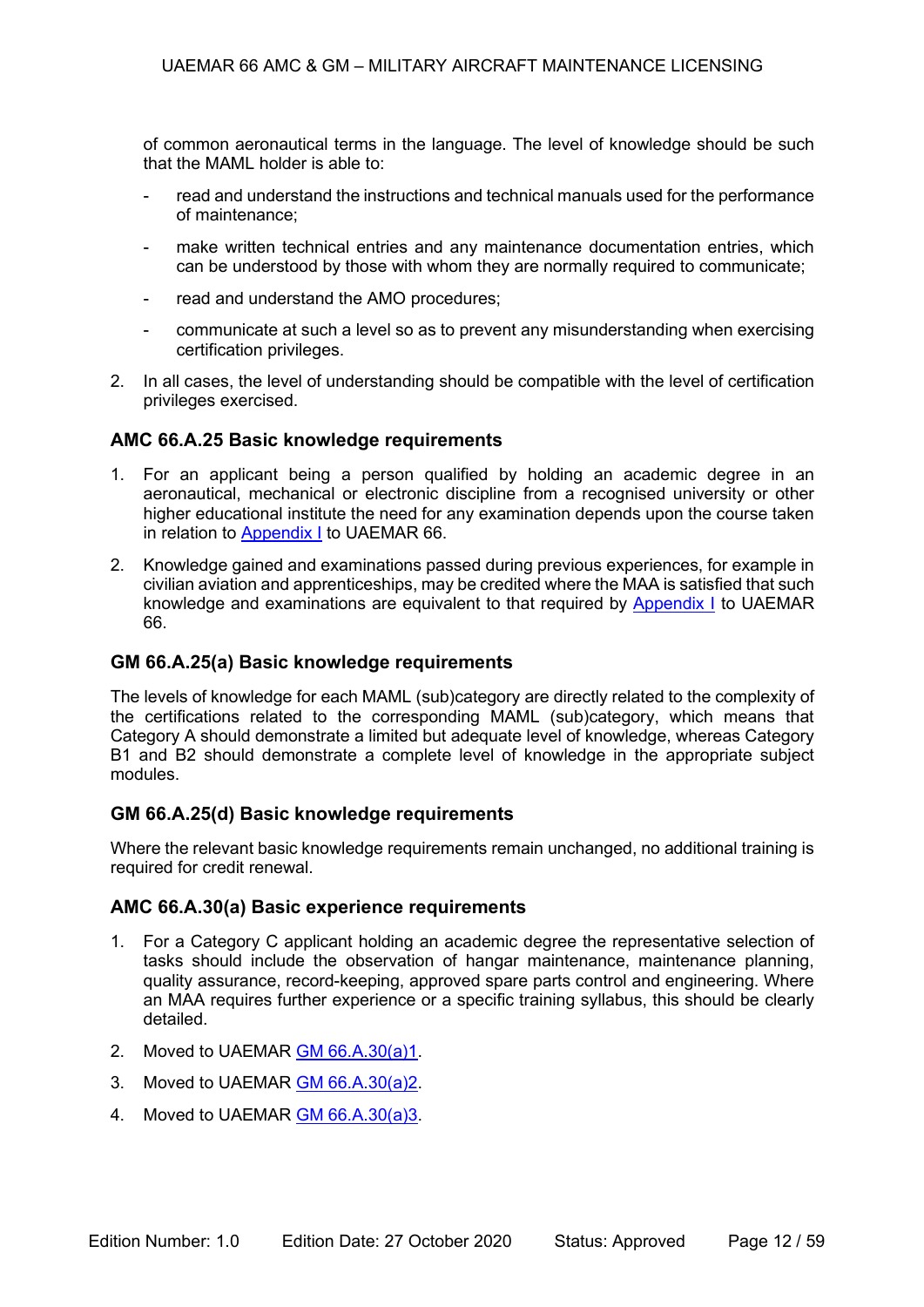# **GM 66.A.30(a) Basic experience requirements**

- 1. While an applicant for a Category C MAML may be qualified by having 3 years" experience as a Category B1 or B2 certifying staff only in line maintenance, it is however recommended that any applicant for a Category C holding a B1 or B2 MAML demonstrate at least 12 months experience as a B1 or B2 support staff.
- 2. A "skilled worker" is a person who has successfully completed training acceptable to the MAA and involving the manufacture, repair, overhaul or inspection of mechanical, electrical, electronic or, where applicable, military-specific equipment. The training would include the use of tools and measuring devices.
- 3. Maintenance experience on operating military aircraft:
	- Means the experience of being involved in maintenance tasks on aircraft which are being operated by the military and state aircraft;
	- Should cover a wide range of tasks in length, complexity and variety;
	- Aims at gaining sufficient experience in the real environment of military aircraft maintenance as opposed to only the training school environment;
	- May be combined with UAEMAR 147 approved training so that periods of training can be intermixed with periods of experience, similar to an apprenticeship.
- 4. Within the meaning of [UAEMAR AMC 66.A.30\(a\)](#page-11-3) paragraph 1, the term "engineering" refers to activities performed within an UAEMAR 145 organisation or within a CAMO that are associated with repairs and modifications (which may or may not need to be further processed for approval) in accordance with the MOE.
- 5. Where the practical element of the Military Aircraft Type Training is performed concurrently with the OJT element and both are performed on the same military aircraft type and in a real maintenance environment, this can count towards the experience requirements detailed in UAEMAR 66.A.30.

# <span id="page-12-0"></span>**AMC 66.A.30(d) Basic experience requirements**

To be considered as "recent maintenance experience", at least 50% of the required one year "recent maintenance experience" should be gained within the 12-month period prior to the date of application for the MAML. The remainder of the "recent maintenance experience" should have been gained within the 7-year period prior to application. It must be noted that the rest of the basic experience required by UAEMAR 66.A.30 must be obtained within the 10 years prior to the application as required by UAEMAR 66.A.30(f).

#### <span id="page-12-1"></span>**AMC 66.A.30(e) Basic experience requirements**

- 1. For Category A the additional experience of military aircraft maintenance should be a minimum of 6 months. For Category B1 or B2 the additional experience of military aircraft maintenance should be a minimum of 12 months.
- 2. Aircraft maintenance experience gained outside a military aircraft maintenance environment may include aircraft maintenance experience gained in the civil environment, other nation's armed forces, coast guards, police, etc., or in aircraft manufacturing.

#### <span id="page-12-2"></span>**GM 66.A.40 Continued validity of the Military Aircraft Maintenance Licence**

The validity of the MAML is not affected by recency of maintenance experience whereas the validity of the UAEMAR 66.A.20 privileges is affected by maintenance experience as specified in UAEMAR 66.A.20(b).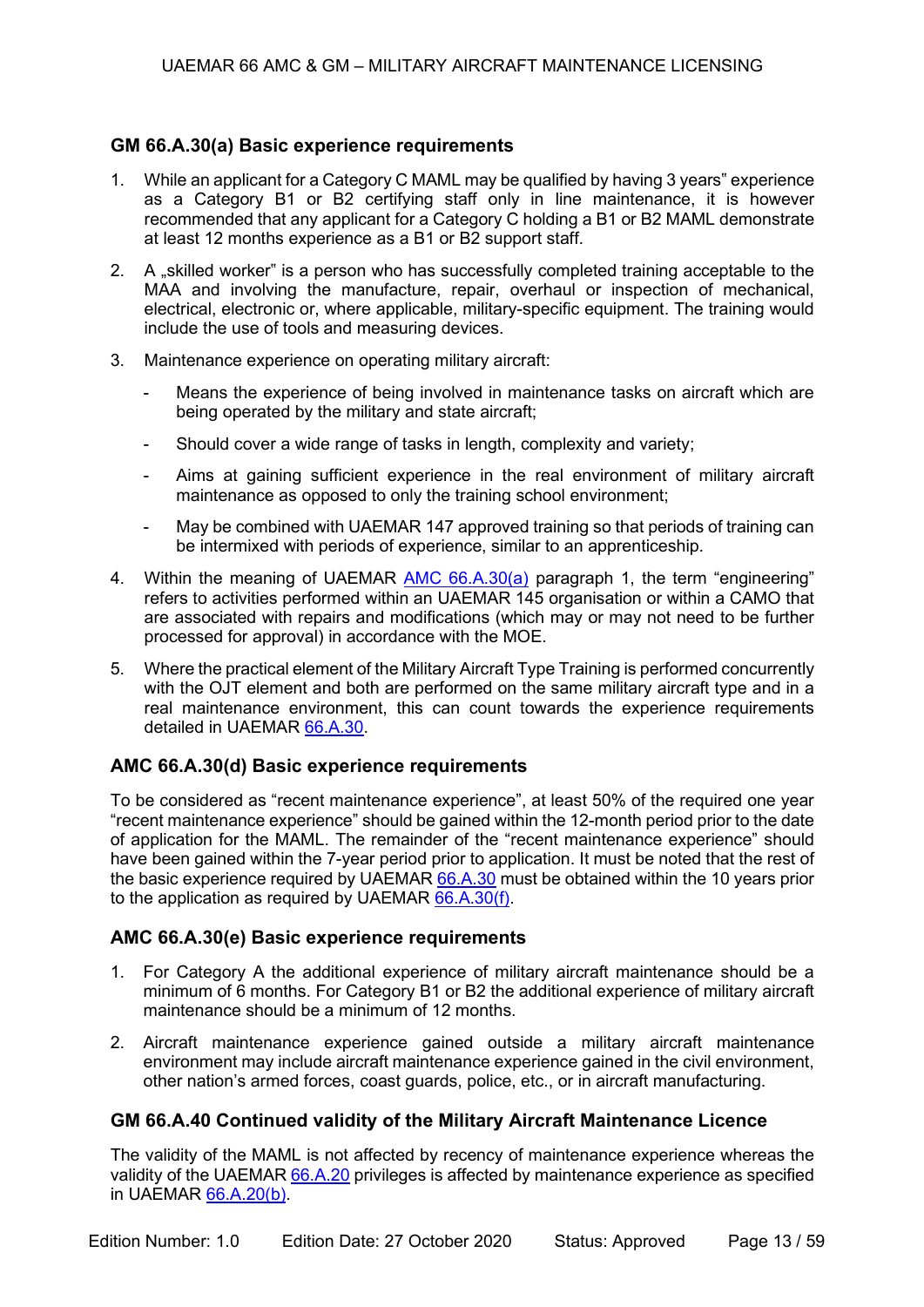# <span id="page-13-0"></span>**AMC 66.A.45 Military Aircraft Type Ratings**

The following table summarises the Military Aircraft Type Rating requirements contained in UAEMAR 66.A.45, UAEMAR 66.A.50 and Appendix III to UAEMAR 66.

Note: OJT means "On-the-Job Training" (see Section 6 of Appendix III to UAEMAR 66).

| <b>Military Aircraft Type Rating requirements</b>              |                                                                                                                                                                                          |                                         |  |  |  |  |  |  |  |
|----------------------------------------------------------------|------------------------------------------------------------------------------------------------------------------------------------------------------------------------------------------|-----------------------------------------|--|--|--|--|--|--|--|
| <b>Aircraft Group</b>                                          | B1/B2 MAML                                                                                                                                                                               | C MAML                                  |  |  |  |  |  |  |  |
| All<br>aircraft<br>military<br>are<br>considered to be complex | MILITARY AIRCRAFT TYPE<br><b>RATING</b>                                                                                                                                                  | MILITARY AIRCRAFT TYPE<br><b>RATING</b> |  |  |  |  |  |  |  |
| motor-powered aircraft.                                        | Military Aircraft Type Training:                                                                                                                                                         | Military Aircraft Type Training:        |  |  |  |  |  |  |  |
|                                                                | Theory + examination<br>Practical + assessment                                                                                                                                           | Theory + examination                    |  |  |  |  |  |  |  |
|                                                                | <b>PLUS</b>                                                                                                                                                                              |                                         |  |  |  |  |  |  |  |
|                                                                | OJT (for first aircraft in licence<br>subcategory. For subsequent<br>Military Aircraft Type Rating<br>within the same category/sub-<br>category, further OJT only if<br>required by MAA. |                                         |  |  |  |  |  |  |  |

# <span id="page-13-1"></span>**GM 66.A.45 Military Aircraft Type Ratings**

Moved to UAEMAR AMC 66.A.45.

# <span id="page-13-2"></span>**AMC 66.A.45(e) Military Aircraft Type Ratings**

NOT APPLICABLE.

# <span id="page-13-3"></span>**AMC 66.A.45(d), (e)3, (f)1 and (g)1 Military Aircraft Type Ratings**

NOT APPLICABLE.

# <span id="page-13-4"></span>**AMC 66.A.50(a) Limitations**

In case of partial qualification resulting from missing modules, the MAML should incorporate the relevant limitations in accordance with UAEMAR 66.A.50.

# <span id="page-13-5"></span>**AMC 66.A.50(b) Limitations**

NOT APPLICABLE.

#### <span id="page-13-6"></span>**AMC 66.A.52 Extensions**

<span id="page-13-7"></span>In case of extended qualification resulting from additional modules or sub-modules, the MAML should incorporate the relevant extensions in accordance with UAEMAR 66.A.52 and UAEMAR 66.B.116.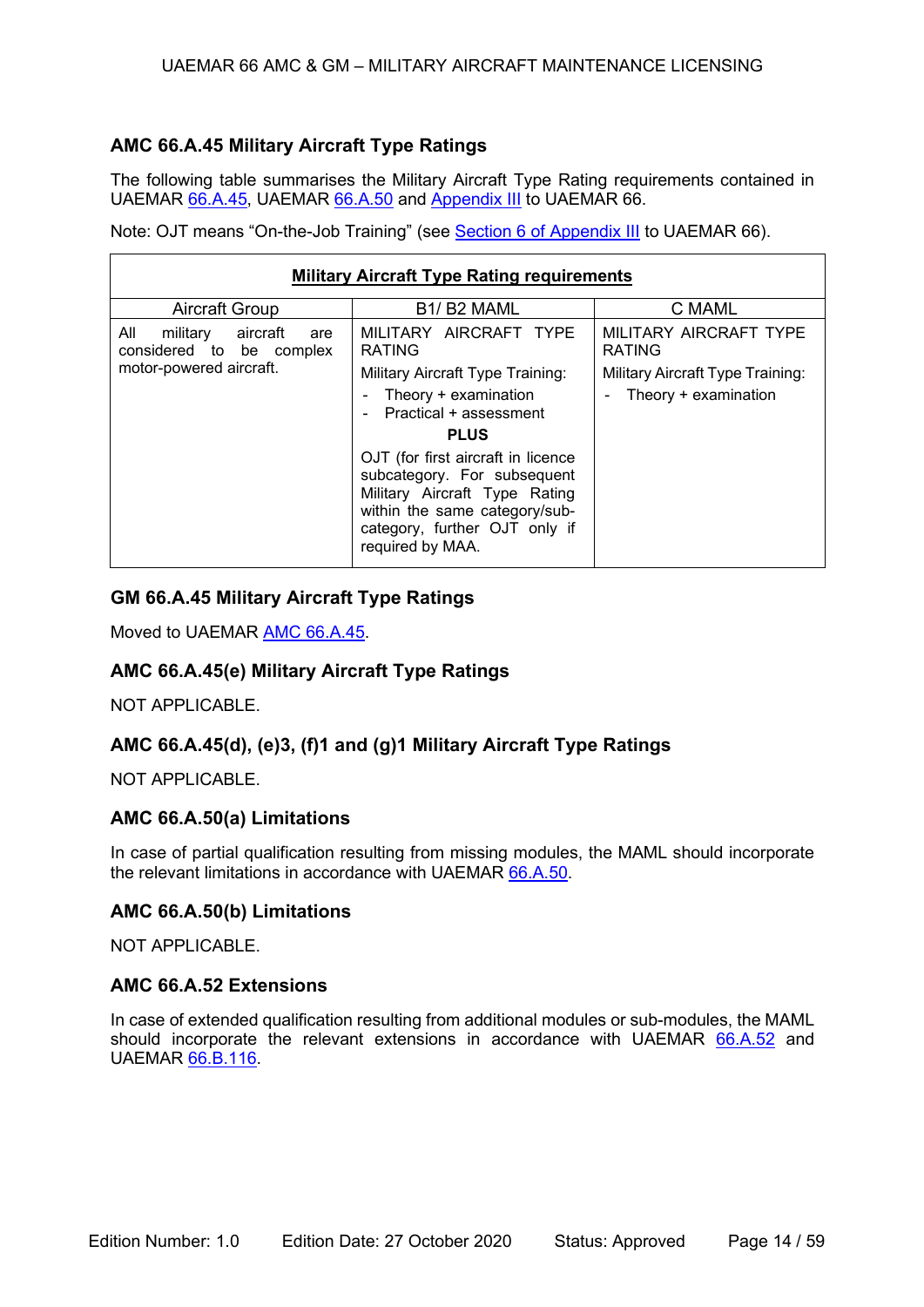# **GM 66.A.70 Conversion provisions**

1. As described in point UAEMAR 66.A.70, the conversion provisions apply to the holder of a valid certifying staff qualification prior to the date of entry into force of UAEMAR 66.

This means that the signature of that person was sufficient to declare that the maintenance had been properly performed and the aircraft was ready for service and fit for flight in respect to such maintenance.

- 2. The conversion applies to "certifying staff qualifications" such as, for example:
	- Holding a pre-existing national licence or equivalent (or completed the process to obtain such a national licence);
	- Having completed a qualification process defined by the MAA to become certifying staff;
	- Having completed the qualification requirements for certifying staff within an AMO, as defined in its procedures.

This does not mean that in order to be entitled to a conversion process, the applicant has to be exercising certification privileges. A person may hold a "certifying staff qualification" while not having certification privileges (or while exercising very limited certification privileges below his/her qualification) for different reasons such as, for example, the following:

- The person is working as "support staff" in the base maintenance environment;
- The person has been authorised only for a very limited range of tasks (lower than what he/she would be entitled if his/her qualification were considered) since the person is working in a line station where the scope of tasks is very limited;
- The person holds a licence or national equivalent with a wider scope than the scope of the organisation where he/she is employed;
- The person is working outside the military aviation environment or is temporarily on leave due to different reasons (medical, personal, etc.).

These persons are entitled to have the conversion performed in accordance with the full scope of their qualification and the full privileges that they would be entitled to hold on the basis of such qualification.

- 3. NOT APPLICABLE.
- 4. Although only those "certifying staff qualifications" gained prior to the introduction of UAEMAR 66 are eligible for conversion, this does not mean that the application for conversion has to be submitted prior to those dates. The applicant is entitled to have the conversion performed irrespective of when he/she applies for conversion.
- 5. NOT APPLICABLE.
- 6. A limitation may be needed where a person holds a pre-existing licence or other qualification for the maintenance of aircraft which covered, to the standard of UAEMAR 66 Appendix I and II, all the modules/subjects corresponding to the B1 MAML except for electrical power systems. This person would receive an UAEMAR 66 MAML in the B1 Category with a limitation (exclusion) on electrical power systems.

<span id="page-14-0"></span>For removal of limitations, refer to UAEMAR 66.A.50(c).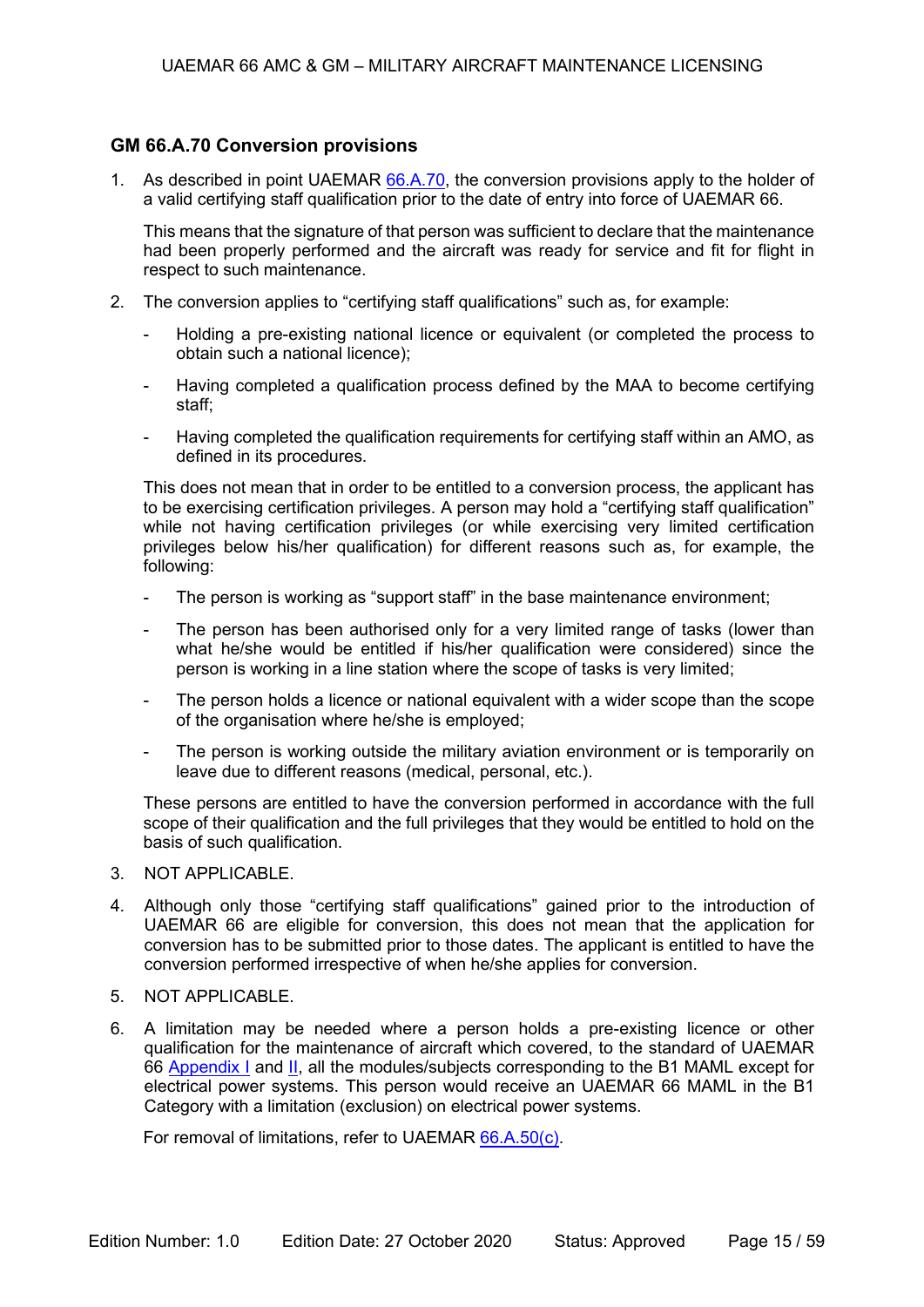# **GM 66.A.70(c) Conversion provisions**

NOT APPLICABLE.

# <span id="page-15-0"></span>**GM 66.A.70(d) Conversion provisions**

NOT APPLICABLE.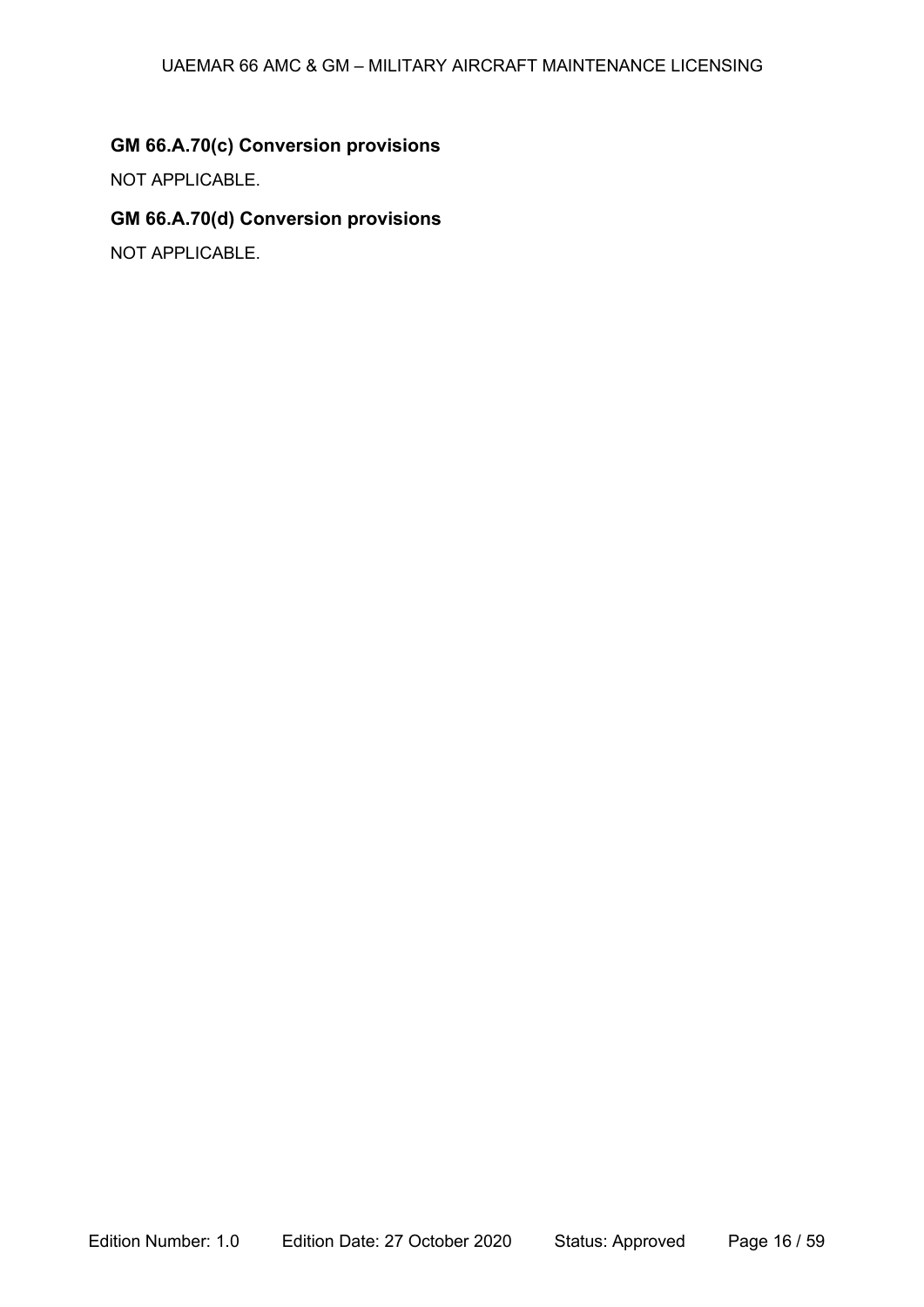# <span id="page-16-0"></span>**SECTION B – PROCEDURES FOR NATIONAL MILITARY AIRWORTHINESS AUTHORITIES**

### <span id="page-16-1"></span>**AMC 66.B.20 Record-keeping**

- 1. The record-keeping system should ensure that all records are accessible whenever needed within a reasonable time. These records should be organised in a consistent way throughout the MAA (chronological, alphabetical order, etc.).
- 2. All records containing sensitive data regarding applicants or organisations should be stored in a secure manner with controlled access to ensure confidentiality of this kind of data.
- 3. All computer hardware used to ensure data backup should be stored in a different location from that containing the working data in an environment that ensures they remain in good condition. When hardware or software changes take place, special care should be taken that all necessary data continues to be accessible at least through the full period specified in UAEMAR 66.B.20.

# <span id="page-16-2"></span>**AMC 66.B.100 Procedure for the issue of a MAML by the MAA**

- 1. Applicants claiming the maximum reduction in UAEMAR 66.A.30(a) total experience based upon successful completion of an UAEMAR 147.A.200 approved basic training course should include the UAEMAR 147 certificate of recognition for approved basic training.
- 2. Applicants claiming reduction in UAEMAR 66.A.30(a) total experience based upon successful completion of training considered relevant by the MAA and considered as a skilled worker in a technical trade should include the relevant certificate of successful completion of training.
- 3. Applicants claiming credit against the UAEMAR 66.A.30(a) total experience requirement by virtue of UAEMAR 66.A.30(e) non-military aircraft maintenance experience may only be granted such credit where the MAA has recognised such non-military aircraft maintenance experience. The MAA recognising non-military aircraft maintenance experience should have specified the person within the non-military environment who may make a statement that the applicant has met the relevant maintenance experience requirements. The applicant should include a detailed statement of such maintenance experience signed by that MAA specified person in accordance with the conditions specified by the MAA.
- <span id="page-16-3"></span>4. The MAA should check that the experience record satisfies the above paragraphs in terms of content and the countersigning signature.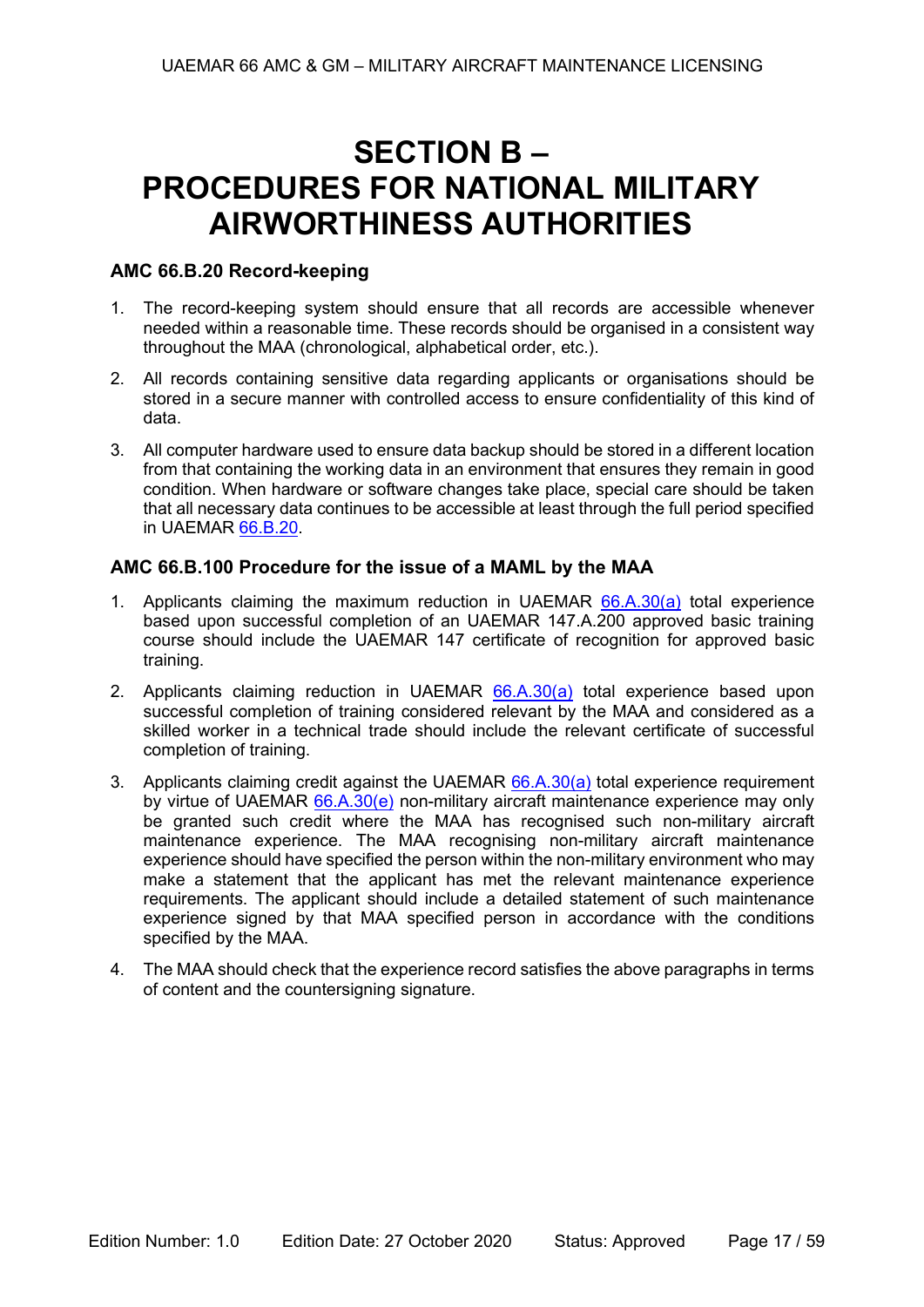# **AMC 66.B.100 to 115**

#### NOT APPLICABLE.

# <span id="page-17-0"></span>**AMC 66.B.105 Preparation for the issue of a MAML via a Maintenance Organisation approved in accordance with UAEMAR 145**

- 1. The maintenance organisation approved under UAEMAR 145 should include the procedure in the MOE and this procedure should be audited by the MAA at least once in each 24-month period. This procedure should include a limitation stating that it is only applicable to the case where the MAA for the UAEMAR 145 approval and for the UAEMAR 66 MAML is the same.
- 2. The AMO should check that the experience records have been properly countersigned.
- 3. The AMO may keep the experience record of applicants in a different form from that of the UAEMAR Form 19 application but such different form or manner should be acceptable to the MAA.

# <span id="page-17-1"></span>**AMC 66.B.110 Procedure for the change of a MAML to include an additional basic category or subcategory**

In the case of computer-generated MAMLs, the MAML should be reissued.

# <span id="page-17-2"></span>**AMC 66.B.115 Procedure for the change of a MAML to include a Military Aircraft Type Rating or to remove limitations**

- (a) Where the Military Aircraft Type Training has been conducted by a recognized civil Part-147 organisation recognized by the MAA (UAEMAR 66.B.130 refers), there should be supporting documents confirming to the MAA that:
	- the Military Aircraft Type Training has been approved by the appropriate civilian competent authority; and
	- the applicant has completed the elements of the approved Military Aircraft Type Training; and
	- the trainee has been successfully examined/assessed.
- (b) Military Aircraft Type Training will usually be subdivided into airframe and/or powerplant and/or avionics/electrical systems and/or military specific/weapons type training courses. The MAA is responsible for approving the scope of the type training courses as they are applicable to each military aircraft type for which it has responsibility.
- (c) The MAA should develop adequate procedures for the acceptance of the OJT programme described in Section 6 of Appendix III to UAEMAR 66.

# <span id="page-17-3"></span>**AMC 66.B.120 Procedure for the renewal of a MAML validity**

Refer to UAEMAR Form 19.

# <span id="page-17-4"></span>**AMC 66.B.130 Procedure for the direct approval of Military Aircraft Type Training**

NOT APPLICABLE.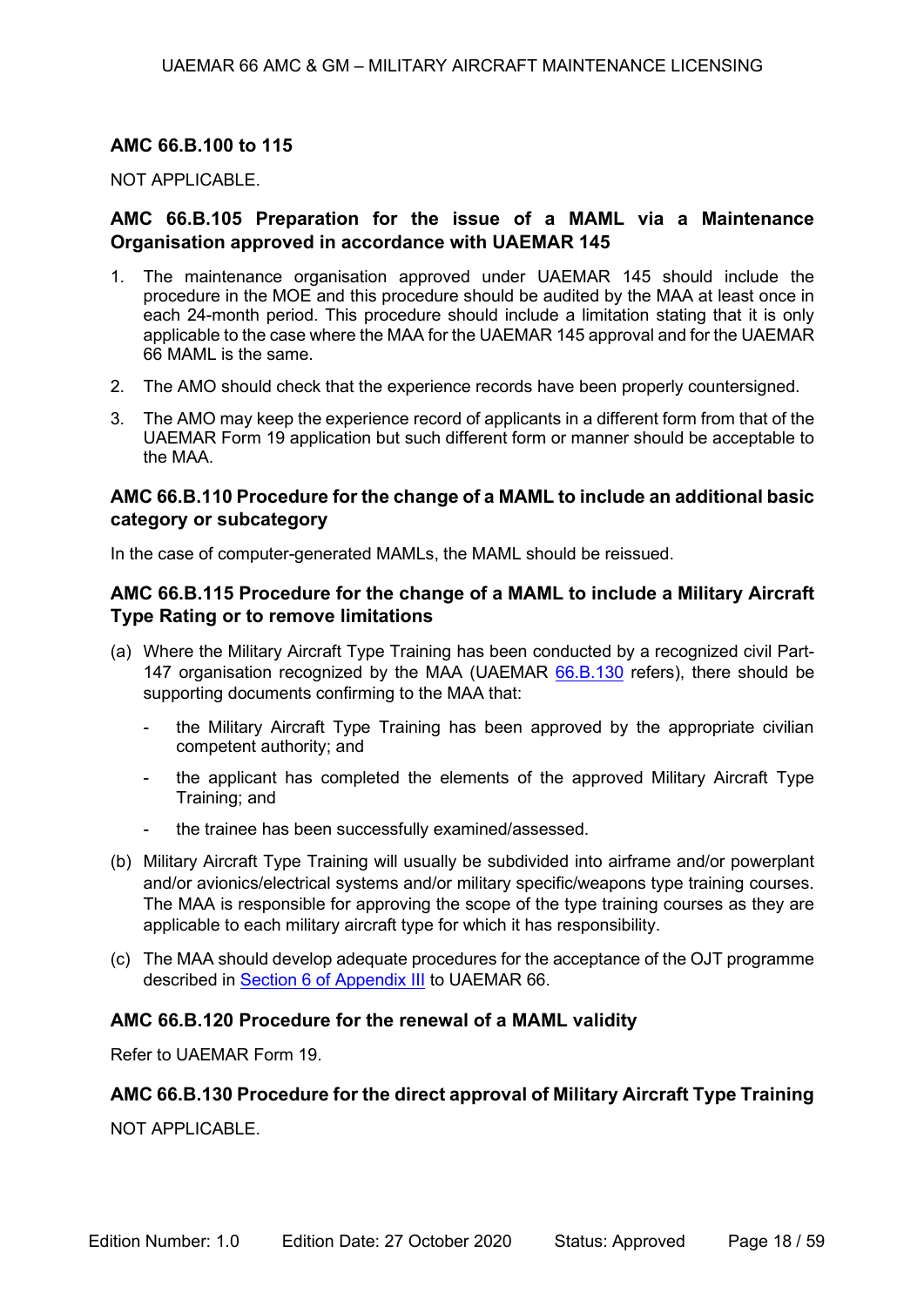# <span id="page-18-0"></span>**AMC 66.B.200 Examination Standard**

- 1. Questions should be prepared in English.
- 2. The primary purpose of essay questions is to determine that the candidates can express themselves in a clear and concise manner and can prepare a concise technical report, which is why only a few essay questions are required.
- 3. Retained in UAEMAR GM 66.B.200.
- 4. For pass mark purposes, the essay questions should be considered as separate from the multiple choice questions.
- 5. Multiple Choice Question (MCQ) generation.

The following principles should be observed when developing MCQs:

- (a) The examination should measure clearly formulated goals. Therefore the field and depth of knowledge to be measured by each question should be fully identified.
- (b) All the questions should have a minimum of three alternative answers.
- (c) Questions that require specialised knowledge of specific military aircraft types should not be asked in a basic training examination.
- (d) The use of abbreviations and acronyms should generally be avoided. However, where needed, only internationally recognised abbreviations and acronyms should be used. In case of doubt use the full form, e.g. angle of attack =  $12^{\circ}$  instead of a =  $12^{\circ}$ .
- (e) Questions and answers should be formulated as simply as possible: the examination is not a test of language. Complex sentences, unusual grammar and double negatives should be avoided.
- (f) A question should comprise one complete positive proposition. No more than 3 different statements should appear among the suggested responses otherwise the candidate may be able to deduce the correct answer by eliminating the unlikely combinations of statements.
- (g) Questions should have only one true answer.
- (h) The correct answer should be absolutely correct and complete or, without doubt, the most preferable. Responses that are so essentially similar that the choice is a matter of opinion rather than a matter of fact should be avoided. The main interest in MCQs is that they can be quickly performed: this is not achieved if doubt exists about the correct answer.
- (i) The incorrect alternatives should seem equally plausible to anyone ignorant of the subject. All alternatives should be clearly related to the question and be of similar vocabulary, grammatical structure and length. In numerical questions, the incorrect answers should correspond to procedural errors such as corrections applied in the wrong sense or incorrect unit conversions: they should not be mere random numbers.
- (j) Calculators are not allowed during examination. Therefore, all calculations should be feasible without a calculator. Where a question involves calculations not feasible without a calculator, such as  $\sqrt{10}$  then the question should specify the approximate value of √10.
- (k) Questions should refer to the UAEMAR 66 Appendix I (for Basic Training) or to UAEMAR 66 Appendix III (for Military Aircraft Type Training) examination syllabus.
- 6. Essay question generation: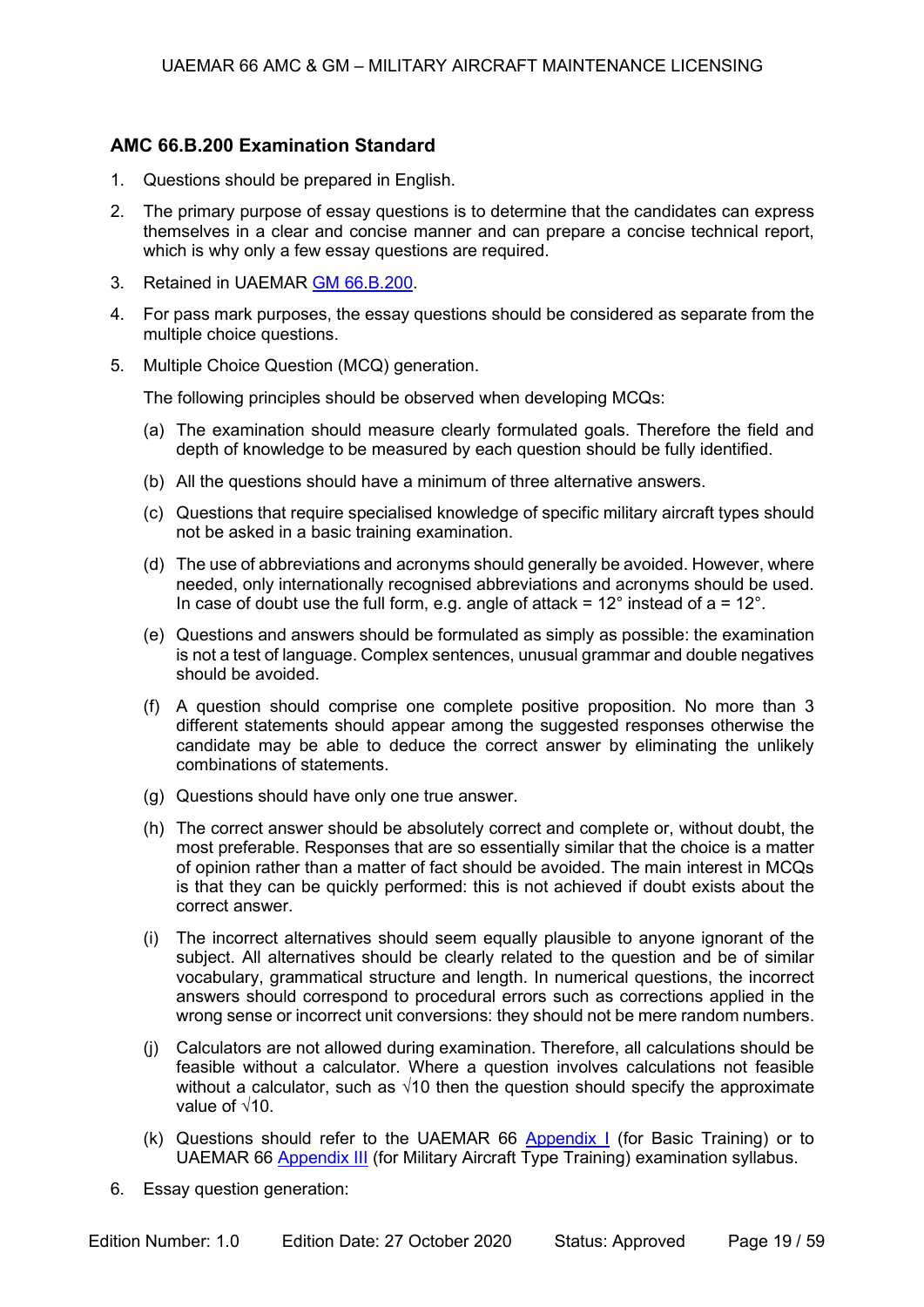- (a) The purpose of the essay is to allow the knowledge examiner to determine if candidates can express themselves in a clear and concise manner in the form of a written response, in a technical report format using the technical language of the military aviation environment. The essay examination also allows the knowledge examiner to assess, in part, the technical knowledge retained by the individual and with a practical application relevant to a maintenance scenario.
- (b) Questions should be written so as to be broad enough to be answered by candidates for all MAML categories or sub-categories (Categories A, B1 and B2) and comply with the following general guidelines:
	- the question topic selected should be generic, applicable to all MAML categories and have a common technical difficulty level as indicated in Appendix I of UAEMAR 66;
	- cover technology applicable to most areas of military aircraft maintenance;
	- reflect common working practices;
	- not be type specific and avoid subjects which are rarely found in practice;
	- when drafting a question there is a need to ensure that consideration is given to the limited practical experience that most candidates will have.
- (c) To make the questions and the marking procedures as consistent as possible, each question and model answer, with the key areas required (see below), should be reviewed independently by at least 2 persons with appropriate technical knowledge.
- (d) When raising questions, the following should be complied with:
	- Each essay question should have a time allowance of 20 minutes.
	- A complete A4 side is provided for each question and answer, if required the answer can be extended onto the reverse side of the page.
	- The question should be such that the answer expected will be at the level shown for that subject in the module syllabus.
	- The question should not be ambiguous but should seek a broad reply rather than be limited in scope for answer.
	- The question should lend itself to be written in a technical report style, in a logical sequence (beginning, middle and end), containing the applicable and relevant technical words needed in the answer.
	- The question should be relevant to the category and level of difficulty listed in the syllabus, e.g. a description of a typical light aircraft system may not be acceptable for a typical fighter aircraft.
	- As far as possible, questions should have a strong bias towards the practical maintenance of a system/component and the answer should show an understanding of normal and deteriorated conditions of an aircraft and its systems.
	- The security classification of any military system must be considered when scoping a question.

Variations on alternative possible answers which have not been thought of may have to be taken into account to aid the knowledge examiner when marking. If considered relevant, the model answer should be amended to include these new points.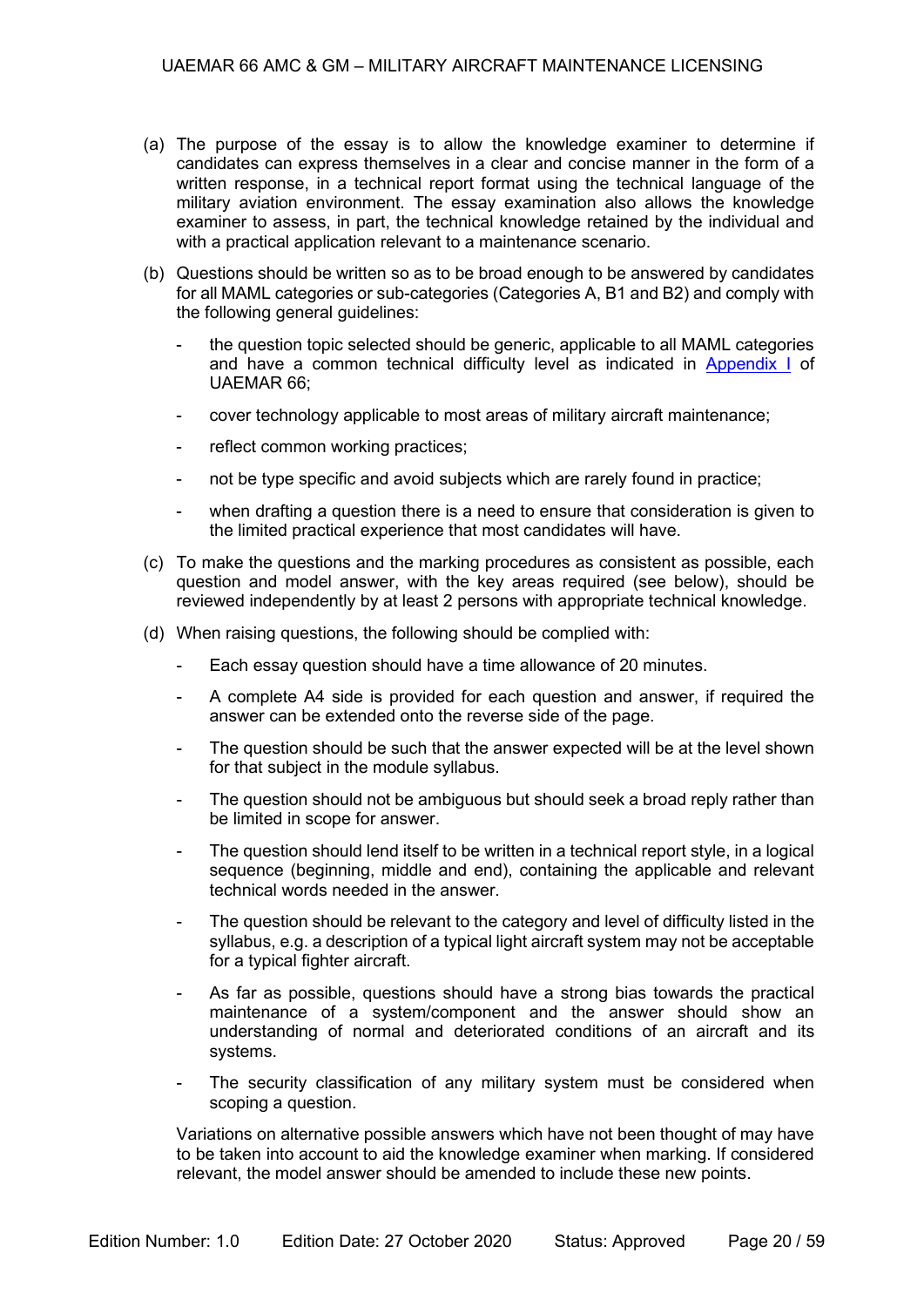- (e) Because of the difficulty in marking an essay answer using key points only, there is a need for the way in which the answer was written to be assessed and taken into consideration.
- (f) The total points for each question should add up to 100 and will need to reflect both the combination of the technical (key point) element and the essay style element.
- (g) Each key point should be graded upon its importance and have point weighting allocated to it. The total weight should represent 60% of the mark.
- (h) Key points are the ... important elements" that may be either knowledge or experiencebased and will include other maintenance-orientated factors such as relevant safety precautions or military regulations if applicable. Excessive reference to the need for Aircraft Maintenance Manual referral or safety checks may be considered wasteful.
- (i) The answer should be analysed for the clarity and manner in which it is presented and have a weighting allocated to it which should represent 40% of the mark.
- (j) The answer should show the candidate's ability to express himself/herself in technical language. This includes readability of the language, basic grammar and use of terminology.
- (k) The essay should start in the beginning and contain logical process steps to reach a conclusion.
- (l) Supporting diagrams should not be encouraged but, if used, should supplement the answer and not replace the need for a broad "text-based" answer.
- (m) The essay should not be indexed, itemised or listed.
- (n) Within reason the candidate should not be penalised for incorrect spelling.
- (o) A zero mark should only be given in exceptional circumstances. Even if the student misunderstands the question and gives an answer to a different question, a sympathetic mark (even if only for the essay style) should be given. This could be up to the maximum percentage allowed in sub-paragraph (i) above.
- (p) The two allocated marks should be added together and written into the answer paper.
- (q) If an answer resulting in a borderline failure is principally due to "written essay errors", the paper should be discussed and the mark agreed, if possible, with another knowledge examiner.
- (r) Calculators may be used for designated sections of an examination where more complex calculations are required in order to assess deeper understanding of relevant engineering processes. Where calculators are allowed, these are to be either issued by the invigilator, or specifically approved for use in the examination.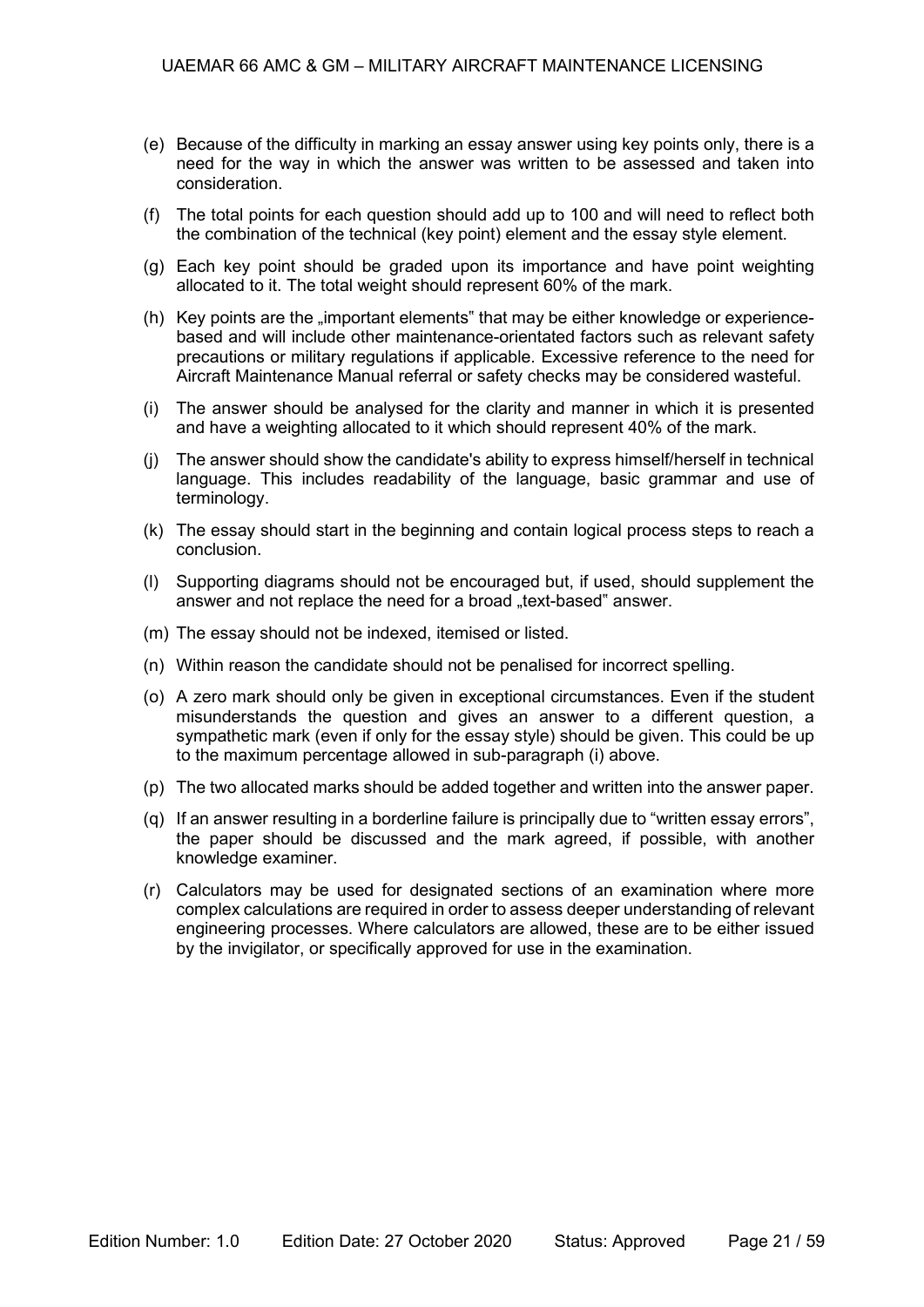# <span id="page-21-0"></span>**GM 66.B200 Examination Standard**

Paragraphs 1, 2, 4 – 6 moved to UAEMAR AMC 66.B.200

3. The reason that oral type questions may not be used as the primary means of examination is because of the difficulty in establishing consistency of standards between knowledge examiners or from one day to another. However, nothing prevents knowledge examiners from meeting potential certifying staff for the purpose of ensuring those potential certifying staff understand their obligations and responsibilities in the application of the UAEMARs.

## <span id="page-21-1"></span>**GM 66.B.300 General**

NOT APPLICABLE.

# <span id="page-21-2"></span>**AMC 66.B.305(a) Conversion report for licences or other qualifications**

- 1. Conversion reports prepared on the basis of UAEMAR 66.A.70 should include a comparison between the scope of the national qualification (i.e., the national qualification requirements) and the scope of the UAEMAR 66 MAML qualification (i.e. the UAEMAR 66 qualification requirements), which should be performed on the basis of a detailed analysis of the national and UAEMAR 66 basic qualification standards. The report should identify where a difference between the two standards exists and where such a difference would lead to a limitation or extension on the UAEMAR 66 MAML (see UAEMAR 66.A.50 and UAEMAR 66.A.52).
- 2. NOT APPLICABLE.

### <span id="page-21-3"></span>**GM 66.B.305(b)3 Conversion report for licences or other qualifications**

In order to remove any limitation, full compliance with the missing modules of UAEMAR 66 needs to be demonstrated.

# <span id="page-21-4"></span>**AMC 66.B.310 (a) Conversion report for Approved Maintenance Organisations authorisations**

- 1. Conversion reports prepared on the basis of UAEMAR 66.A.70 should include a comparison between the qualification required for each type of organisation authorisation and the scope of the UAEMAR 66 MAML qualification, which should be performed on the basis of a detailed analysis of the organisation and UAEMAR 66 basic qualification standards. The report should identify where a difference between the two standards exists and where such a difference would lead to a limitation or extension on the UAEMAR 66 MAML (UAEMAR 66.A.50 and UAEMAR 66.A.52 refer).
- <span id="page-21-5"></span>2. NOT APPLICABLE.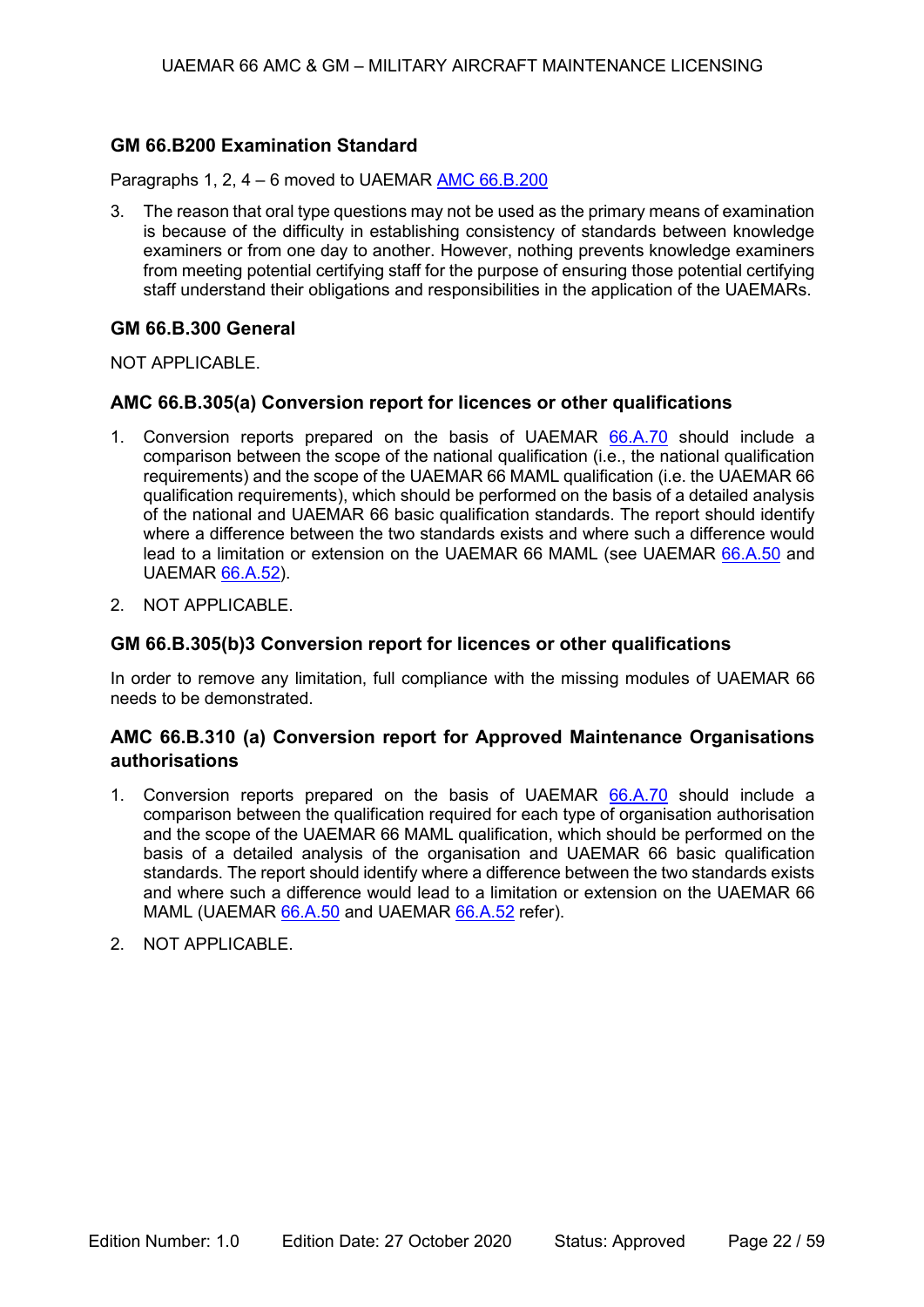# **GM 66.B.310(b)3 Conversion report for Approved Maintenance Organisations authorisations**

As conversions performed on the basis of UAEMAR 66.A.70 are aimed to maintain the privileges of the pre-existing authorisations, the limitations or extensions introduced on the UAEMAR 66 MAML are not linked to possible differences between the qualification required for the authorisation and the UAEMAR 66 MAML qualification. This conversion does not include such comparison.

In order to remove any limitation, full compliance with the missing modules of UAEMAR 66 needs to be demonstrated.

# <span id="page-22-0"></span>**AMC 66.B.405(d) Examination credit report**

In this context, "on a regular basis" should be taken to mean annually.

# <span id="page-22-1"></span>**GM 66.B.410 Examination credit validity**

In the case of credits expired in accordance with UAEMAR 66.A.25(d) and UAEMAR 66.B.410(b), the new application for credits will lead to a reassessment in accordance with UAEMAR 66.B.405 and UAEMAR 66.B.410 only in those cases where the requirements contained in Appendix I to UAEMAR 66 have changed. This may lead to a requirement for further examinations on particular modules/sub-modules/subjects.

# <span id="page-22-2"></span>**GM 66.B.500 Revocation, suspension or limitation of the MAML**

The MAA may define the term "negligent maintenance"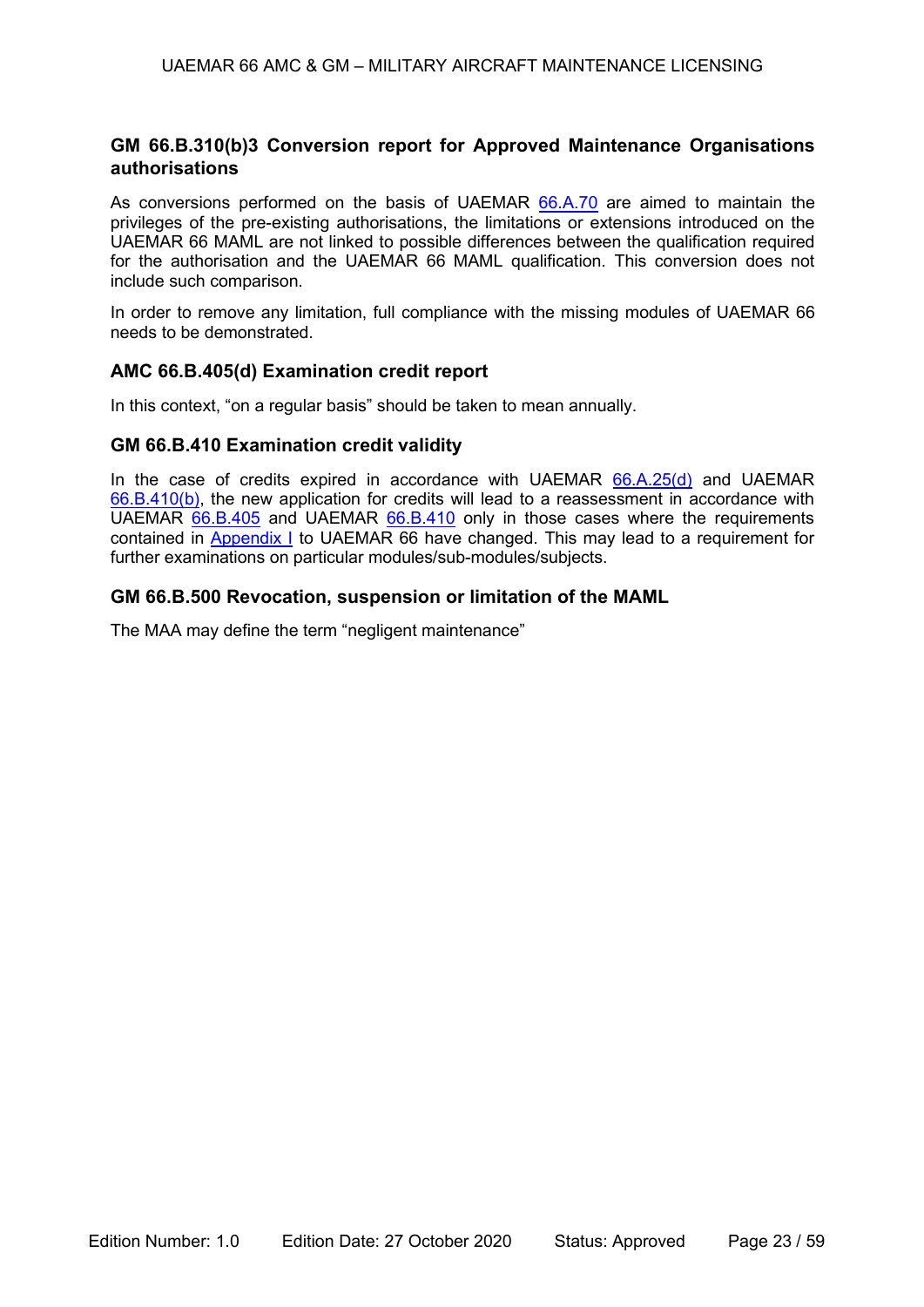# <span id="page-23-0"></span>**AMC to Appendix III – Military Aircraft Type Training and Examination Standard, and On-the-Job Training to UAEMAR 66**

#### **AMC to Section 1 of Appendix III "Military Aircraft Type Training and Examination Standard, and On-the-Job Training"**

#### *Military Aircraft Type Training*

- 1. Military Aircraft Type Training may be sub-divided in airframe and/or powerplant and/or avionics/electrical systems type training courses.
	- Airframe type training course means a type training course including all relevant aircraft structure and electrical and mechanical systems excluding the powerplant.
	- Powerplant type training course means a type training course on the bare engine, including the build-up to a quick engine change unit.
	- The interface of the engine/airframe systems should be addressed by either airframe or powerplant type training course.
	- Avionics/electrical systems type training course means type training on avionics and electrical systems.

Type training for military specific systems (and their interfaces with other aircraft systems) may be included in these sub-divisions as appropriate, or carried out as a separate course.

- 2. Practical training may be performed either following or integrated with the theoretical elements. However, it should not be performed before theoretical training.
- 3. The content of the theoretical and practical training should:
	- address the different parts of the aircraft which are representative of the structure, the systems/components installed and the cabin; and
	- include training on the use of technical manuals, maintenance procedures and the interface with the operation of the aircraft.

Therefore, it should be based on the following elements:

- Type design including relevant type design variants, new technology and techniques;
- Feedback from in-service difficulties, occurrence reporting, etc;
- Significant applicable airworthiness directives and service bulletins or national equivalent;
- Known human factor issues associated with the particular aircraft type;
- Use of common and specific documentation, (when applicable, such as MMEL, AMM, MPD, TSM, SRM, WD, AFM, tool handbook), philosophy of the troubleshooting, etc;
- Knowledge of the maintenance on-board reporting systems and ETOPS maintenance conditions where applicable;
- Use of special tooling and test equipment and specific maintenance practises including critical safety items and safety precautions;
- Significant and critical tasks/aspects from the MMEL, CDL, Fuel Tank Safety (FTS), airworthiness limitation items (ALI) including Critical Design Configuration Control Limitations (CDCCL), CMR and all ICA documentation such as MRB, MPD, SRM, AMM, etc., when applicable.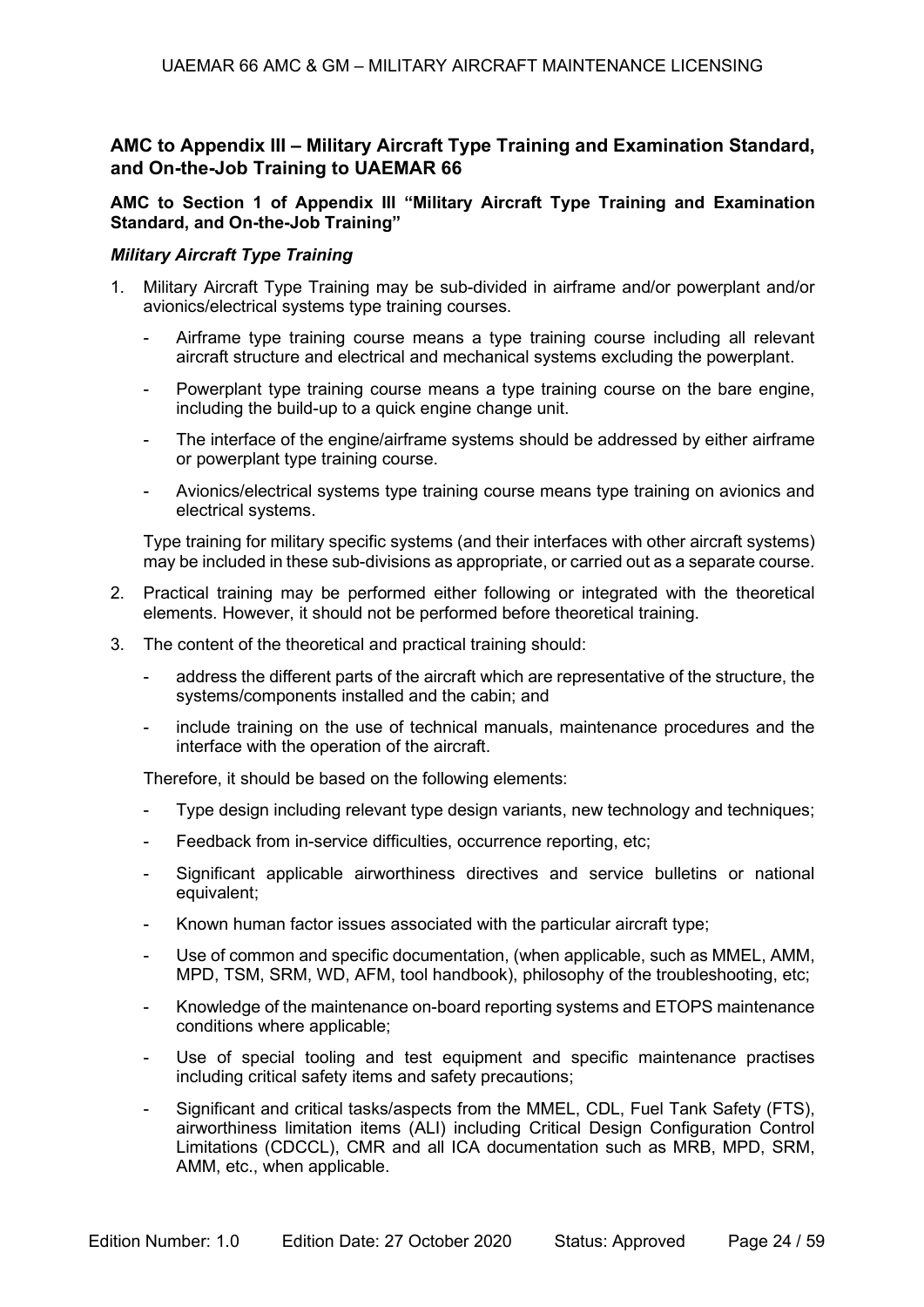- Maintenance actions and procedures to be followed as a consequence of specific certification requirements, such as, but not limited to, NVIS (Night Vision Imaging Systems);
- Knowledge of relevant inspections and limitations as applicable to the effects of environmental factors or operational procedures such as cold and hot climates, wind, moisture, sand, de-icing / anti-icing, etc.
- 4. Limited avionic system training should be included in the Category B1 Military Aircraft Type Training as the B1 privileges include work on avionics systems requiring simple tests to prove their serviceability.
- 5. Electrical systems should be included in both categories of B1 and B2 Military Aircraft Type Training.
- 6. The theoretical and practical training should be complementary and may be:
	- Integrated or split
	- Supported by the use of training aids, such as trainers, virtual aircraft, aircraft components, synthetic training devices (STD), computer-based training devices (CBT), etc.

#### **AMC to Paragraph 3.1(d) of Appendix III "Military Aircraft Type Training and Examination Standard, and On-the-Job Training"**

#### *Training Needs Analysis for the Theoretical Element of the Military Aircraft Type Training*

- 1. NOT APPLICABLE.
- 2. The purpose of the Training Needs Analysis (TNA) is to adapt and justify the duration of the course for a specific aircraft type. This means that the TNA is the main driver for determining the duration of the course.
- 3. The content and the duration deriving from this TNA may be supported by an analysis from the (Military) Type Certificate holder.
- 4. NOT APPLICABLE.
- 5. When developing the TNA, the following should be considered:
	- (a) The TNA should include an analysis identifying all the areas and elements where there is a need for training as well as the associated learning objectives, considering the design philosophy of the aircraft type, the operational environment, the type of operations and the operational experience. This analysis should be written in a manner which provides a reasonable understanding of which areas and elements constitute the course in order to meet the learning objectives.
	- (b) As a minimum, the Training Need Analysis (TNA) should take into account all the applicable elements contained in paragraph 3.1 of Appendix III to UAEMAR 66 and associated AMCs.
	- (c) The TNA should set-up the course content considering the Appendix III objectives for each level of training and the prescribed topics in the theoretical element table contained in paragraph 3.1 of Appendix III to UAEMAR 66.
	- (d) For each chapter described in the theoretical element table contained in paragraph 3.1 of Appendix III to UAEMAR 66, the corresponding training time should be recorded.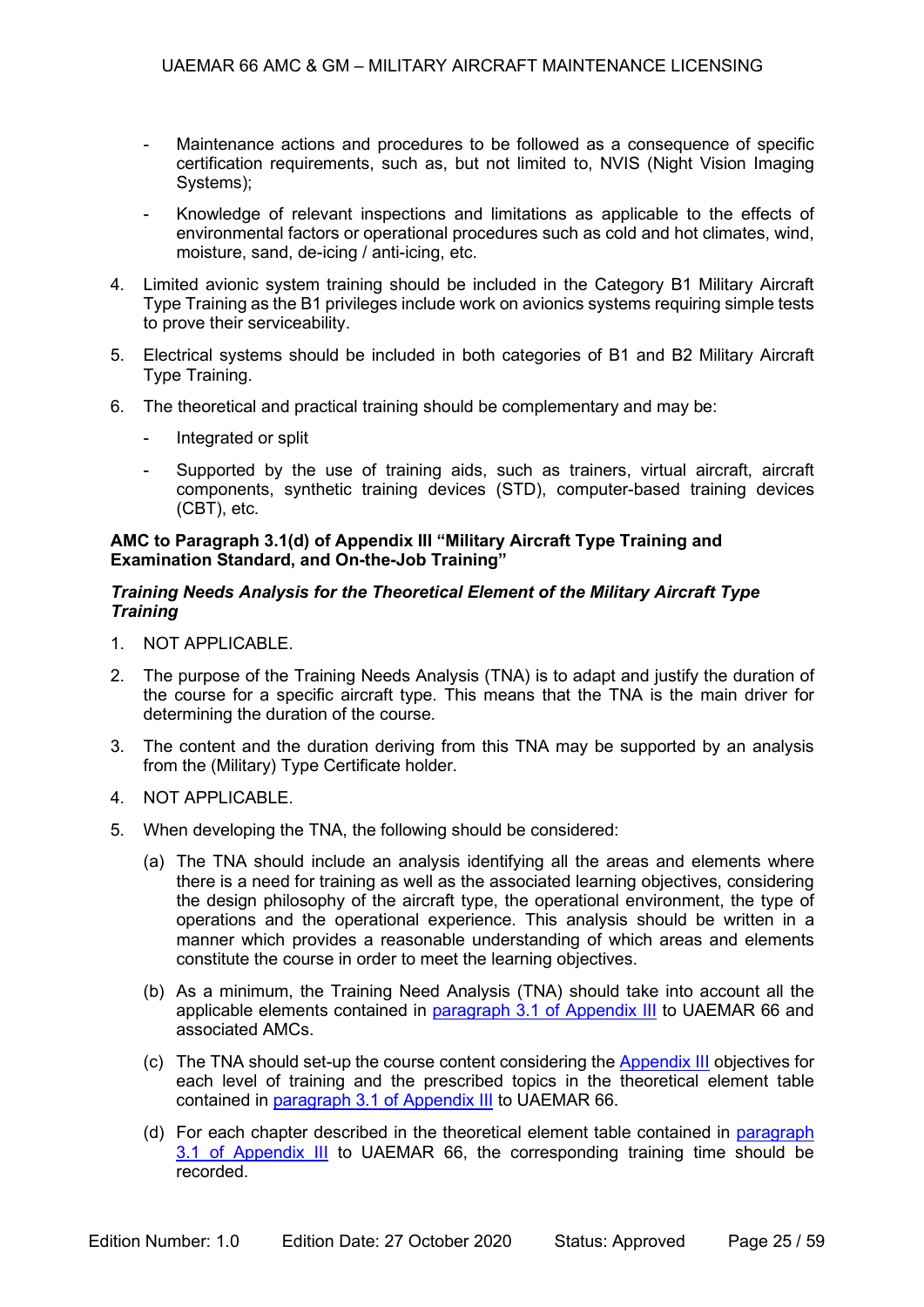- (e) Typical documents to be used in order to identify the areas and elements where there is a need for training typically include, among others, the Aircraft Maintenance Manual, MRB report, CMRs, airworthiness limitations, Troubleshooting Manual, Structural Repair Manual, Illustrated Parts Catalogue, Airworthiness Directives and Service Bulletins or national equivalent.
- (f) During the analysis of these documents:
	- Consideration should be given to the following typical activities:
		- o Activation/reactivation;
		- o Removal/Installation
		- o Testing;
		- o Servicing;
		- o Inspection, check and repairs;
		- o Troubleshooting / diagnosis.
	- For the purpose of identifying the specific elements constituting the training course, it is acceptable to use a filtering method based on criteria such as:
		- o Frequency of the task;
		- o Human factor issues associated to the task;
		- $\circ$  Difficulty of the task;
		- o Criticality and safety impact of the task;
		- o In-service experience;
		- o Novel or unusual design features (not covered by UAEMAR 66 Appendix I);
		- $\circ$  Similarities with other aircraft types;
		- o Special tests and tools/equipment.
	- It is acceptable to follow an approach based on:
		- o Tasks or groups of tasks, or
		- o Systems or subsystems or components.
- (g) The TNA should:
	- Identify the learning objectives for each task, group of tasks, system, subsystem or component;
	- Associate the identified tasks to be trained to the regulatory requirements (table in Paragraph 3.1 of Appendix III to UAEMAR 66);
	- Organise the training into modules in a logical sequence (adequate combination of chapters as defined in Appendix III of UAEMAR 66);
	- Determine the sequence of learning (within a lesson and for the whole syllabus);
	- Identify the scope of information and level of detail with regard to the minimum standard to which the topics of the TNA should be taught according to the set-up objectives.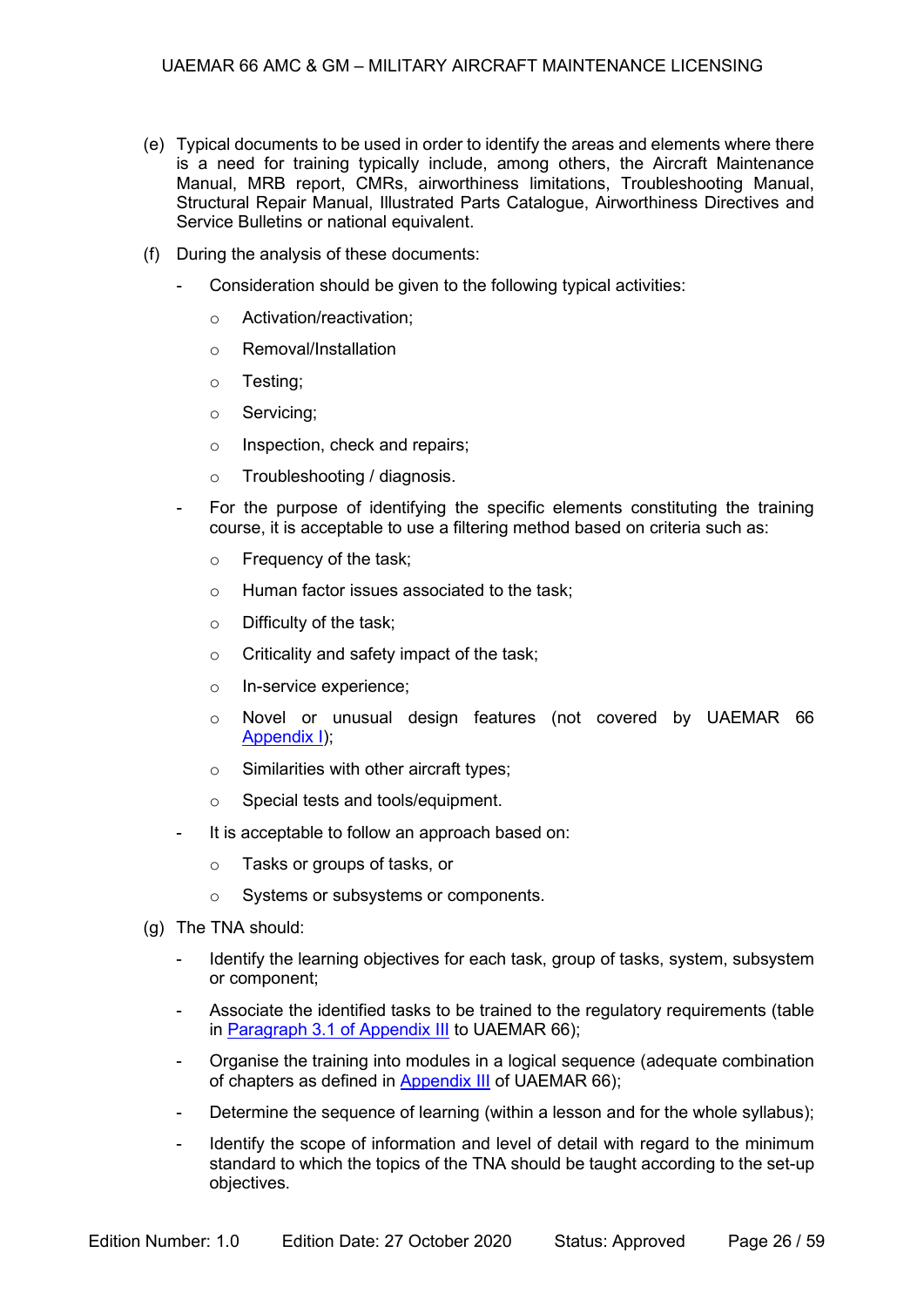- Address the following:
	- $\circ$  Description of each system/component including the structure (where applicable);
	- o System/component operation taking into account:
		- a. Complexity of the system (e.g. the need of further break down into subsystems, etc.);
		- b. Design specifics which may require more detailed presentation or may contribute to maintenance errors;
		- c. Normal and emergency functioning;
		- d. Troubleshooting;
		- e. Interpretation of indications and malfunctions;
		- f. Use of maintenance publications;
		- g. Identification of special tools and equipment required for servicing and maintaining the aircraft;
		- h. Maintenance Practices;
		- i. Routine inspections, functional or operational tests, rigging/adjustment, etc.
- Describe the following:
	- o The instructional methods and equipment, teaching methods and blending of the teaching methods in order to ensure the effectiveness of the training;
	- $\circ$  The maintenance training documentation/material to be delivered to the student;
	- o Facilitated discussions, questioning session, additional practiced-oriented training, etc;
	- o The homework, if developed;
	- o The training provider's resources available to the learner.
- (h) It is acceptable to differentiate between issues which have to be led by an instructor and issues which may be delivered through interactive simulation training devices and/or covered by web-based elements. Overall time of the course will be allocated accordingly.
- (i) The maximum number of training hours per day for the theoretical element of Military Aircraft Type Training should not be more than 6 hours. A training hour means 60 minutes of tuition excluding any breaks, examination, revision, preparation and aircraft visit. The MAA may allow deviation from this standard when it is properly justified that the proposed number of hours follows pedagogical and human factors principles. These principles are especially important in those cases where:
	- Theoretical and practical training are performed at the same time;
	- Training and normal maintenance duty / apprenticeship are performed at the same time.
- (j) The minimum participation time for the trainee in order to meet the objectives of the course should not be less than 90% of the tuition hours of the theoretical training course, unless the MAA approves otherwise. Additional training may be provided by the training organisation in order to meet the minimum participation time. If the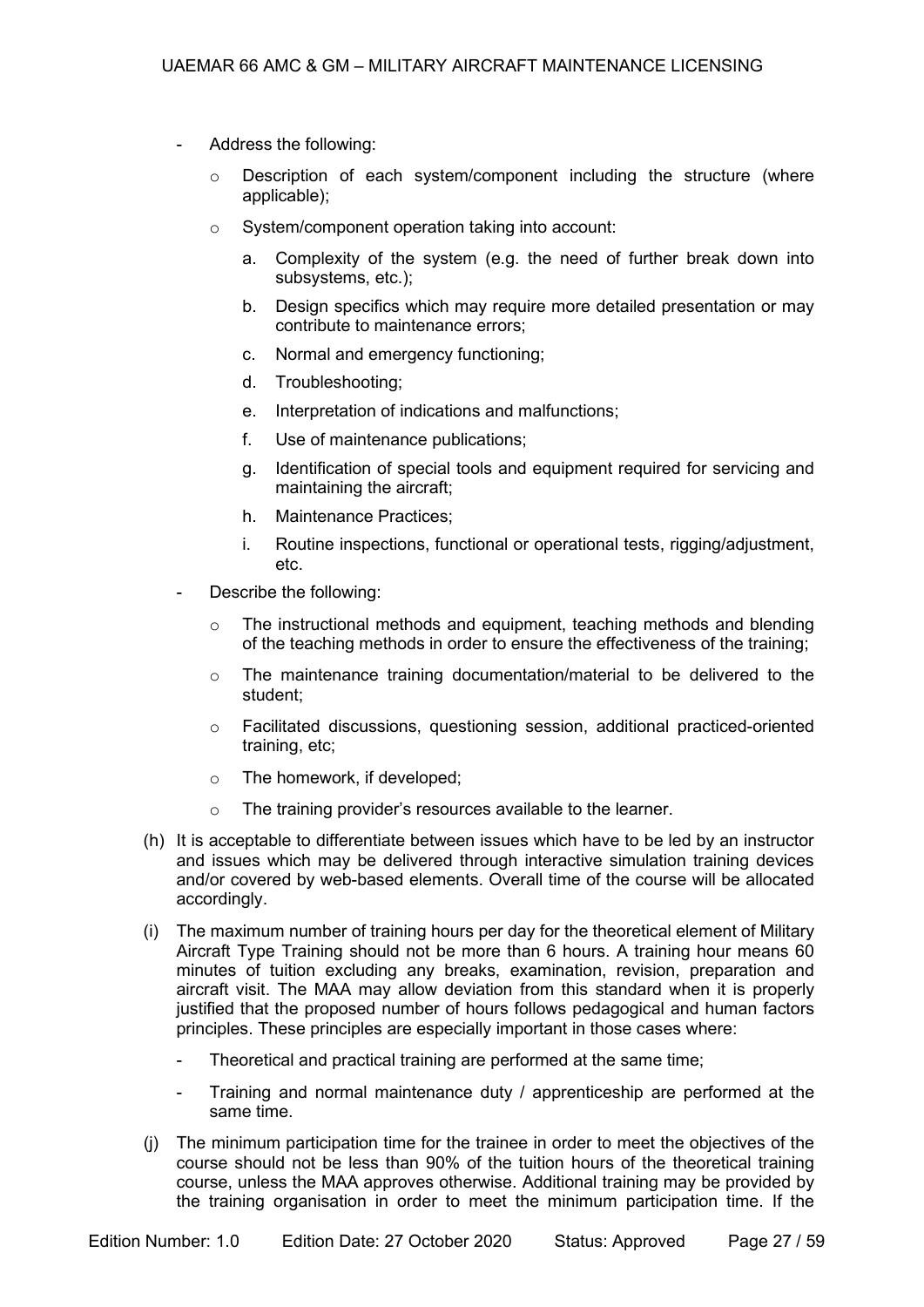minimum participation defined for the course is not met, a certificate of recognition should not be issued.

(k) The TNA is a living process and should be reviewed/updated based on operational feedback, maintenance occurrences, airworthiness directives or national equivalent, major service bulletins impacting maintenance activities or requiring new competencies for mechanics, alert service bulletins, feedback from trainees or customer satisfaction, evolution of the maintenance documentation such as Maintenance Review Boards, Maintenance Planning Documents, Maintenance Manuals, etc. The frequency at which the TNA should be reviewed/updated is left to the discretion of the organisation conducting the course.

NOTE: The examination is not part of the TNA. However, it should be prepared in accordance with the learning objectives described in the TNA.

#### **AMC to Paragraphs 1(b), 3.2 and 4.2 of Appendix III "Military Aircraft Type Training and Examination Standard, and On-the-Job Training"**

#### *Practical Element of the Military Aircraft Type Training*

- 1. The practical training may include instruction in a classroom or in simulators but part of the practical training should be conducted in a real maintenance or manufacturer environment.
- 2. The tasks should be selected because of their frequency, complexity, variety, safety, criticality, novelty, etc. The selected tasks should cover all the chapters described in the table contained in paragraph 3.2 of Appendix III to UAEMAR 66.
- 3. The duration of the practical training should ensure that the content of training required by paragraph 3.2 of Appendix III to UAEMAR 66 is completed.
- 4. The organisation providing the practical element of the Military Aircraft Type Training should provide trainees a schedule or plan indicating the list of tasks to be performed under instruction or supervision. A record of the tasks completed should be entered into a logbook which should be designed such that each task or group of tasks may be countersigned by the designated assessor. The logbook format and its use should be clearly defined.
- 5. In paragraph 4.2 of Appendix III to UAEMAR 66, the term "designated assessors appropriately qualified" means that the assessors should demonstrate training and experience on the assessment process being undertaken and be authorised to do so by the organisation.

Further guidance about the assessment and the designated assessors is provided in Appendix III to UAEMAR 66.

- 6. The practical element (for powerplant and avionic systems) of the Military Aircraft Type Rating Training may be subcontracted by the approved UAEMAR 147 organisation under its quality system according to the provisions of UAEMAR 147.A.145(d)3 and the corresponding Guidance Material.
- 7. The practical element of the Military Aircraft Type Training can be performed concurrently with the OJT element if both are performed on the same military aircraft type and in a real maintenance environment.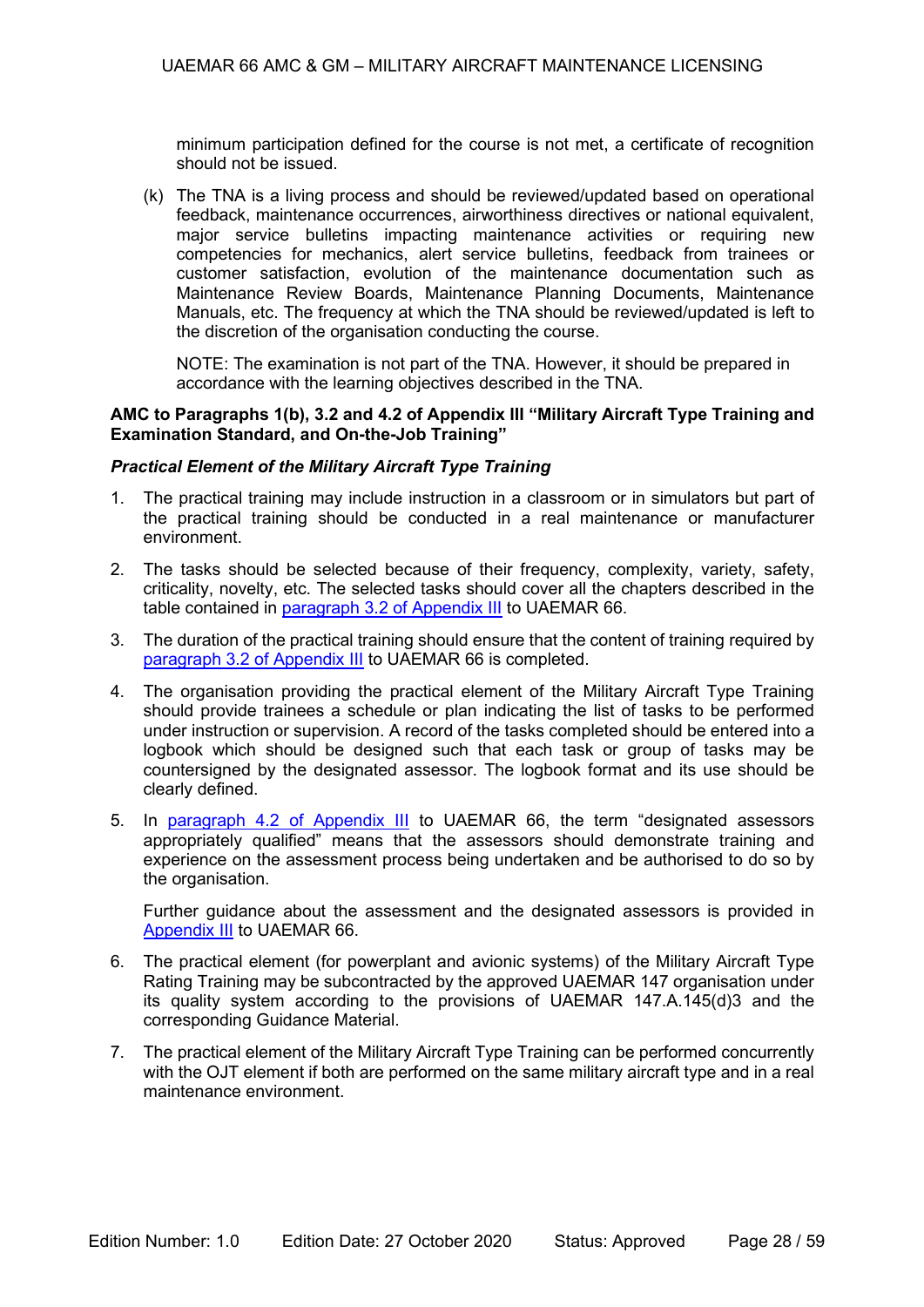#### **AMC to Paragraph 1(c) of Appendix III "Military Aircraft Type Training and Examination Standard, and On-the-Job Training"**

#### *Differences Training*

Approved difference training is not required for different variants within the same aircraft type rating (as specified by the MAA) for the purpose of Military Aircraft Type Rating endorsement on the MAML.

However, this does not necessarily mean that no training is required before a certifying staff authorisation can be issued by the AMO (refer to UAEMAR [AMC 66.A.20\(b\)3\)](#page-10-1).

#### **AMC to Section 5 of Appendix III "Military Aircraft Type Training and Examination Standard, and On-the-Job Training"**

#### *Type Examination Standard*

NOT APPLICABLE.

#### **AMC to Section 6 of Appendix III "Military Aircraft Type Training and Examination Standard, and On-the-Job Training"**

#### *On-the-Job Training (OJT)*

- 1. *"A maintenance organisation appropriately approved for the maintenance of the particular aircraft type"* means an UAEMAR 145 AMO holding an A rating for such aircraft.
- 2. The OJT should include a number of tasks that are carried out under "one to one" supervision (i.e. one supervisor dedicated to one trainee) and should involve actual work task performance on aircraft/components, covering line and/or base maintenance tasks.
- 3. The use of simulators for OJT should not be allowed.
- 4. [Appendix II to AMC](#page-32-0) to UAEMAR 66 contains a list of tasks, from which a representative sample appropriate to the type and licence (sub-) category applied for, should be extracted and approved by the MAA. The OJT should cover at least 50% of this approved extracted list. Some tasks should be selected from each paragraph of the approved extracted list. Other tasks than those in the Appendix II may be considered as a replacement when they are relevant. Typically, in addition to the variety and the complexity, the OJT tasks should be selected because of their frequency, safety, novelty, etc.
- 5. Up to 50% of the required OJT may be undertaken before the aircraft theoretical Military Aircraft Type Training starts.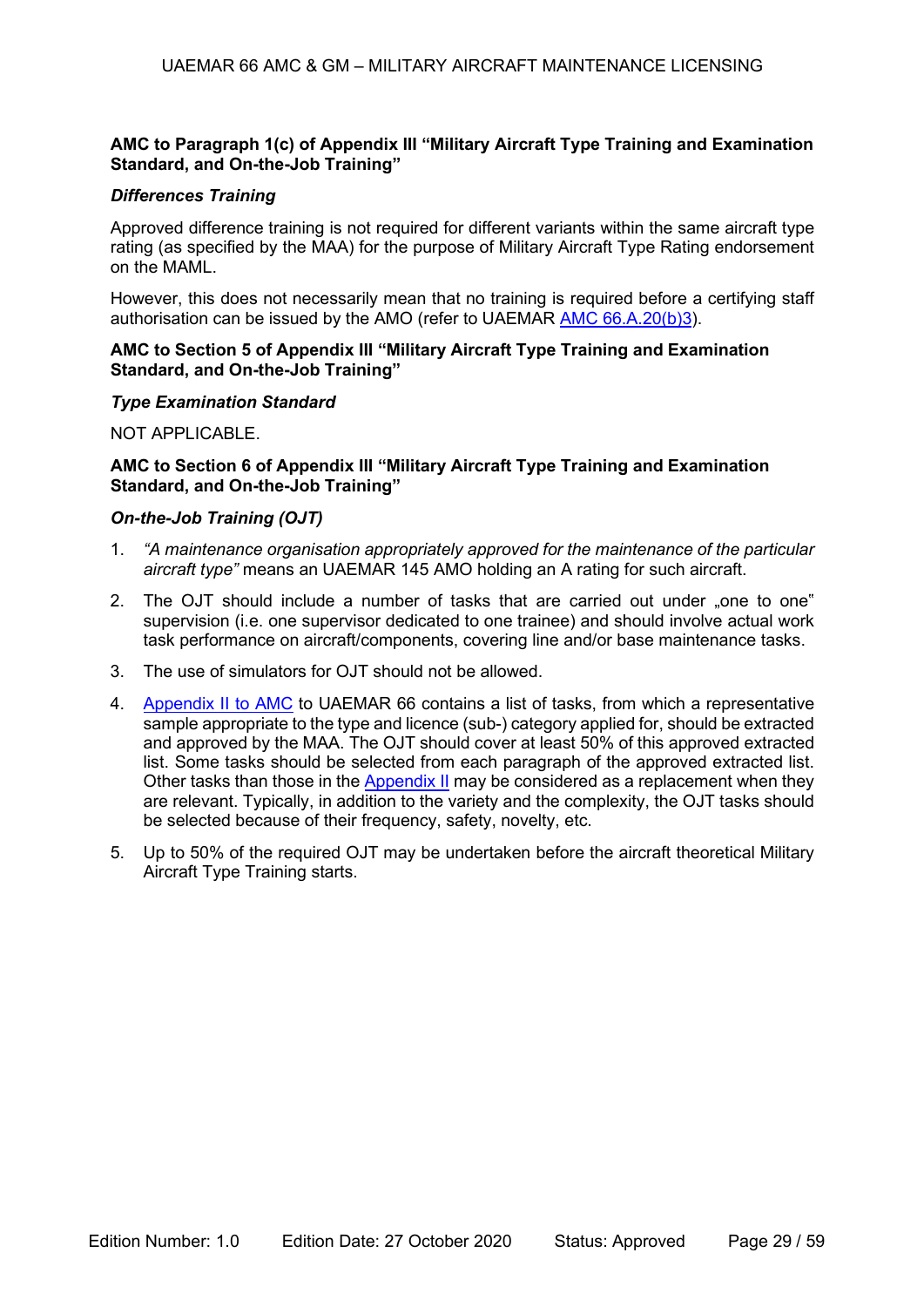- 6. The organisation providing the OJT training should provide trainees a schedule or plan indicating the list of tasks to be performed under supervision. A record of the tasks completed should be entered into a logbook which should be designed such that each task or group of tasks is countersigned by the corresponding supervisor. The logbook format and its use should be clearly defined.
- 7. Regarding the day-to-day supervision of the OJT programme in the UAEMAR 145 AMO and the role of the supervisor(s), the following should be considered:
	- It is sufficient that the completion of individual OJT tasks is confirmed by the direct supervisor(s), without being necessarily a direct evaluation by the assessor.
	- During the day-to-day OJT performance, the supervision aims at overseeing the complete process, including task completion, use of manuals and procedures, observance of safety measures, warnings and recommendations and appropriate behaviour in the maintenance environment.
	- The supervisor(s) should personally observe the work being performed to ensure safe completion and should be readily available for consultation, if needed during the OJT performance.
	- The supervisor(s) should countersign the tasks and release the maintenance tasks as the trainee is not yet qualified to do so.
	- The supervisor(s) should therefore:
		- o have certifying staff or support staff privileges relevant to the OJT tasks;
		- $\circ$  be competent for the selected tasks;
		- o be safety-orientated;
		- $\circ$  be capable to coach (setting objectives, giving training, performing supervision, evaluating, handling trainee"s reactions and cultural issues, managing objectively and positively debriefing sessions, determining the need for extra training or reorientate the training, reporting, etc.);
		- o Be designated by the UAEMAR 145 AMO to carry out the supervision.
- 8. Regarding the assessor, the following should be considered:
	- The function of the assessor, as described in Section 6 of Appendix III to UAEMAR
	- 66, is to conduct the final assessment of the completed OJT. This assessment should include confirmation of the completion of the required diversity and quantity of OJT and should be based on the supervisor(s) reports and feedback.
	- In Section 6 of Appendix III to UAEMAR 66, the term "designated assessor appropriately qualified" means that the assessor should demonstrate training on and experience of the assessment process being undertaken and should be authorised to do so by the UAEMAR 145 AMO.
		- Further guidance about the assessment and the designated assessors is provided in Appendix III to AMC [to UAEMAR](#page-47-0) 66.
- 9. The procedures for OJT should be included in the MOE of the UAEMAR 145 AMO (a new chapter 3.15 must be included in the MOE for this purpose).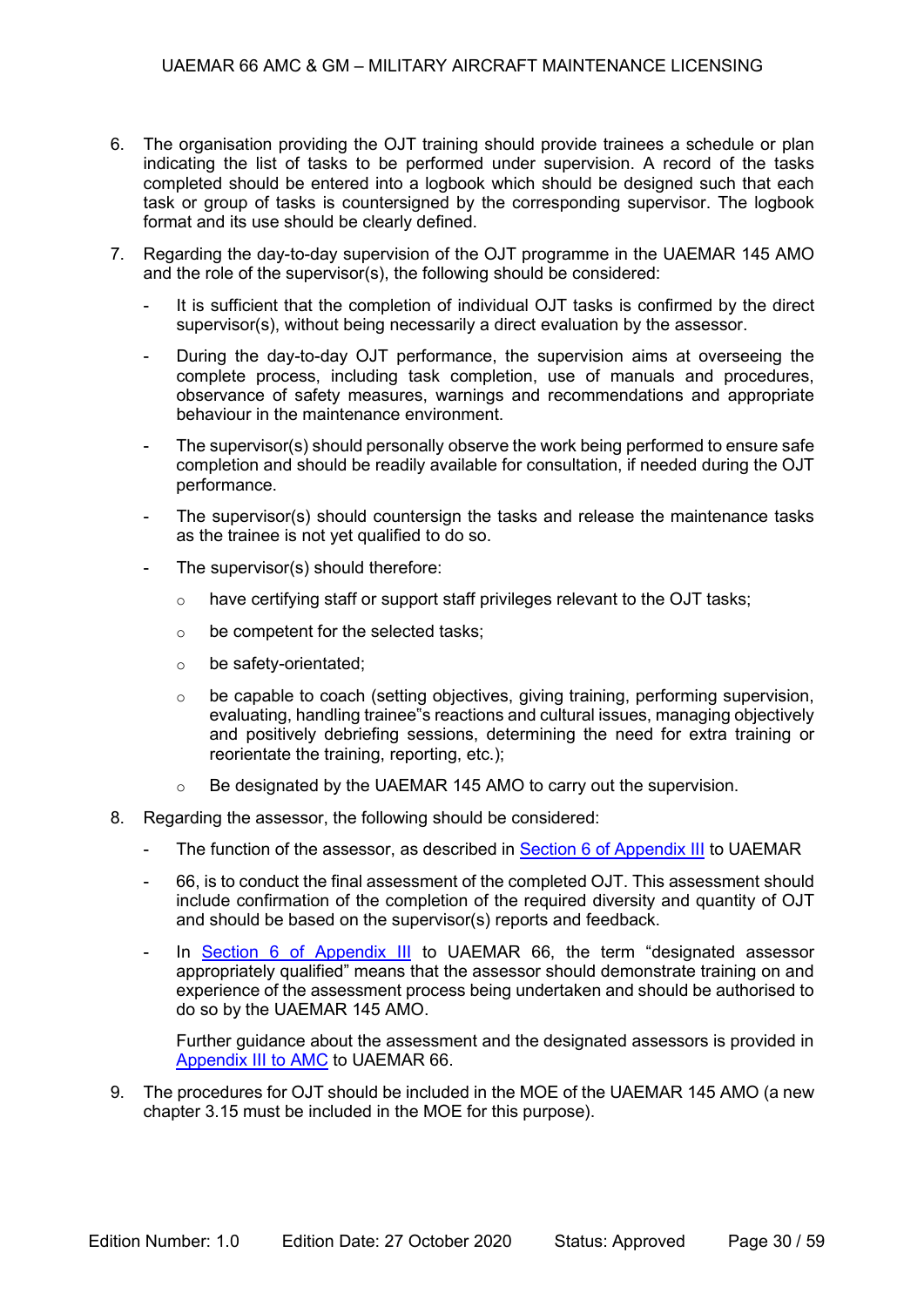#### **AMC to Appendix III "Military Aircraft Type Training and Examination Standard, and On-the-Job Training"**

#### *Military Aircraft Type Training and On-the-Job Training*

The theoretical and practical training providers, as well as the OJT provider, may contract the services of a language translator in the case where training is imparted to students not conversant in the language of the training material. Nevertheless, it remains essential that the students understand all the relevant maintenance documentation.

During the performance of examinations and assessments, the assistance of the translator should be limited to the translation of the questions, but should not provide clarifications or help in relation to those questions.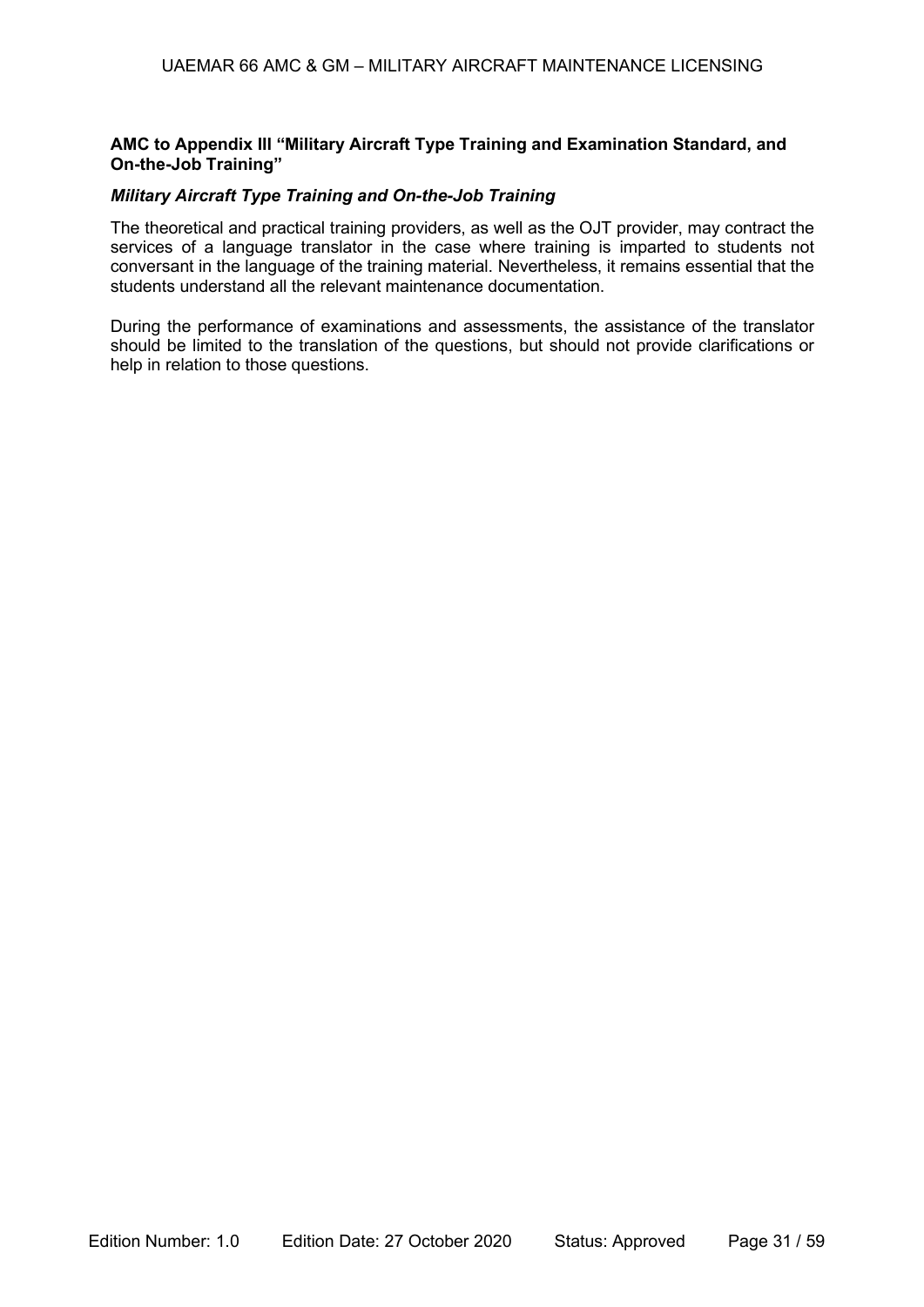# **APPENDICES TO AMC**

# <span id="page-31-1"></span><span id="page-31-0"></span>**APPENDIX I – MILITARY AIRCRAFT TYPE RATINGS FOR UAEMAR FORM 26 MILITARY AIRCRAFT MAINTENANCE LICENCE**

The MAA is responsible for publishing the Military Aircraft Type Ratings that it will endorse on the UAEMAR Form 26 MAML. It is the responsibility of the UAEMAR 145 AMO to ensure that any certification privileges issued to the MAML holder are appropriate for the Military Aircraft Type Rating held (UAEMAR 145.A.35(b)).

#### NOTES:

When there is a change to a Military Aircraft Type Rating (or to an engine designation in the rating) which affects MAMLs already issued, the Military Aircraft Type Ratings on the MAML may be modified when the MAML is next submitted to the MAA for an amendment unless there is an urgent reason to modify the MAML.

The Military Aircraft Type Ratings published by an MAA for the MAML may be subject to change. MAML holders and UAEMAR 145 AMOs should ensure they frequently check the latest version issued by the MAA.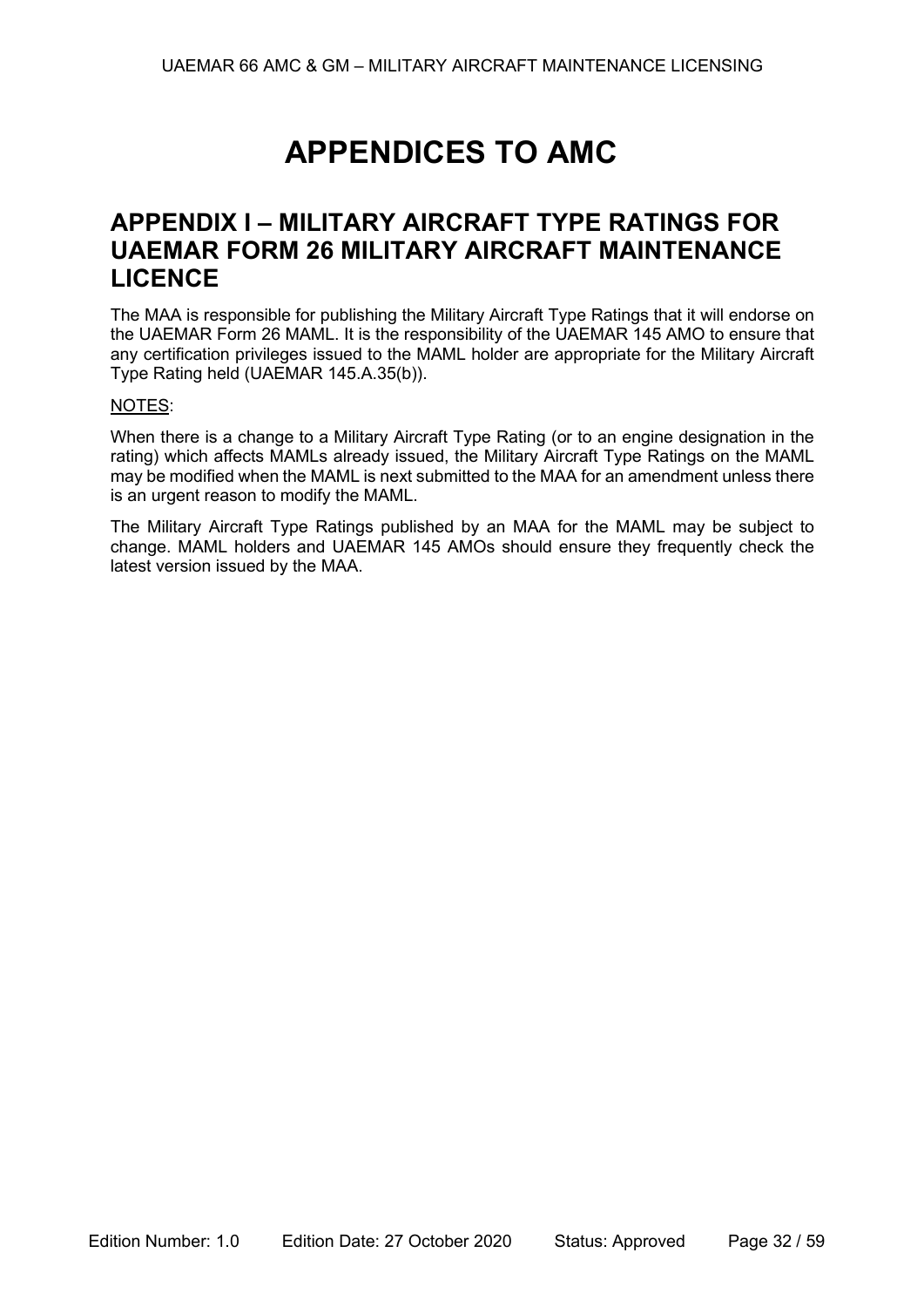# <span id="page-32-0"></span>**APPENDIX II – AIRCRAFT TYPE PRACTICAL EXPERIENCE AND ON-THE-JOB TRAINING LIST OF TASKS**

### **Time limits/Maintenance checks**

100 hour, "B" or "C" checks or other military equivalent inspection. Assist carrying out a scheduled maintenance check i.a.w. Aircraft Maintenance Manual. Review Aircraft maintenance log for correct completion. Review records for compliance with Airworthiness Directives (or national equivalent). Review records for compliance with component life limits. Procedure for inspection following heavy / hard landing. Procedure for inspection following excessive load factor. Procedure for inspection following exceeding engine limits. Procedure for inspection following lightning strike.

#### **Dimensions/Areas**

Locate component(s) by zone/station number. Perform symmetry check.

#### **Lifting and Shoring**

Assist in: Jack aircraft nose or tail wheel. Jack complete aircraft. Sling or trestle major component.

#### **Levelling/Weighing**

Level aircraft. Weigh aircraft. Prepare weight and balance amendment. Check aircraft against equipment list.

#### **Towing and Taxiing**

Prepare for aircraft towing. Tow aircraft. Be part of aircraft towing team.

#### **Parking and Mooring**

Tie down aircraft. Park, secure and cover aircraft. Position aircraft in maintenance dock. Secure rotor blades.

#### **Placards and Markings**

Check aircraft for correct placards. Check aircraft for correct markings.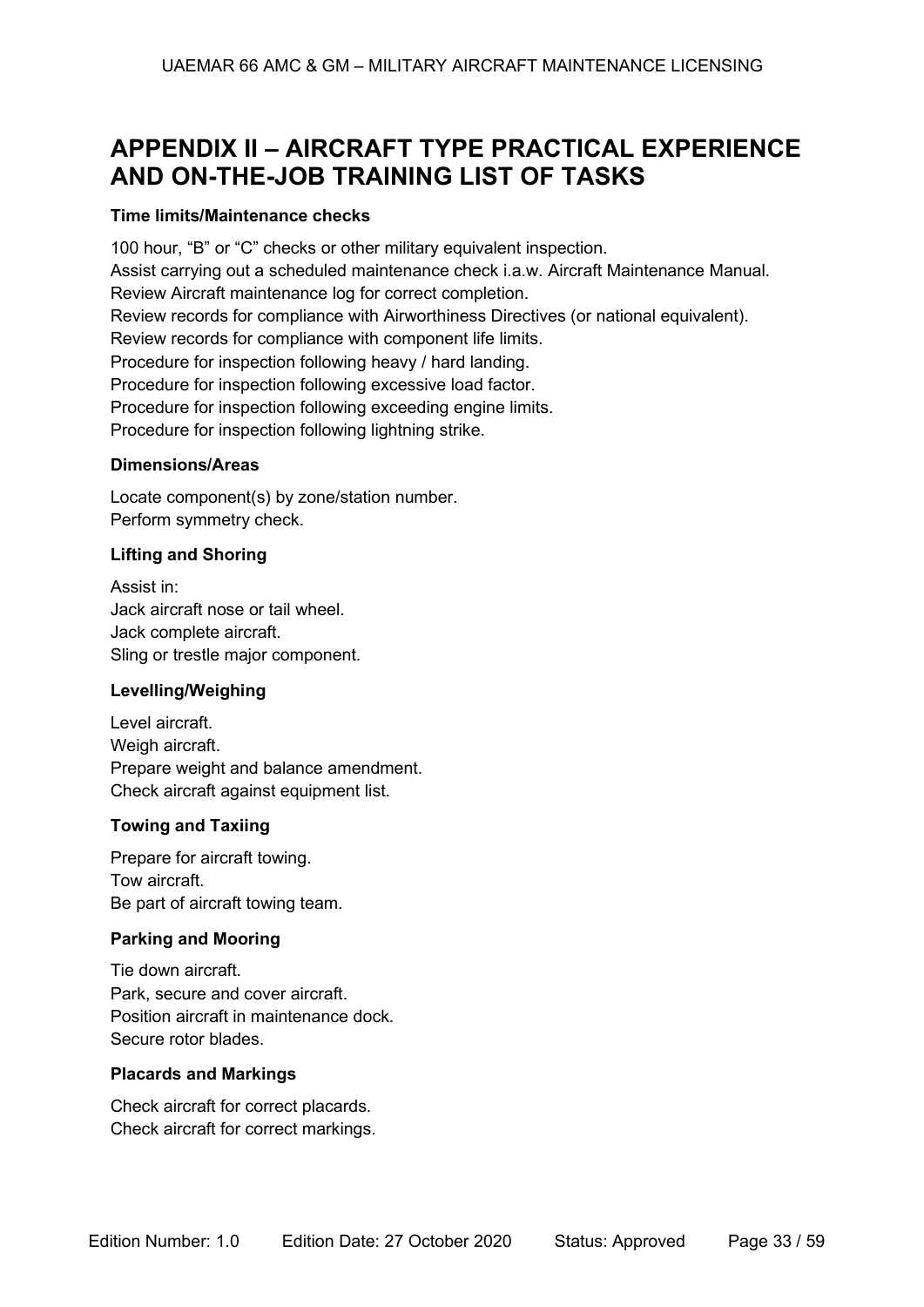### **Servicing**

Refuel aircraft. Defuel aircraft. Carry out tank to tank fuel transfer. Check/adjust tire pressures. Check/replenish oil level. Check/replenish hydraulic fluid level. Check/replenish accumulator pressure. Charge pneumatic system. Grease aircraft. Connect ground power. Service toilet/potable water system. Perform pre-flight/daily check.

#### **Vibration and Noise Analysis**

Analyse helicopter vibration problem. Analyse noise spectrum. Analyse engine vibration.

#### **Air Conditioning**

Replace combustion heater. Replace flow control valve. Replace outflow valve. Replace safety valve. Replace vapour cycle unit. Replace air cycle unit. Replace cabin blower. Replace heat exchanger. Replace pressurisation controller. Clean outflow valves. Deactivate/reactivate cargo isolation valve. Deactivate/reactivate avionics ventilation components. Check operation of air conditioning/heating system. Check operation of pressurisation system. Troubleshoot faulty system.

# **Auto flight**

Install servos. Rig bridle cables. Replace controller. Replace amplifier. Replacement of the auto flight system LRUs. Check operation of auto-pilot. Check operation of auto-throttle/auto-thrust. Check operation of yaw damper. Check and adjust servo clutch. Perform autopilot gain adjustments.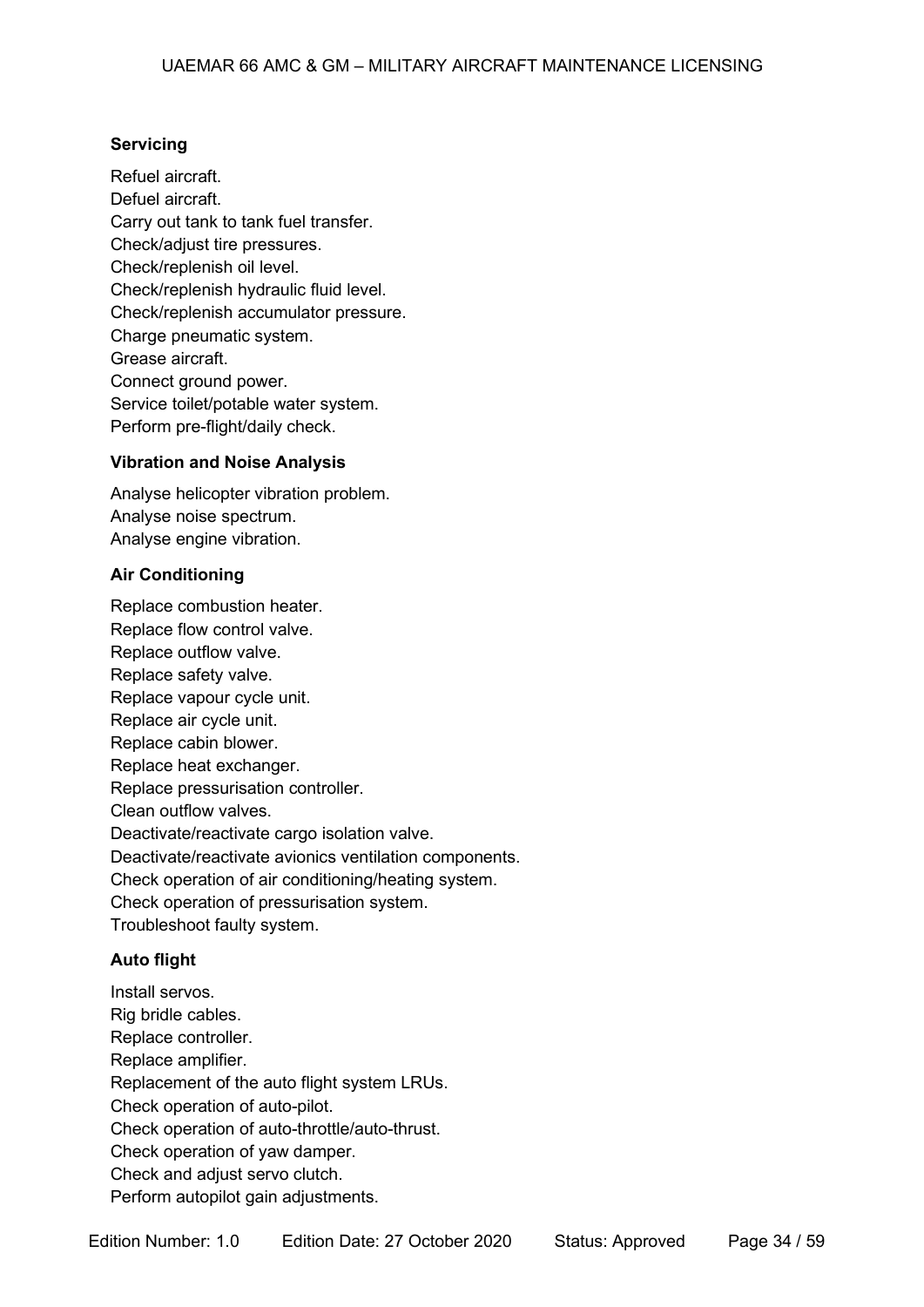Perform mach trim functional check. Troubleshoot faulty system. Check auto-land system. Check flight management systems. Check stability augmentation system.

# **Communications**

Replace V/UHF com unit. Replace HF com unit. Replace existing antenna. Check operation of radios. Perform antenna VSWR check. Perform Selcal operational check. Perform operational check of passenger address system. Functionally check audio integrating system. Repair co-axial cable. Troubleshoot faulty system.

#### **Electrical Power**

Charge lead/acid battery. Charge Ni-Cad battery. Check battery capacity. Deep-cycle Ni-Cad battery. Replace integrated drive/generator/alternator. Replace switches. Replace circuit breakers. Adjust voltage regulator. Change voltage regulator. Amend electrical load analysis report. Repair/replace electrical feeder cable. Troubleshoot faulty system. Perform functional check of integrated drive/generator/alternator. Perform functional check of voltage regulator. Perform functional check of emergency generation system.

#### **Equipment/Furnishings**

Replace carpets. Replace crew seats. Replace passenger seats. Check inertia reels. Check seats/belts for security. Check emergency equipment. Check ELT for compliance with regulations. Repair toilet waste container. Remove and install ceiling and sidewall panels. Repair upholstery. Change cabin / cargo configuration. Replace cargo loading system actuator.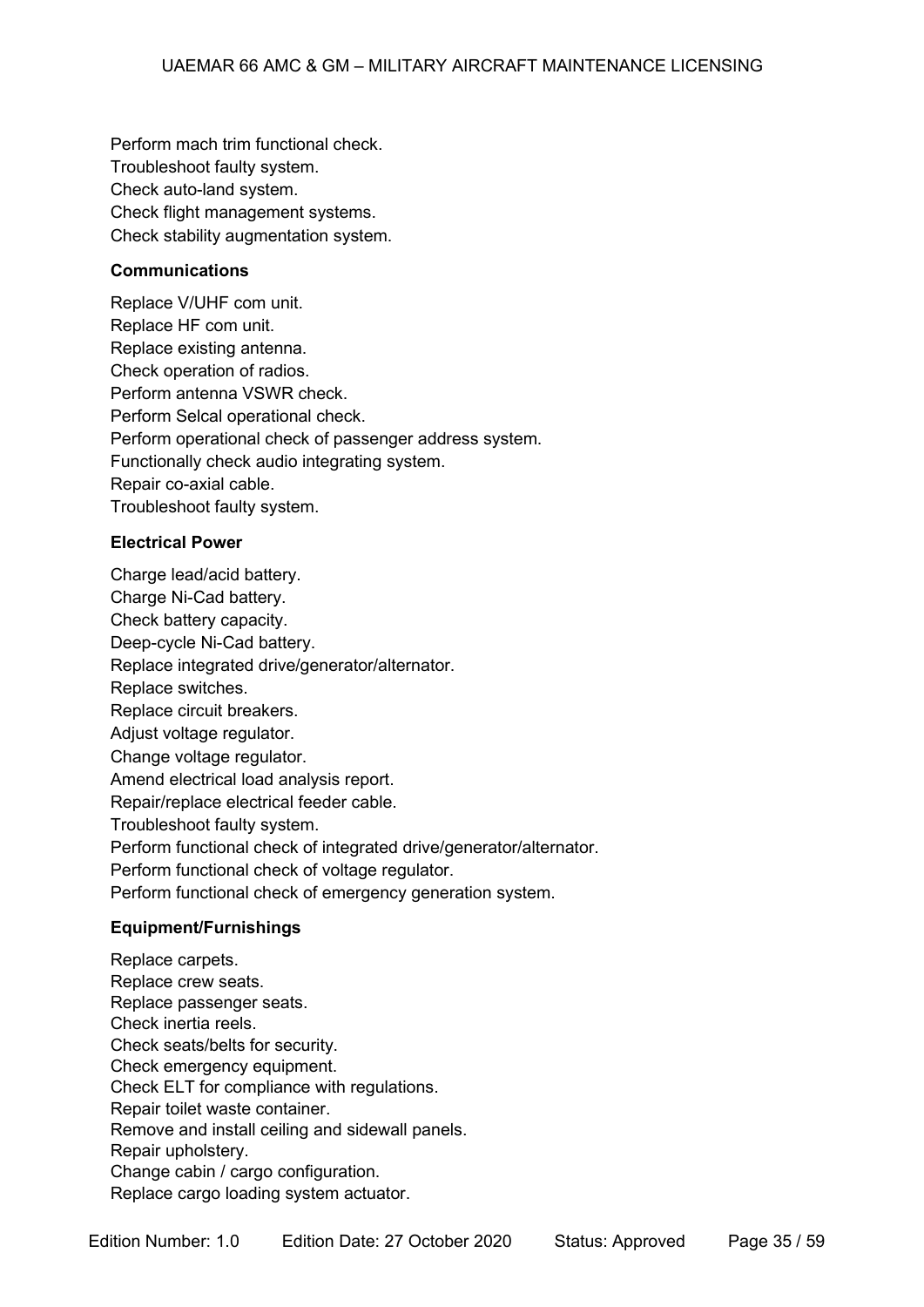Test cargo loading system. Replace escape slides/ropes.

#### **Fire protection**

Check fire bottle contents. Check/test operation of fire/smoke detection and warning system. Check cabin fire extinguisher contents. Check smoke detector system. Check cargo panel sealing. Install new fire bottle. Replace fire bottle squib. Troubleshoot faulty system. Inspect engine fire wire detection systems.

# **Flight Controls**

Inspect primary flight controls and related components in accordance with AMM. Extending/retracting flaps & slats. Replace horizontal stabiliser. Replace spoiler/lift damper. Replace elevator. Deactivation/reactivation of aileron servo control. Replace aileron. Replace rudder. Replace trim tabs. Install control cable and fittings. Replace slats. Replace flaps. Replace powered flying control unit. Replace flat actuator. Rig primary flight controls. Adjust trim tab. Adjust control cable tension. Check control range and direction of movement. Check for correct assembly and locking. Troubleshoot faulty system. Functional test of primary flight controls. Functional test of flap system. Operational test of the side stick assembly. Operational test of the Trimmable Horizontal Stabiliser. Trimmable Horizontal Stabiliser system wear check.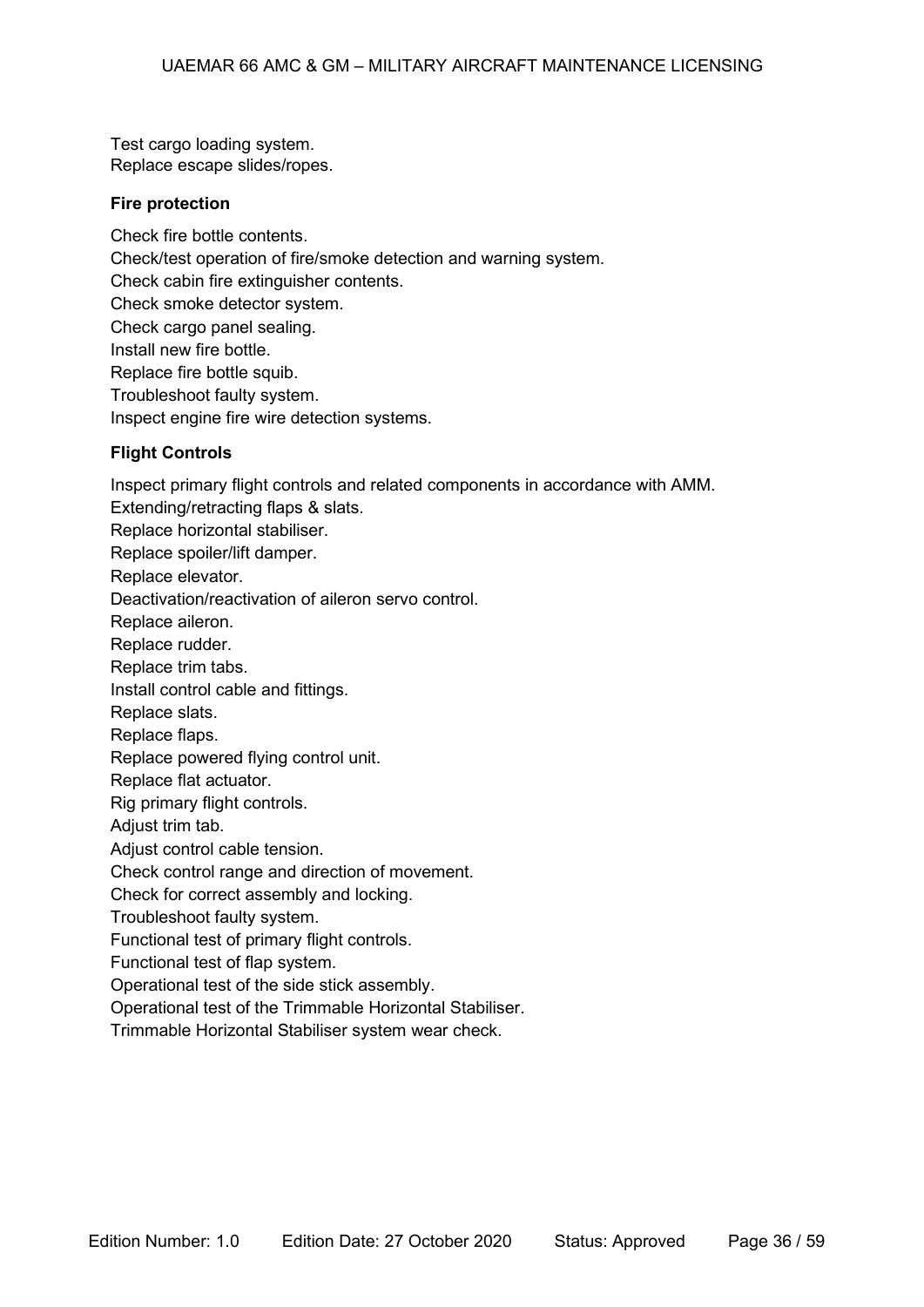# **Fuel**

Water drain system (operation). Replace booster pump. Replace fuel selector. Replace fuel tank cells. Replace/test fuel control valves. Replace magnetic fuel level indicators. Replace water drain valve. Check/calculate fuel contents manually. Check filters. Flow check system. Check calibration of fuel quantity gauges. Check operation feed/selectors. Check operation of fuel dump/jettison system. Fuel transfer between tanks. Pressure defuel. Pressure refuel (manual control). Deactivation/reactivation of the fuel valves (transfer defuel, X-feed, refuel). Troubleshoot faulty system.

# **Hydraulics**

Replace engine-driven pump.

Check/replace case drain filter.

Replace standby pump.

Replace hydraulic motor pump/generator.

Replace accumulator.

Check operation of shut off valve.

Check filters/clog indicators.

Check indicating systems.

Perform functional checks.

Pressurisation/depressurisation of the hydraulic system.

Power Transfer Unit (PTU) operation.

Replacement of PTU.

Troubleshoot faulty system.

#### **Ice and rain protection**

Replace pump. Replace timer. Inspect repair propeller deice boot. Test propeller de-icing system. Inspect/test wing leading edge de-icer boot. Replace anti-ice/deice valve. Install wiper motor. Check operation of systems. Operational test of the pitot-probe ice protection. Operational test of the Total Air Temperature ice protection. Operational test of the wing ice protection system.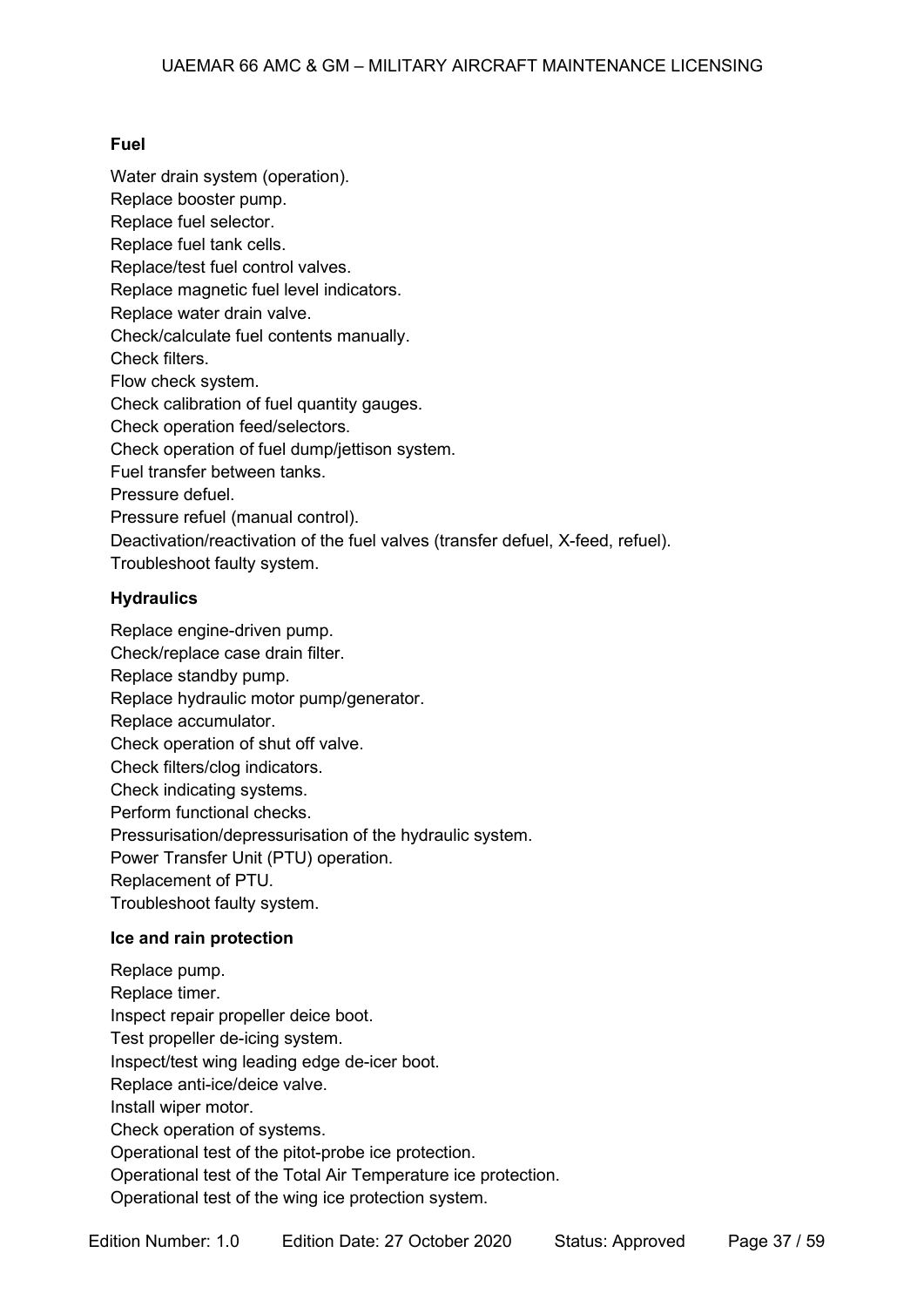Assistance to the operational test of the engine air-intake ice protection (with engines operating).

Troubleshoot faulty system.

#### **Indicating/recording systems**

Replace Flight Data Recorder (FDR). Replace cockpit voice recorder. Replace clock. Replace master caution unit. Perform FDR data retrieval. Troubleshoot faulty system. Implement Electro-Static Discharge and Soldering procedures. Inspect for High Intensity Radiated Field requirements. Start/stop Engine Indication System procedure. Bite test of the Centralized Fault Display Interface Unit. Ground scanning of the central warning system.

#### **Landing Gear**

Build up wheel. Replace main wheel. Replace nose wheel. Replace steering actuator. Replace truck tilt actuator. Replace gear retraction actuator. Replace uplock/downlock assembly. Replace shimmy damper. Rig nose wheel steering. Functional test of the nose wheel steering system. Replace shock strut seals. Servicing of shock strut. Replace brake unit. Replace brake control valve. Bleed brakes. Replace brake fan. Test anti-skid unit. Test gear retraction. Change bungees. Adjust micro switches/sensors. Charge struts with oil and air. Troubleshoot faulty system. Test auto-brake system. Replace rotorcraft skids. Replace rotorcraft skid shoes. Pack and check floats. Flotation equipment. Check/test emergency landing gear extension. Operational test of the landing gear doors.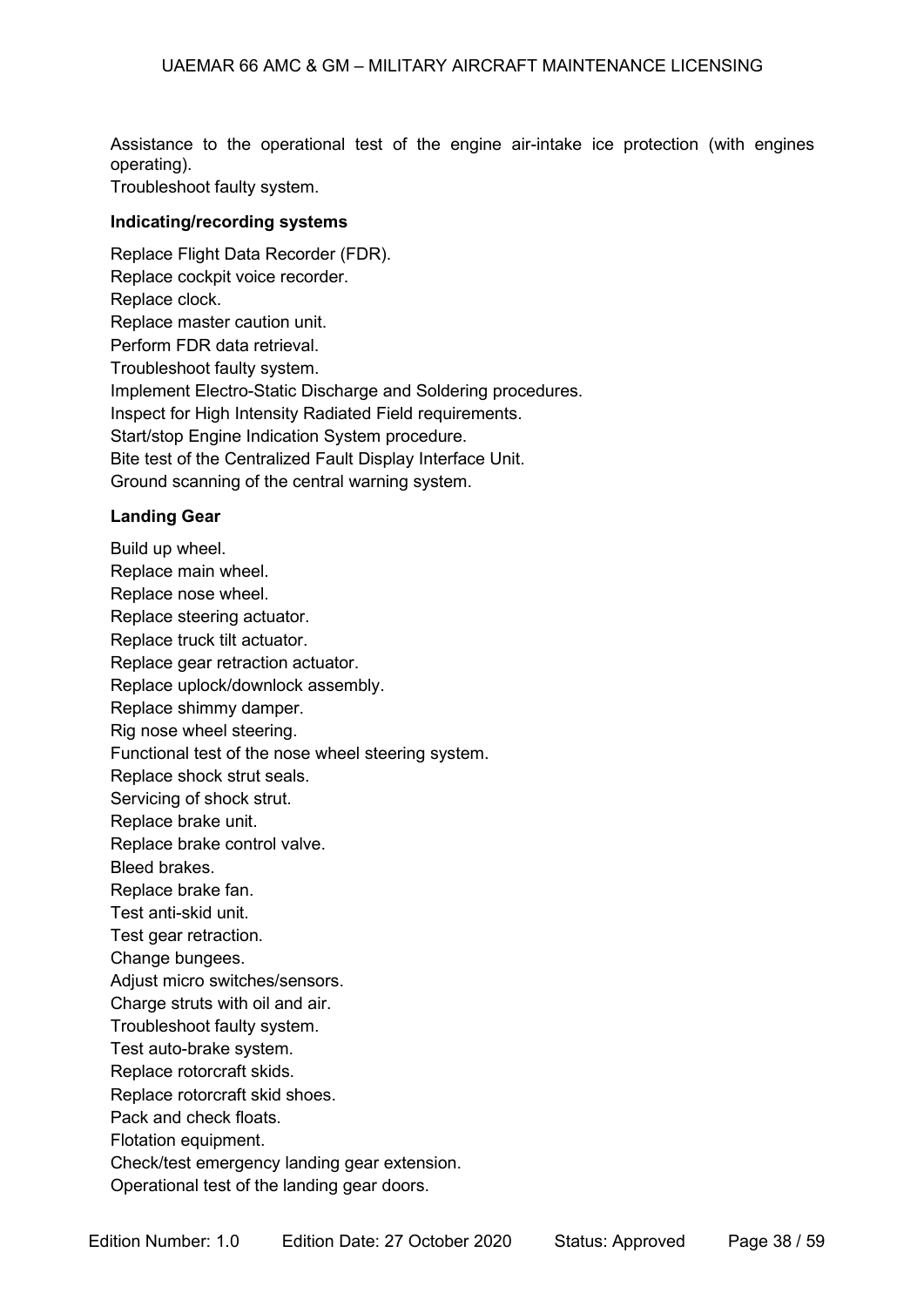# **Lights**

Repair/replace rotating beacon. Repair/replace landing lights. Repair/replace navigation lights. Repair/replace formation lights. Repair/replace interior lights. Replace ice inspection lights. Repair/replace emergency lighting system. Perform emergency lighting system checks. Troubleshoot faulty system.

# **Navigation**

Calibrate magnetic direction indicator. Replace airspeed indicator. Replace altimeter. Replace air data computer. Replace VOR/TACAN unit. Replace ADI. Replace HSI. Check pitot static system for leaks. Check operation of directional gyro. Functional check doppler. Functional check TCAS. Functional check DME. Functional check ATC Transponder. Functional check flight director system. Functional check inertial navigation system. Complete quadrantal error correction of ADF system. Update flight management system database. Check calibration of pitot static instruments. Check calibration of pressure altitude reporting system. Troubleshoot faulty system. Check marker systems. Compass replacement direct/indirect. Check Satcom.

Check GPS.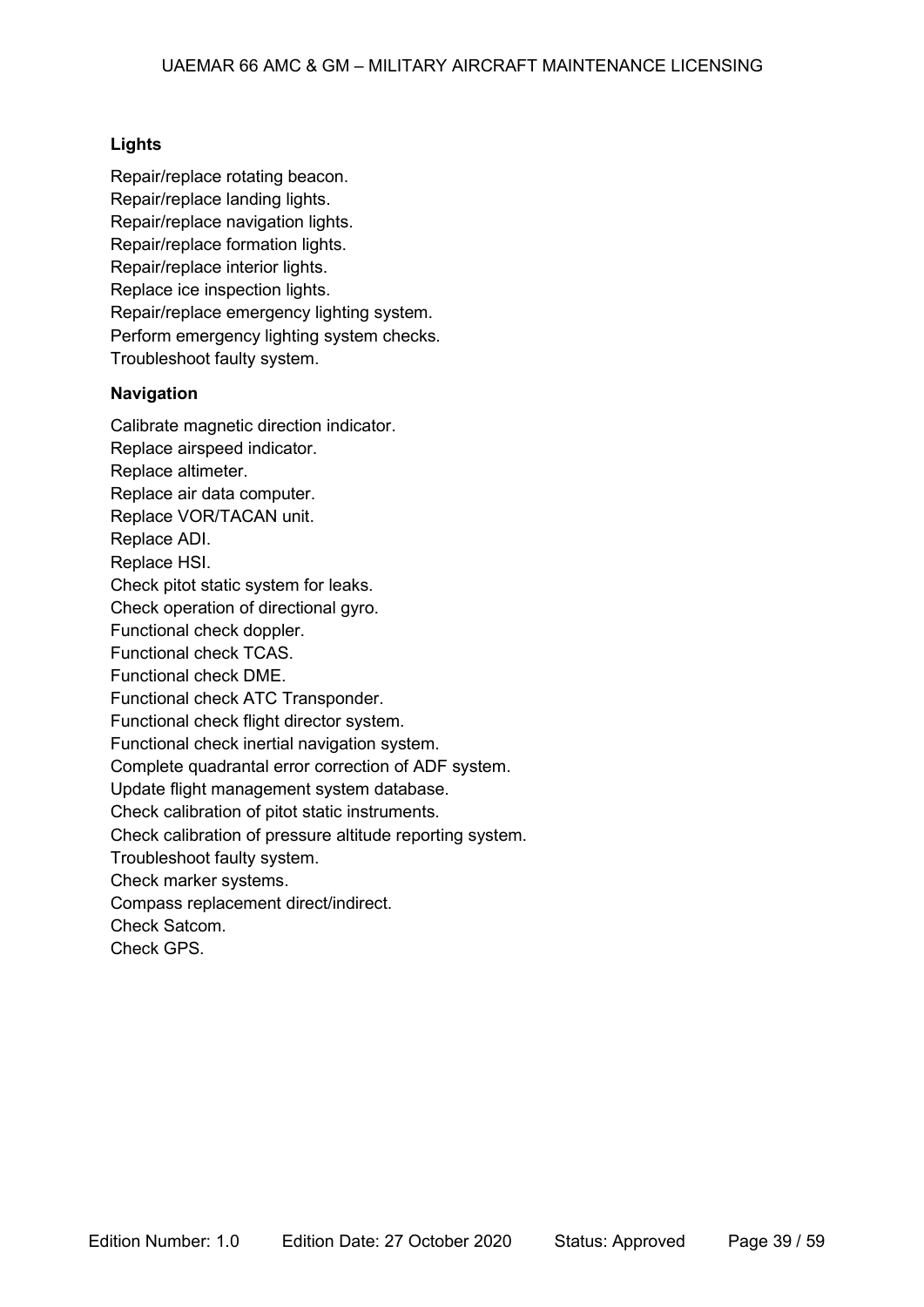# **Oxygen**

Inspect on-board oxygen equipment. Purge and recharge oxygen system. Replace regulator. Replace oxygen generator. Test crew oxygen system. Perform auto oxygen system deployment check. Troubleshoot faulty system.

#### **Pneumatic systems**

Replace filter. Replace air shut off valve. Replace pressure regulating valve. Replace compressor. Recharge dessicator. Adjust regulator. Check for leaks. Troubleshoot faulty system.

#### **Vacuum systems**

Inspect the vacuum system in accordance with AMM. Replace vacuum pump. Check/replace filters. Adjust regulator. Troubleshoot faulty system.

#### **Water/Waste**

Replace water pump. Replace tap. Replace toilet pump. Perform water heater functional check. Troubleshoot faulty system. Inspect waste bin flap closure.

#### **Central Maintenance System**

Retrieve data from Central Maintenance Unit (CMU). Replace CMU. Perform Bite check. Troubleshoot faulty system.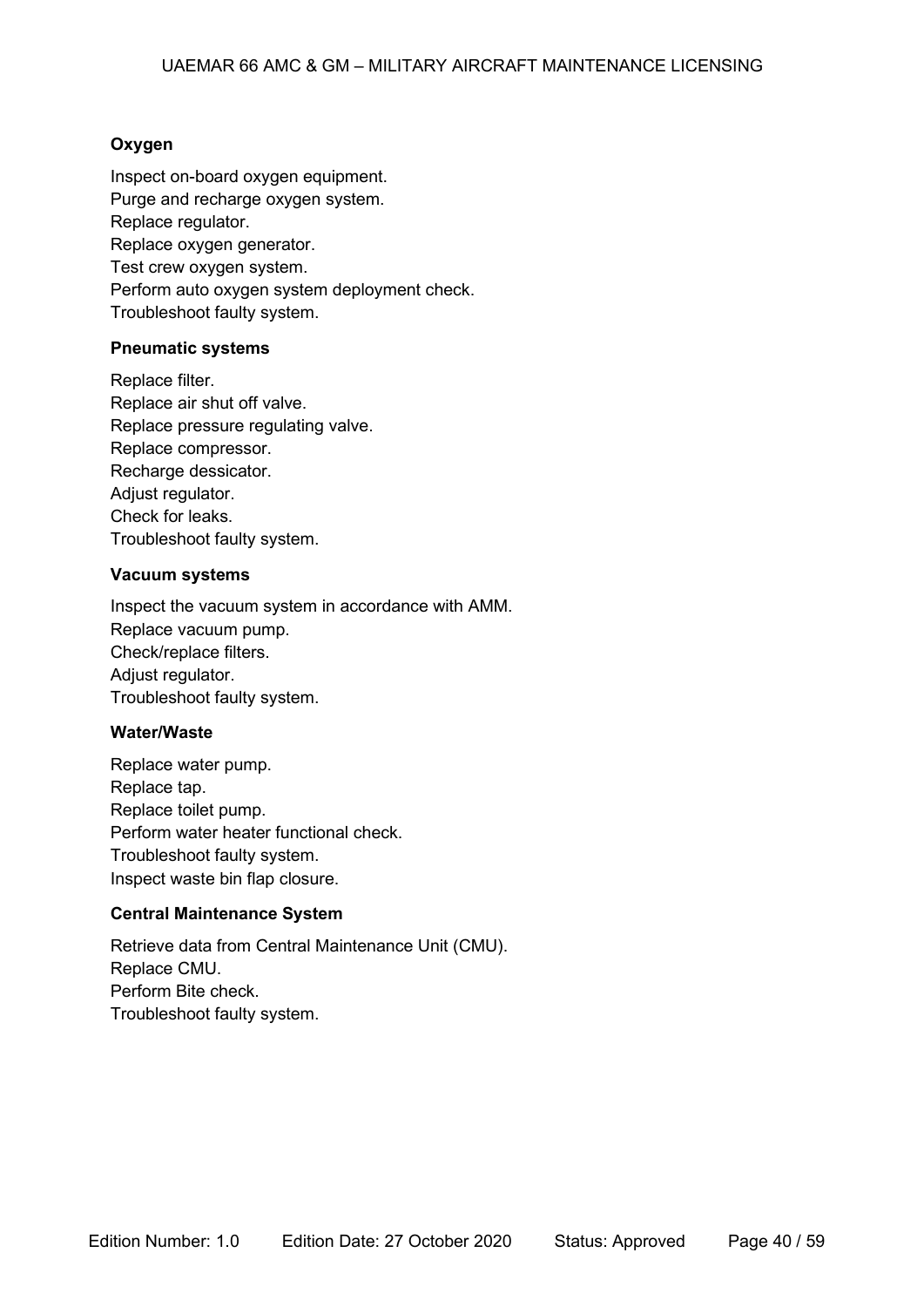#### **Structures**

Assessment of damage. Sheet metal repair. Composite material repair. Treat corrosion. Apply protective treatment. Replace static wicks

# **Doors**

Inspect passenger door in accordance with AMM. Rig/adjust locking mechanism. Adjust air stair system. Check operation of emergency exits. Test door warning system. Troubleshoot faulty system. Remove and install passenger / cargo / paratroops doors in accordance with AMM. Remove and install emergency exit in accordance with AMM. Inspect cargo door in accordance with AMM.

#### **Windows**

Replace windshield. Replace direct vision window. Replace cabin window. Repair transparency.

#### **Wings**

Skin repair. Replace tip. Replace rib. Replace integral fuel tank panel. Check incidence/rig.

# **Propeller**

Assemble prop after transportation. Replace propeller. Replace governor. Adjust governor. Perform static functional checks. Check operation during ground run. Check track. Check setting of micro switches. Assessment of blade damage in accordance with AMM. Dynamically balance prop. Troubleshoot faulty system.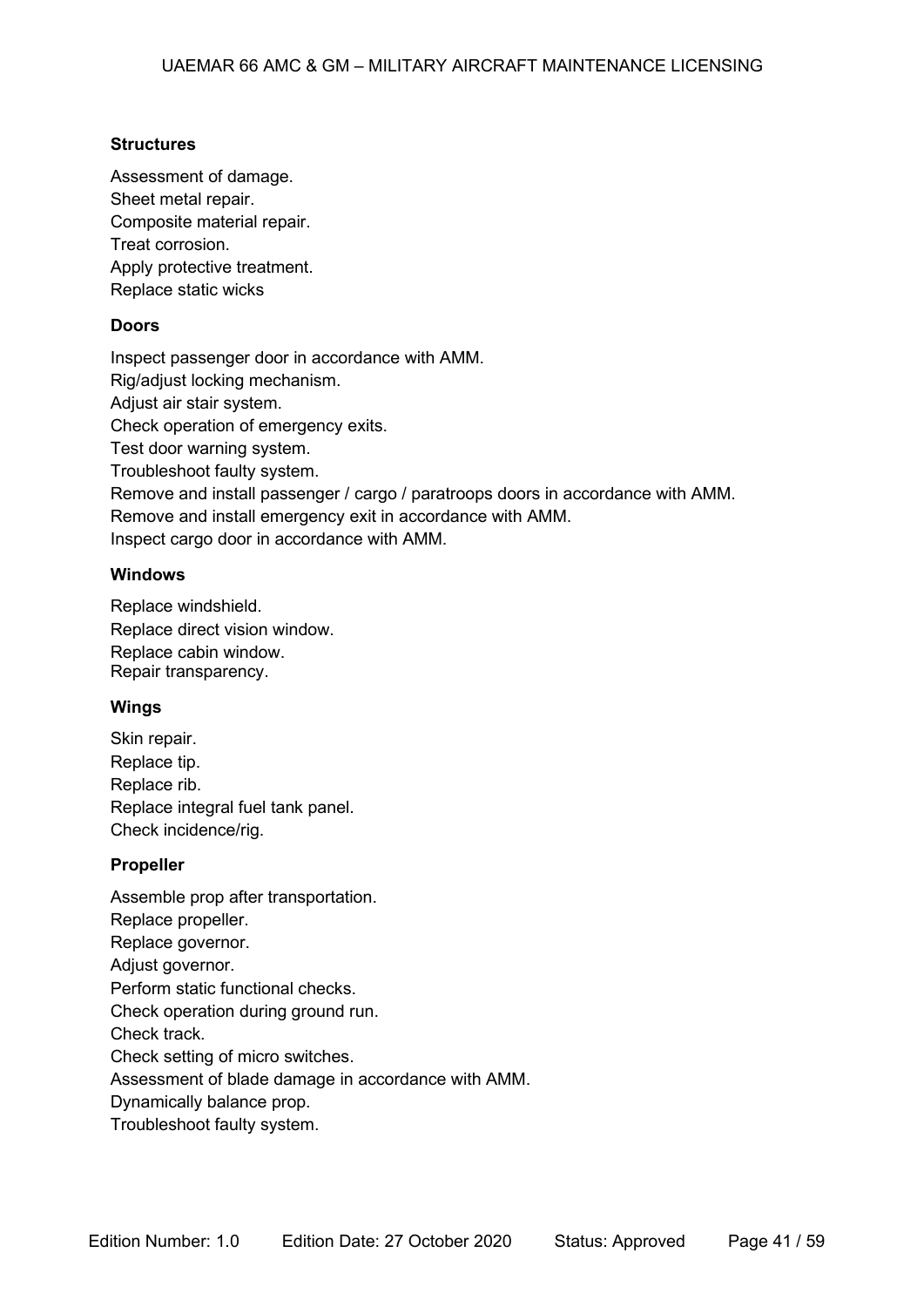#### **Main Rotors**

Install rotor assembly. Replace blades. Replace damper assembly. Check track / tabs. Check static balance. Check dynamic balance. Troubleshoot.

#### **Rotor Drive**

Replace mast. Replace drive coupling. Replace clutch/freewheel unit. Replace drive belt. Install main gearbox. Overhaul main gearbox. Check gearbox chip detectors.

#### **Tail Rotors**

Install rotor assembly. Replace blades. Troubleshoot.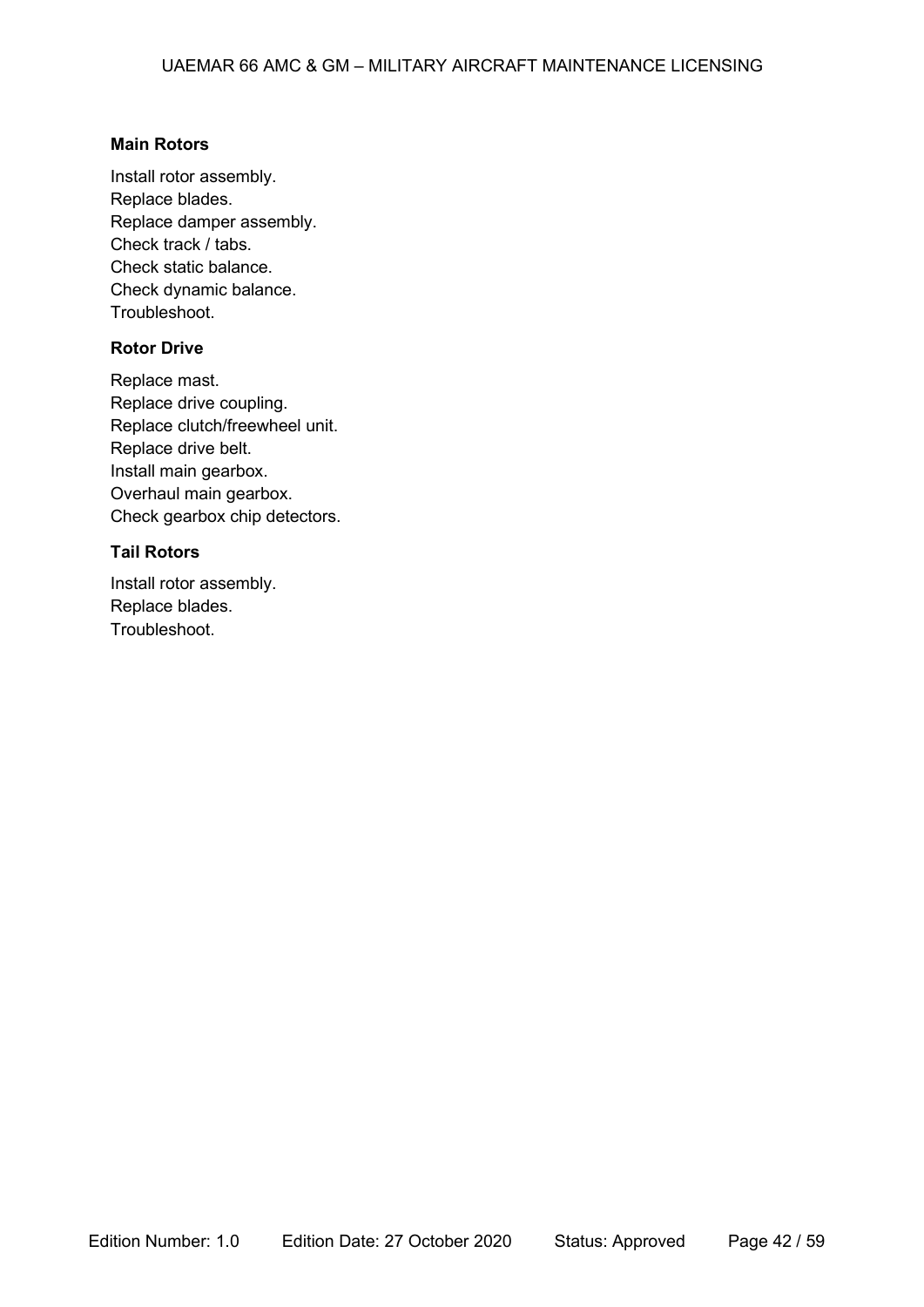## **Tail Rotor Drive**

Replace bevel gearbox. Replace universal joints. Overhaul bevel gearbox. Install drive assembly. Check chip detectors. Check/install bearings and hangers. Check/service/assemble flexible couplings. Check alignment of drive shafts. Install and rig drive shafts.

# **Rotorcraft flight controls**

Install swash plate. Install mixing box. Adjust pitch links. Rig collective system. Rig cyclic system. Rig anti-torque system. Check controls for assembly and locking. Check controls for operation and sense. Troubleshoot faulty system.

#### **Power Plant**

Replace engine. Repair cooling baffles. Repair cowling. Adjust cowl flaps. Repair faulty wiring. Troubleshoot. Assist in dry motoring check. Assist in wet motoring check. Assist in engine start (manual mode).

#### **Piston Engines**

Remove/install reduction gear. Check crankshaft run-out. Check tappet clearance. Check compression. Extract broken stud. Install helicoil. Perform ground run. Establish/check reference RPM. Troubleshoot.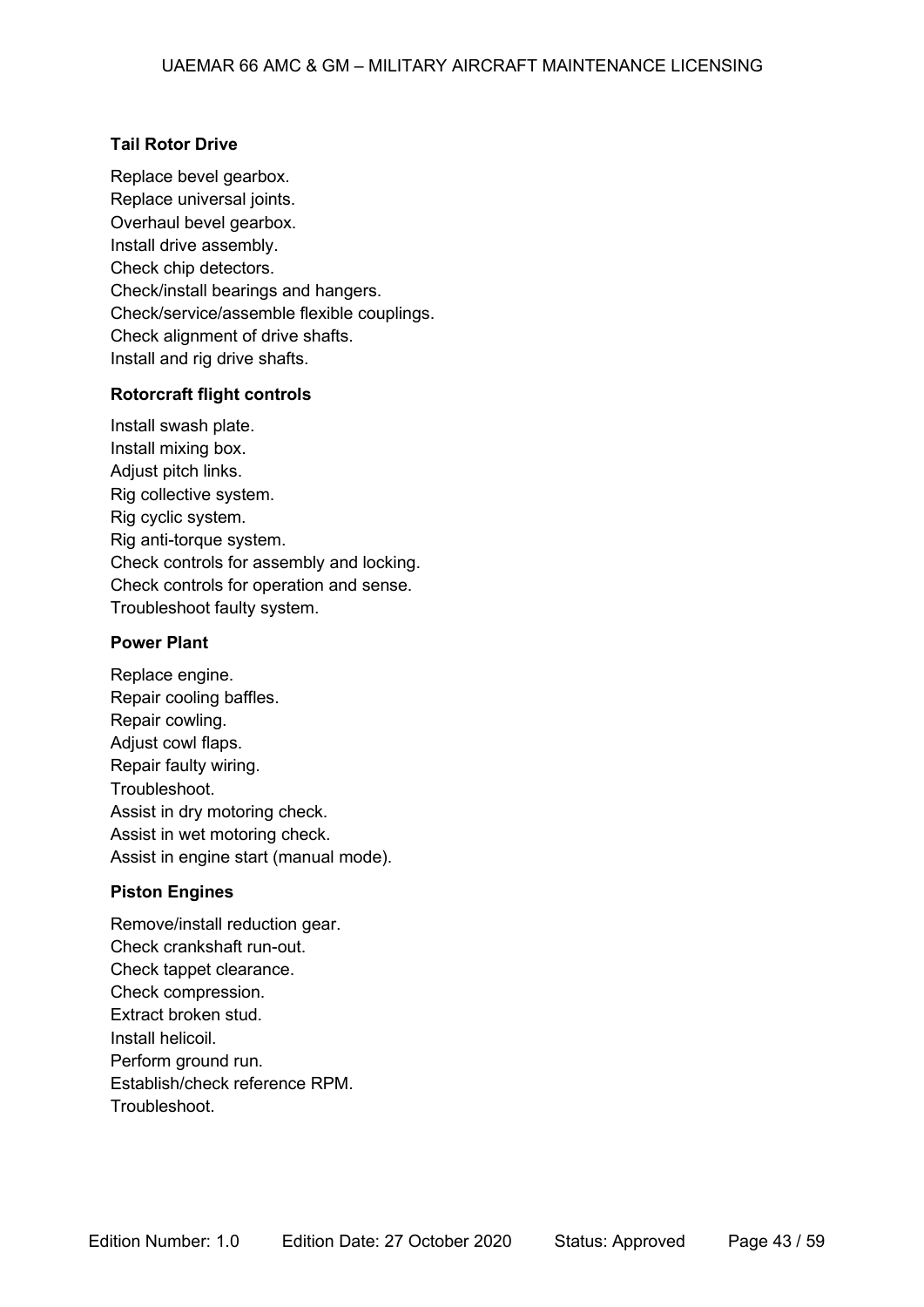# **Turbine Engines**

Replace module. Replace fan blade. Hot section inspection/boroscope check. Carry out engine/compressor wash. Carry out engine dry cycle. Engine ground run. Establish reference power. Trend monitoring/gas path analysis. Troubleshoot.

# **Fuel and control, piston**

Replace engine driven pump. Adjust Automatic Mixture Control. Adjust ABC (Aluminium piston, Brass cylinder, Chrome plated). Install carburetor/injector. Adjust carburetor/injector. Clean injector nozzles. Replace primer line. Check carburetor float setting. Troubleshoot faulty system.

# **Fuel and control, turbine**

Replace FCU. Replace Engine Electronic Control Unit (FADEC). Replace Fuel Metering Unit (FADEC). Replace engine driven pump. Clean/test fuel nozzles. Clean/replace filters. Adjust FCU. Troubleshoot faulty system. Functional test of FADEC.

#### **Ignition systems, piston**

Change magneto. Change ignition vibrator. Change plugs. Test plugs. Check High Tension. leads. Install new leads. Check timing. Check system bonding. Troubleshoot faulty system.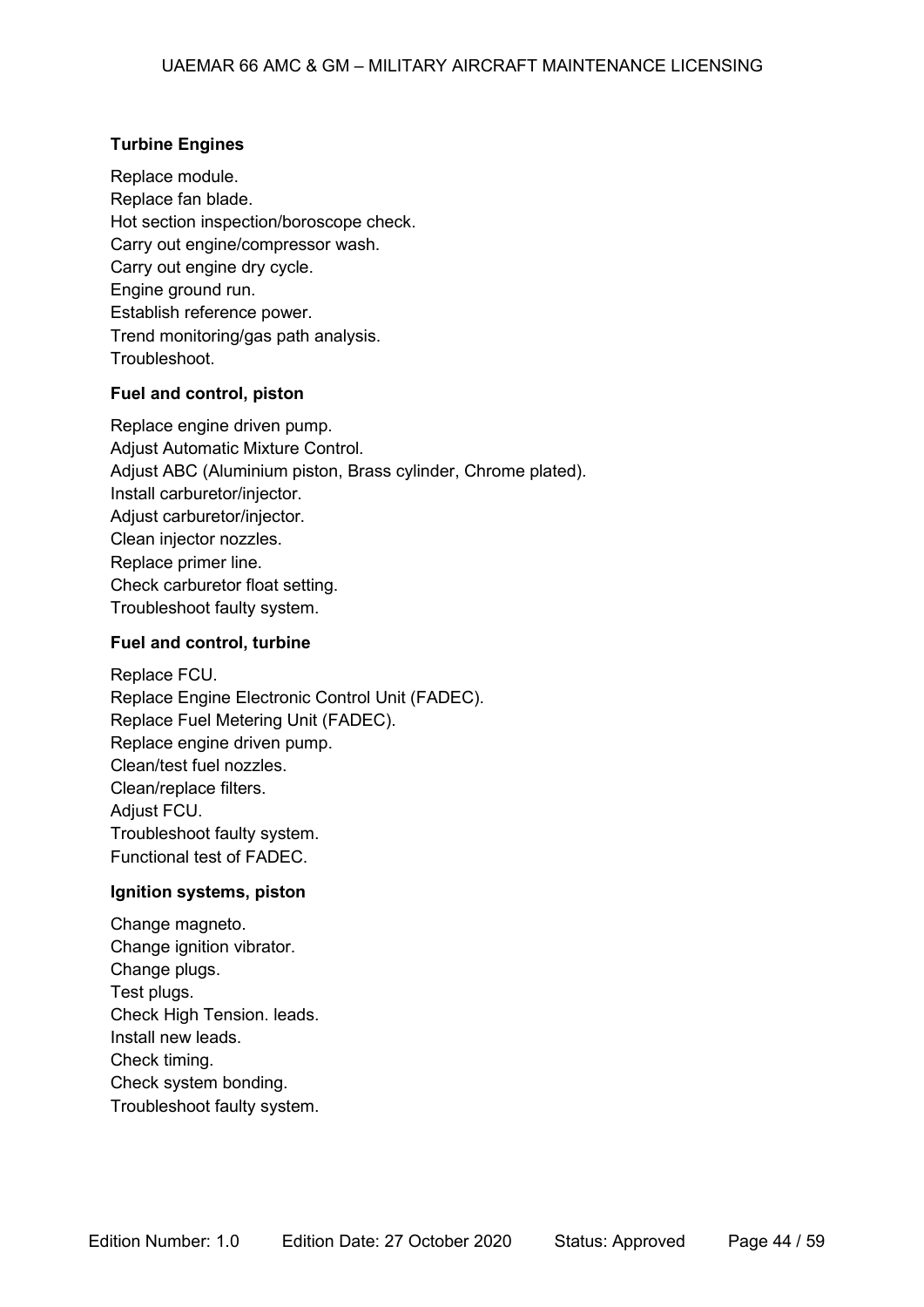#### **Ignition systems, turbine**

Perform functional test of the ignition system. Check glow plugs/igniters. Check High Tension leads. Check ignition unit. Replace ignition unit. Troubleshoot faulty system.

#### **Engine Controls**

Rig thrust lever Rig RPM control. Rig mixture HP cock lever. Rig power lever. Check control sync (multi-eng). Check controls for correct assembly and locking. Check controls for range and direction of movement. Adjust pedestal micro-switches. Troubleshoot faulty system.

#### **Engine Indicating**

Replace engine instrument(s). Replace oil temperature bulb. Replace thermocouples. Check calibration. Troubleshoot faulty system.

#### **Exhaust, piston**

Replace exhaust gasket. Inspect welded repair. Pressure check cabin heater muff. Troubleshoot faulty system.

#### **Exhaust, turbine**

Change jet pipe. Change shroud assembly. Install trimmers. Inspect/replace thrust reverser. Inspect/replace variable nozzle section Replace thrust reverser component. Deactivate/reactivate thrust reverser. Operational test of the thrust reverser system.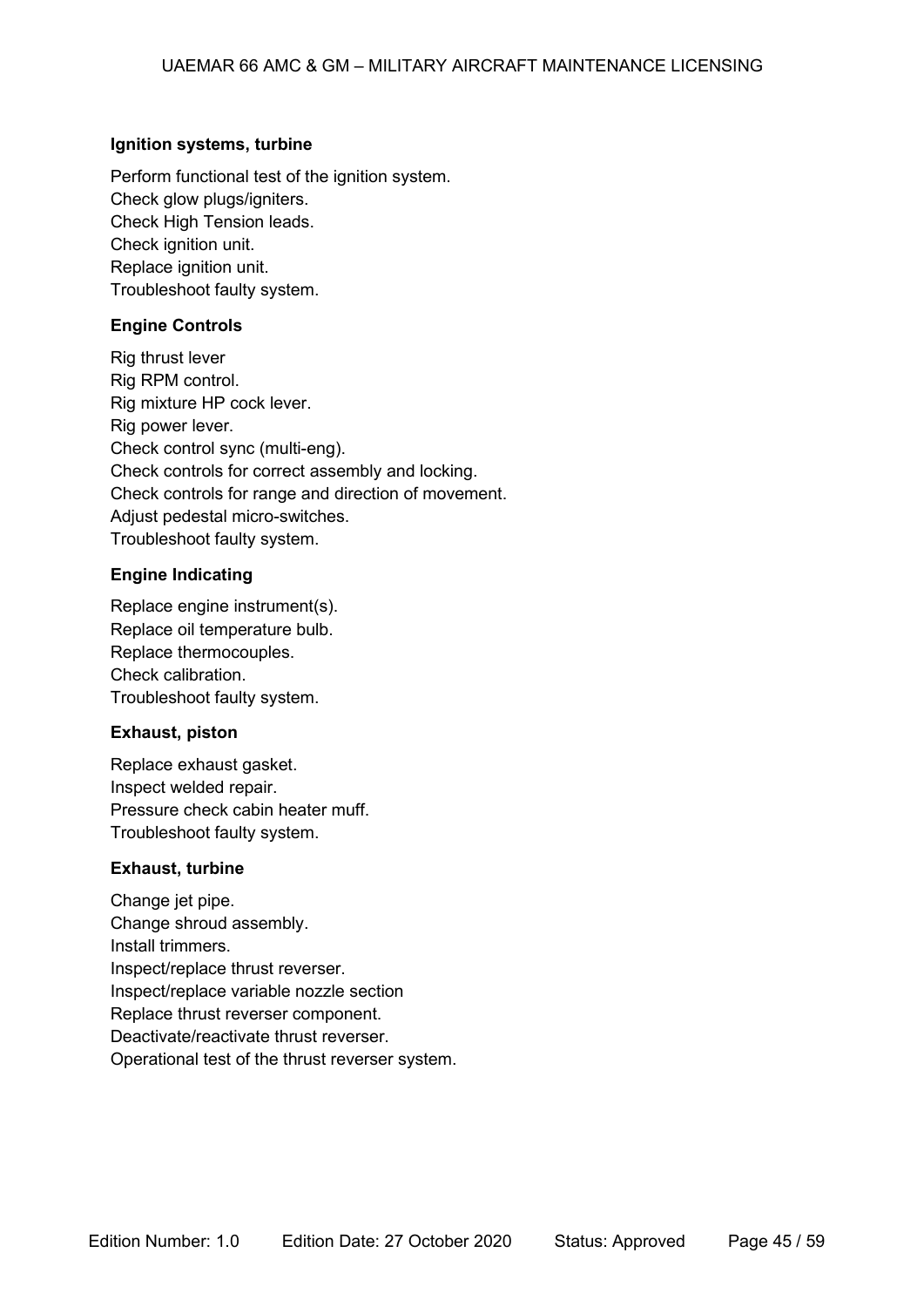# **Oil**

Change oil. Check filter(s). Adjust pressure relief valve. Replace oil tank. Replace oil pump. Replace oil cooler. Replace firewall shut off valve. Perform oil dilution test. Troubleshoot faulty system.

# **Starting**

Replace starter. Replace start relay. Replace start control valve. Check cranking speed. Troubleshoot faulty system.

#### **Turbines, piston engines**

Replace turbo-blower. Replace heat shields. Replace waste gate. Adjust density controller.

#### **Engine water injection**

Replace water/methanol pump. Flow check water/methanol system. Adjust water/methanol control unit. Check fluid for quality. Troubleshoot faulty system

#### **Accessory gear boxes**

Replace gearbox. Replace drive shaft. Inspect magnetic chip detector.

# **APU**

Removal/installation of the APU. Removal/installation of the inlet guide-vane actuator. Operational test of the APU emergency shut-down test. Operational test of the APU.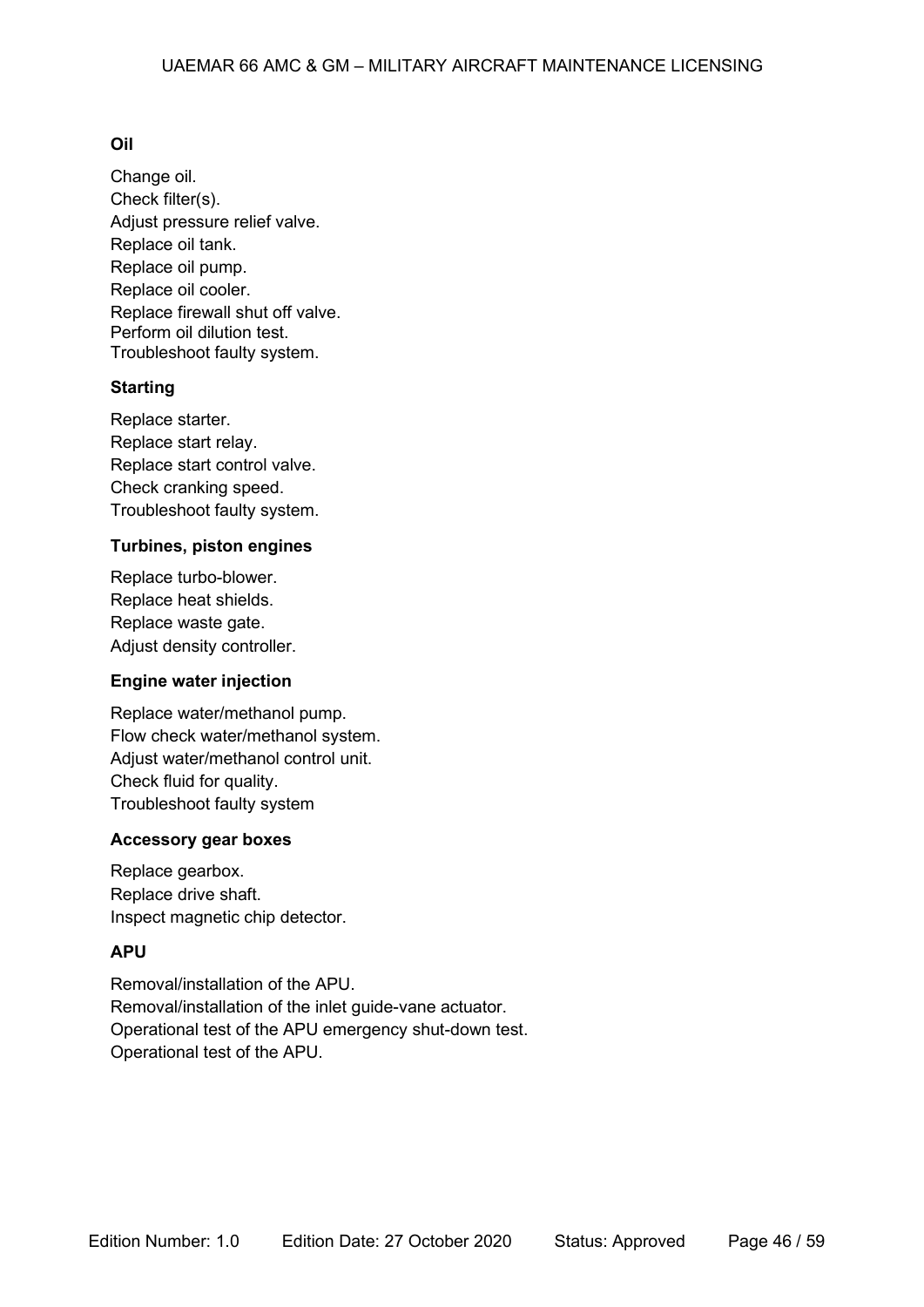#### **Attack systems**

Replace Head Up Display. Replace Map / Tactical Situation Display. Replace Multi-function Display. Replace Weapons Management Display. Removal/installation/functional check of laser designator systems.

#### **Radar / surveillance**

Functional check of air to air radar. Functional check of air to surface / terrain following / mapping radars. Functional check of weather radar. Removal/installation/functional check of FLIR. Removal/installation/functional check of Electro-Optical cameras.

#### **Weapon systems**

Removal/installation of guns/cannons. Removal/installation of mission specific equipment. Harmonisation/calibration of weapon aiming devices. Removal/installation/functional check of interface between mission computer and missiles/bombs/rockets/pods.

#### **Crew escape**

Removal/installation of ejection seats. Removal/installation of crew survival kits. Inspection of canopy/window jettison devices.

#### **Reconnaissance**

Removal/installation/functional check of cameras / reconnaissance pods.

#### **Electronic warfare**

Removal/installation of chaff/flares dispenser. Removal/installation/functional check of Electronic Counter Measures systems. Removal/installation/functional check of missile warning systems.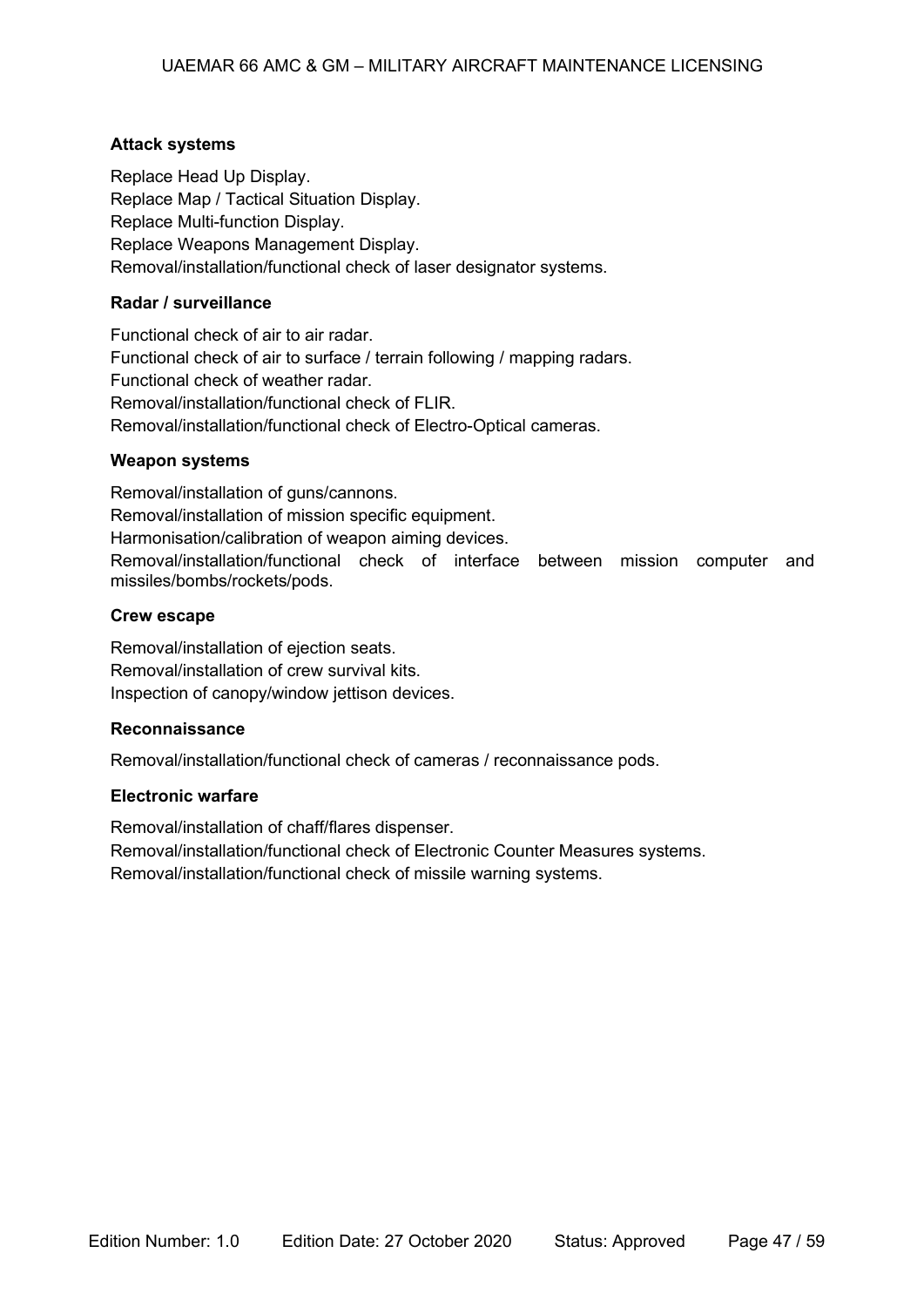# <span id="page-47-0"></span>**APPENDIX III – EVALUATION OF THE COMPETENCE: ASSESSMENT AND ASSESSORS**

This Appendix applies to the competence assessment performed by the designated assessors (and their qualifications).

#### **1. What does "competence" mean and areas of focus for assessment?**

The assessment should aim at measuring the competence by evaluating three major factors associated to the learning objectives:

- Knowledge;
- Skills:
- Attitude:

Generally, knowledge is evaluated by examination. The purpose of this document is not to describe the examination process: this material mainly addresses the evaluation of "skills" and "attitude" after training containing practical elements. Nevertheless, the trainee needs to demonstrate to have sufficient knowledge to perform the required tasks.

"Attitude" is indivisible from the "skill" as this greatly contributes to the safe performance of the tasks.

The evaluation of the competence should be based on the learning objectives of the training, in particular:

- the (observable) desired performance. This covers what the trainee is expected to be able to do and how the trainee is expected to behave at the end of the training;
- the (measurable) performance standard that must be attained to confirm the trainee's level of competence in the form of tolerances, constraints, limits, performance rates or qualitative statements; and
- the conditions under which the trainee will demonstrate competence. Conditions consist of the training methods, the environmental, situational and regulatory factors.

The assessment should focus on the competencies relevant to the aircraft type and its maintenance such as, but not limited to:

- Environment awareness (act safely, apply safety precautions and prevent dangerous situations);
- Systems integration (demonstrate understanding of aircraft systems interaction  $$ identify, describe, explain, plan, execute);
- Knowledge and understanding of areas requiring special emphasis or of novelty (areas peculiar to the aircraft type, domains not covered by UAEMAR 66 Appendix I, practical training elements that cannot be imparted through simulation devices, etc.);
- Using reports and indications (the ability to read and interpret);
- Aircraft documentation finding and handling (identify the appropriate aircraft documentation, navigate, execute and obey the prescribed maintenance procedures);
- Perform maintenance actions (demonstrate safe handling of aircraft, engines, components and tools);
- Aircraft final/close-up and report (apply close-up, initiate appropriate actions/followup/records of testing, establish and sign maintenance records/logbooks).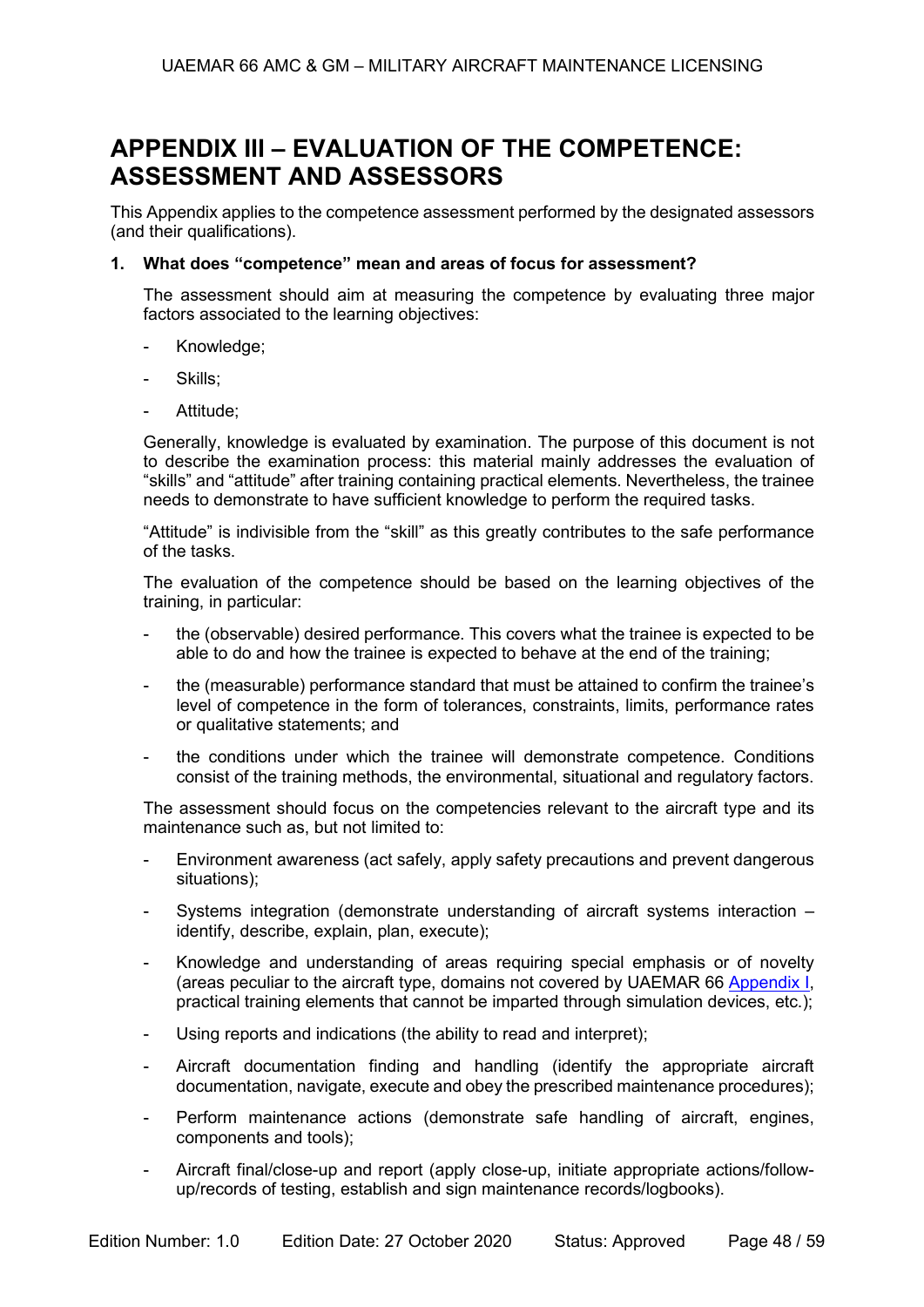#### **2. How to assess**

As far as feasible, the objectives of the assessment should be associated with the learning objectives and the passing level; it means that observable criteria should be set in order to measure the performance and should remain as objective as possible.

The general characteristics of effective assessment are: objective, flexible, acceptable, comprehensive, constructive, organised and thoughtful. At the conclusion, the trainee should have no doubt about what he/she did well, what he/she did poorly and how he/she can improve.

The following is a non-exhaustive list of questions that may be asked to assist assessment:

- What are the success factors for the job?
- What are typical characteristics of a correct behaviour for the task?
- What criteria should be observed?
- What level of expertise is expected?
- Is there any standard available?
- What is the pass mark? For example:
	- o "Go-no go" situation;
	- o How to allocate points? Minimum amount to succeed;
	- o "Must know or execute" versus "Good to know or execute" versus "Don't expect the candidate to be an expert".
- Minimum or maximum time to achieve? Use time effectively and efficiently.
- What if the trainee fails? How many times is the trainee allowed to fail?
- When and how should the trainee be prepared for the assessment?
- What proportion of judgment by the instructor out of collaboration with the trainee is needed during the evaluation stage?

The assessment may be:

- diagnostic (prior to a course), formative (re-orientate the course on areas where there is a need to reinforce) or summative (partial or final evaluation);
- performed task-by-task, as a group of tasks or as a final assessment;

One method might be an initial assessment to be performed by the trainee himself, then discussing areas where the perceptions of the trainee's performance by the assessors differ in order to:

- develop the self-assessment habits;
- make the assessment more acceptable and understandable to both parties.

In addition, many other aspects should be appropriately considered during the assessment process such as stress and environmental conditions, difficulty of the test, history of evaluation (such as tangible progresses or sudden and unexpected poor performance made by the trainee), amount of time necessary to build competence, etc.

All these reasons place more emphasis on the competence of the assessor.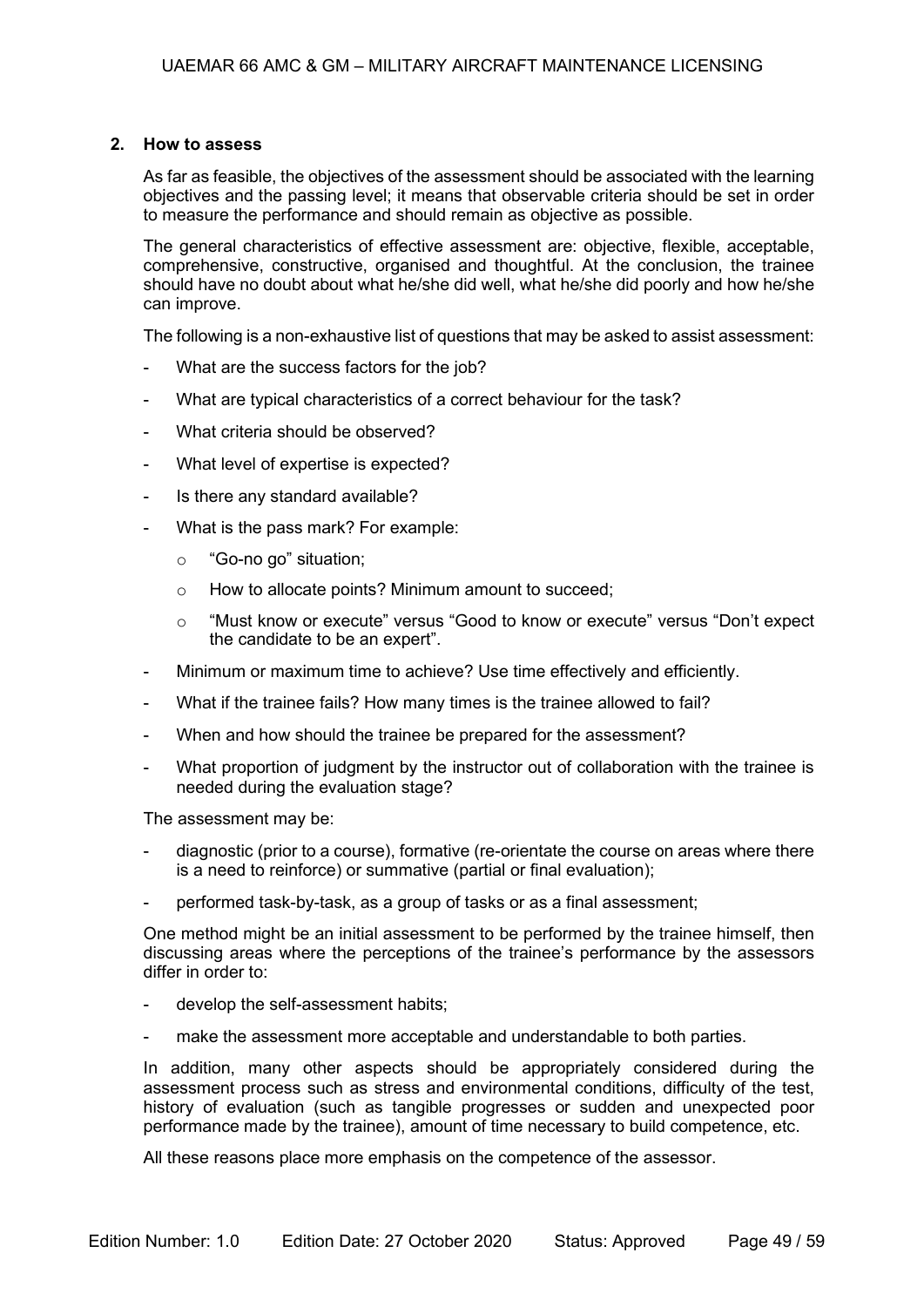#### **3. Who should assess**

In order to qualify, the assessor should:

- Be proficient and have sufficient experience and knowledge in:
	- o human performance and safety culture;
	- $\circ$  the aircraft type;
	- o training/coaching/testing skills; o instructional tools to use;
- Understand the objective and the content of the practical elements of the training that is being assessed;
- Have interpersonal skills to manage the assessment process (professionalism, sincerity, objectivity and neutrality, analysis skills, sense of judgement, flexibility, capability of evaluating the supervisor's or instructor's reports, handling of trainee's reactions to failing an assessment taking into account the trainee's cultural environment, being constructive, etc.);
- Be ultimately designated by the organisation to carry out the assessment.

The roles may be combined for:

- the assessor and the instructor for the practical elements of the Military Aircraft Type Rating Training; or
- the assessor and the supervisor for the On-the-Job Training

provided that the objectives associated to each role are clearly understood and that the competence and qualification criteria according to the organisation's procedures are met for both functions. Whenever possible (depending on the size of the organisation), it is recommended to split the roles (two different persons) in order to avoid any conflict of interests.

When the functions are not combined, the role of each function should be clearly understood.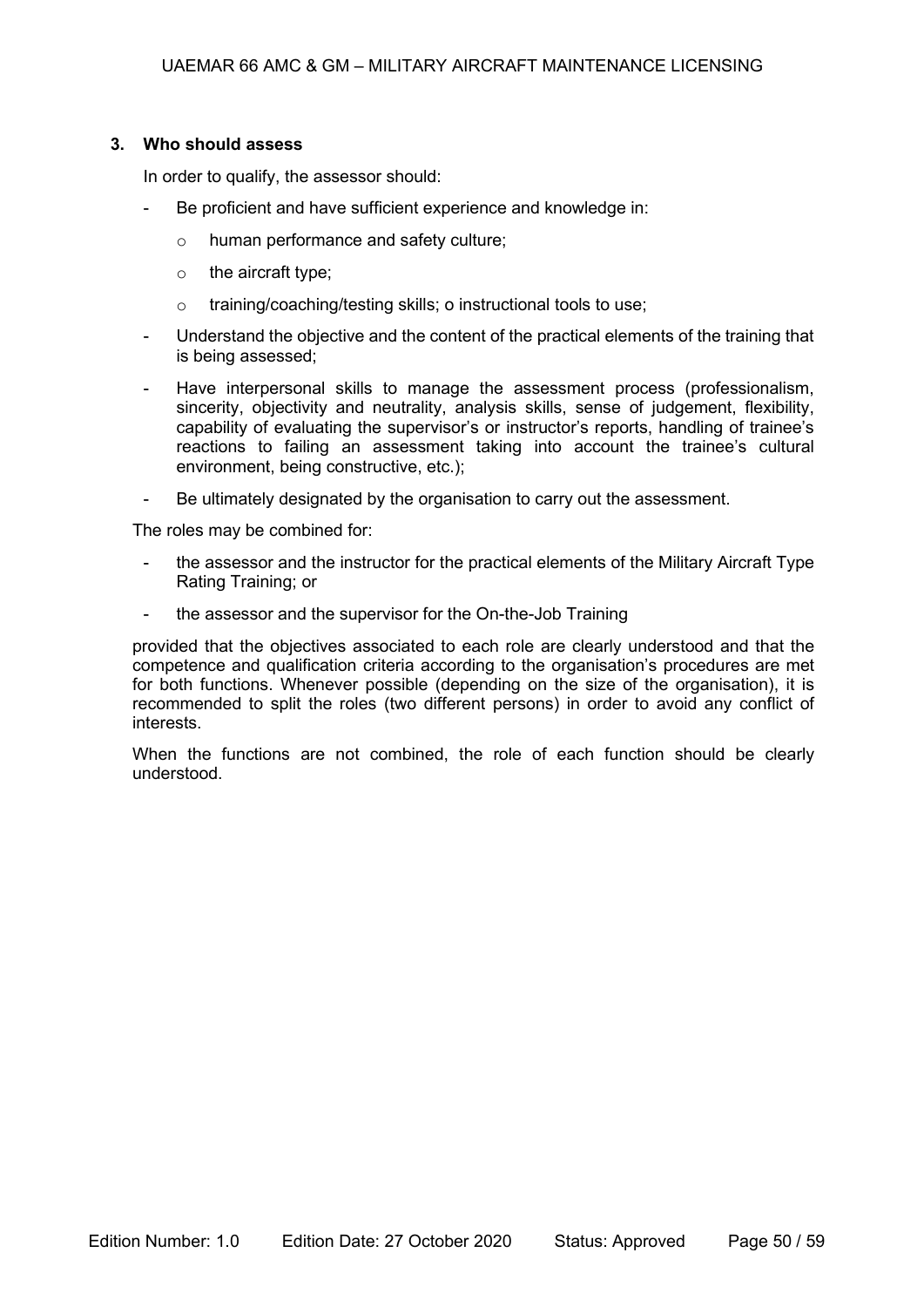# **APPENDICES TO GM**

# <span id="page-50-1"></span><span id="page-50-0"></span>**APPENDIX I TO GM 66.50(C) – LIMITATIONS**

NOTE: This Appendix is based on UAE GCAA Notice of Proposed Amendment 2019-01, Subject CAR Part II Chapter 7 – CAR 66 Aircraft Maintenance Engineer Licence.

- 1. Detailed in the following table is a list of current limitations applicable to the holder of a UAEMAR 66 licence. The table contains information on the implications to the scope of the certifying engineer's responsibilities and details of how they may be removed.
- 2. For those wanting to remove limitations and hold an unrestricted UAEMAR 66 licence, it will be necessary for the applicant to sit the appropriate examination, and where necessary, demonstrate appropriate experience relevant to the knowledge required to remove the limitation. The process for removal of limitations given below only refers to the specific limitation stated and does not address the removal of a combination of limitations.
- 3. The addition of another category (B1-2, B2 etc.) to a UAEMAR 66 licence will require the applicant to remove the limitations applied to their existing licence prior to the addition being granted. However, the existing licence may be extended with an additional type rating without the need to lift the limitations. Any new type added would have the same limitations added that apply to the basic licence categories.
- 4. Licence holders must apply for the removal of all limitations from the basic category in a single application.
- 5. Where a limitation is shown against the basic licence category, the limitation also applies to the type rating.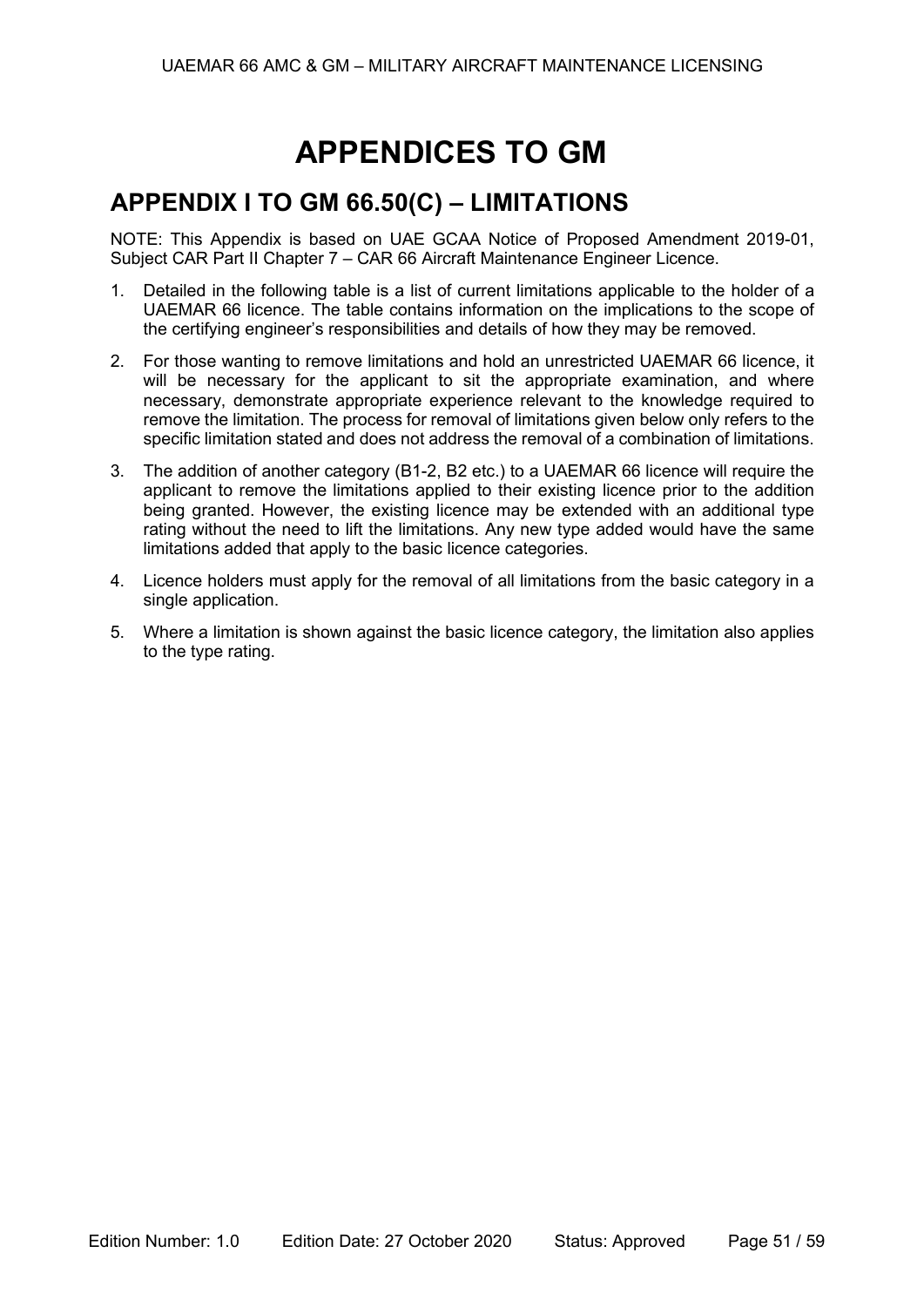| <b>Exclusion No./Description</b> |                                                                         | <b>Applied to:</b> |           |              | <b>Implications</b>                                                                                                                                                      | Requirements for removal of                                                                                                                             |
|----------------------------------|-------------------------------------------------------------------------|--------------------|-----------|--------------|--------------------------------------------------------------------------------------------------------------------------------------------------------------------------|---------------------------------------------------------------------------------------------------------------------------------------------------------|
|                                  |                                                                         |                    | <b>B1</b> | <b>B2</b>    |                                                                                                                                                                          | exclusion                                                                                                                                               |
|                                  |                                                                         |                    |           |              |                                                                                                                                                                          | For Basic; Part exams in modules 3<br>$(3.9 - 3.18), 7 (7.7), 11 (11.5, 11.6)$<br>and 11.14) plus full module 4.                                        |
|                                  |                                                                         |                    |           |              | No privileges to certify electrical work<br>including removal/replacement/ testing<br>of any electrical component such as<br>pressure transducers, heat sensing,<br>etc. | Minimum experience requirement:<br>90 days.                                                                                                             |
| 1.                               | Excluding electrical power generation<br>& distribution systems.        |                    |           | ✓            |                                                                                                                                                                          | For Type; Training on all mechanical/<br>electrical systems to level 3 for B1.<br>Training on all avionic electrical<br>systems for B2.                 |
|                                  |                                                                         |                    |           |              |                                                                                                                                                                          | Minimum experience requirement:<br>90 days.                                                                                                             |
| 2.                               | Excluding instrument systems, INS/<br>IRS and Flight Directors systems. |                    |           | $\checkmark$ | No privileges to certify instrument<br>systems or flight directors in autopilot<br>systems. This is in addition to<br>limitations 3 & 4.                                 | Limitation 2 is not issued in isolation.<br>Examination requirements to remove<br>limitation are incorporated with the<br>other associated limitations. |
| 3.                               | Excluding autopilot systems on<br>aeroplanes.                           |                    |           | $\checkmark$ | No privileges to certify autopilot<br>systems on Aeroplanes.                                                                                                             | Limitation 3 is not issued in isolation.<br>Examination requirements to remove<br>limitation are incorporated with the<br>other associated limitations. |
| 4.                               | Excluding autopilot systems on<br>helicopters.                          |                    |           | $\checkmark$ | No privileges to certify autopilot<br>systems on Rotorcraft.                                                                                                             | Examination in Part Module 13 (13.1,<br>13.3) required.                                                                                                 |
|                                  |                                                                         |                    |           |              |                                                                                                                                                                          | No stipulated experience requirement                                                                                                                    |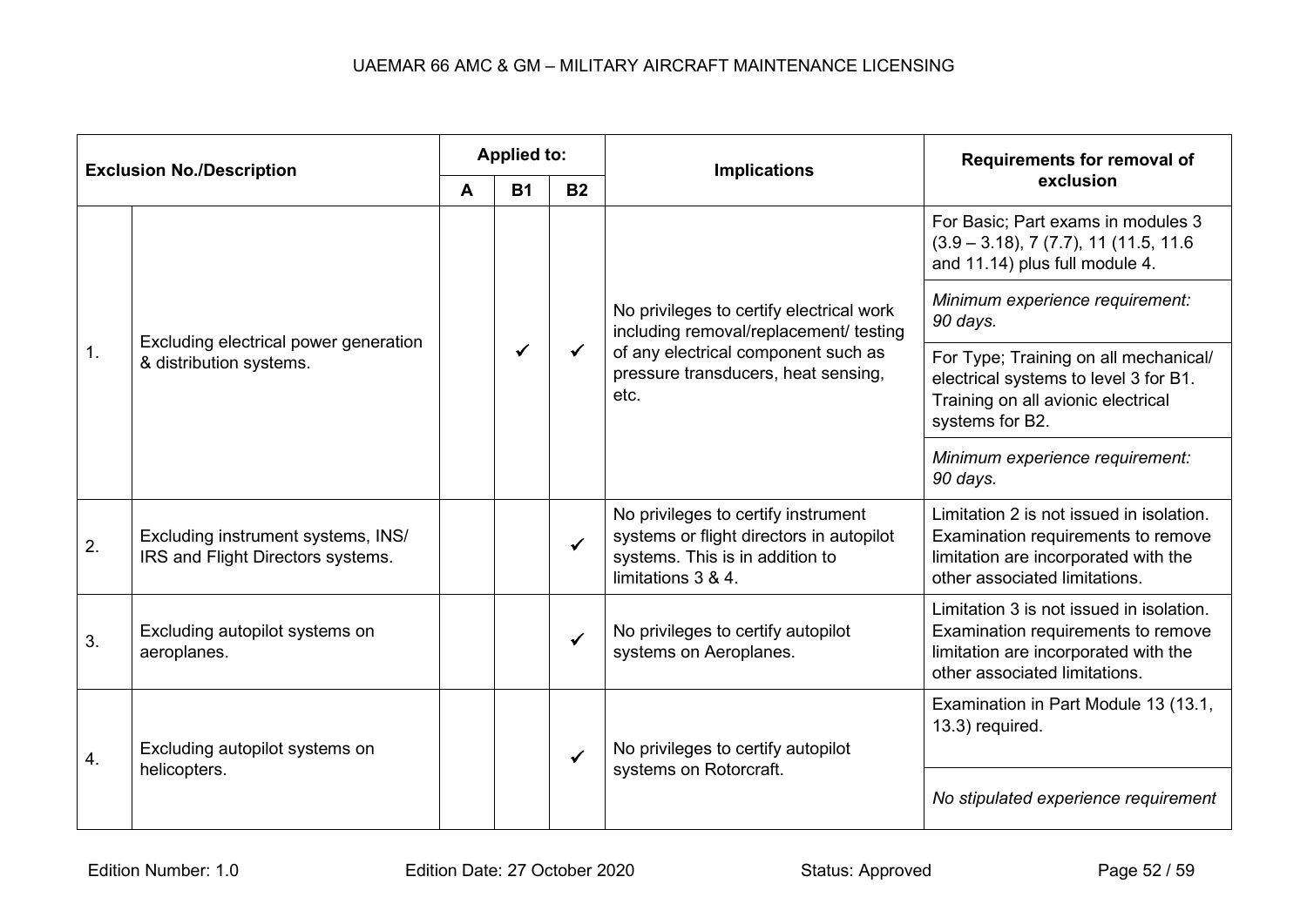| <b>Exclusion No./Description</b> |                                                                         | <b>Applied to:</b> |              |              | <b>Implications</b>                                              | <b>Requirements for removal of</b>                                                                                                        |
|----------------------------------|-------------------------------------------------------------------------|--------------------|--------------|--------------|------------------------------------------------------------------|-------------------------------------------------------------------------------------------------------------------------------------------|
|                                  |                                                                         | А                  | <b>B1</b>    | <b>B2</b>    |                                                                  | exclusion                                                                                                                                 |
| 5.                               | Excluding automatic landing and auto<br>throttle systems on aeroplanes. |                    | $\checkmark$ |              | No privileges to certify auto-land and<br>auto-throttle systems. | Examination in Part Module 13 (13.3,<br>13.20, 13.21 and 13.22) for basic, and<br>the appropriate systems for type<br>rating.             |
|                                  |                                                                         |                    |              |              |                                                                  | Minimum experience requirement:<br>180 days.                                                                                              |
| 6.                               | Excluding radio communication/<br>navigation and radar systems.         |                    |              | $\checkmark$ | No privilege to certify Comm/Nav/<br>Radio/Radar Systems.        | Examination in Part Module 13 (13.4,<br>13.6 13.8, 13.20, 13.21 and 13.22,)<br>for basic, and the appropriate systems<br>for type rating. |
|                                  |                                                                         |                    |              |              |                                                                  | Minimum experience requirement:<br>180 days                                                                                               |
| 7.                               | Excluding radio radar systems.                                          |                    |              | $\checkmark$ | No privileges to certify Primary or<br>Secondary Radar systems   | Examination in Part Module 13 (13.4,<br>13.20, 13.21 and 13.22) for basic, and<br>the appropriate systems for type<br>rating.             |
|                                  |                                                                         |                    |              |              |                                                                  | Minimum experience requirement:<br>90 days.                                                                                               |
| 8.                               |                                                                         |                    |              |              | <b>NOT IN USE</b>                                                |                                                                                                                                           |
|                                  |                                                                         |                    |              |              |                                                                  | <b>Examination in full Module 5</b>                                                                                                       |
| 9.                               | Excluding avionic LRUs.                                                 |                    |              |              | No privilege to certify Avionics Systems                         | For type rating, training in the avionics<br>disciplines of the appropriate type<br>course                                                |
|                                  |                                                                         |                    |              |              |                                                                  | Minimum experience requirement:<br>10 days.                                                                                               |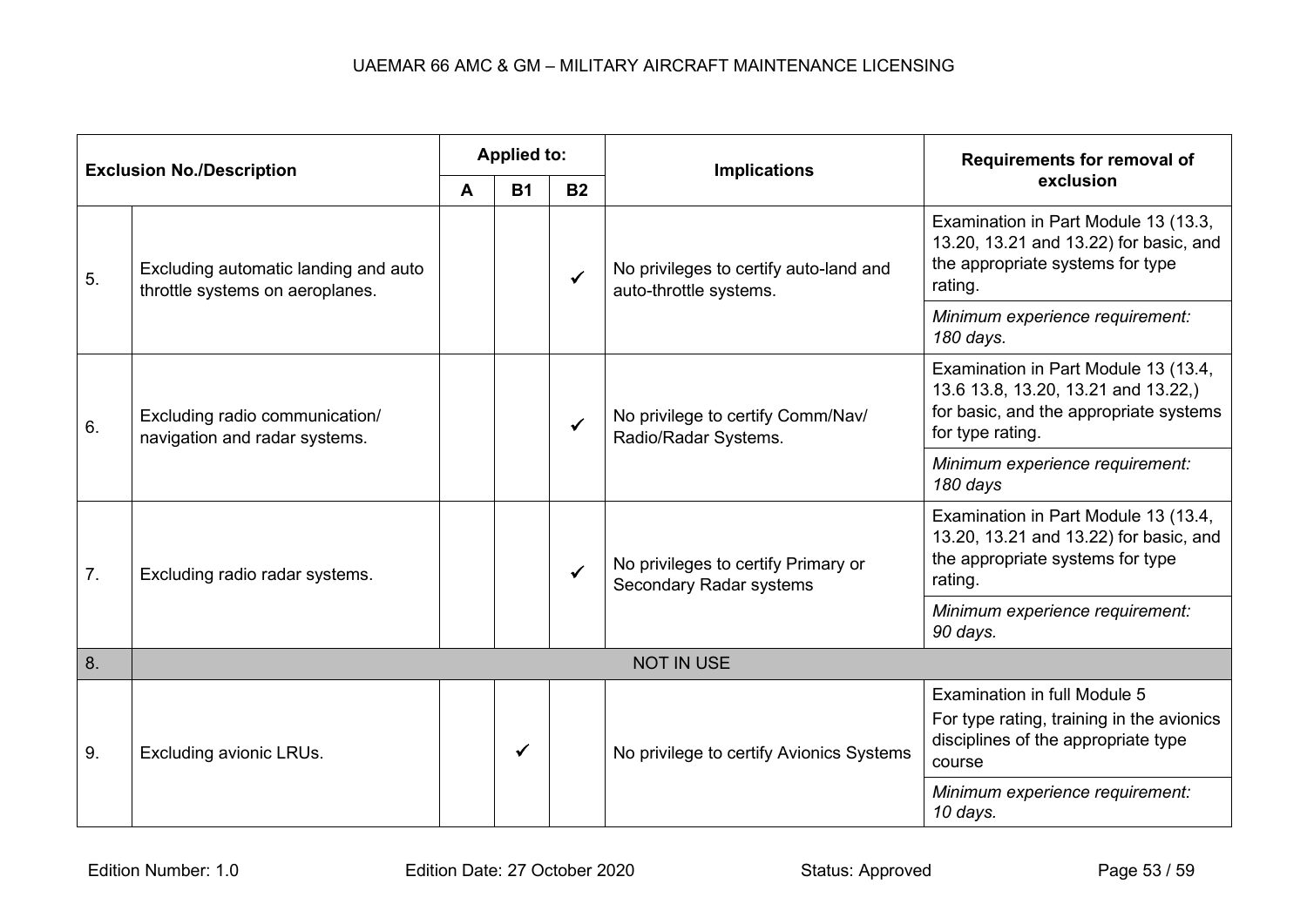| <b>Exclusion No./Description</b> |                           | <b>Applied to:</b> |           |           | <b>Implications</b>                                                 | Requirements for removal of                                                                        |
|----------------------------------|---------------------------|--------------------|-----------|-----------|---------------------------------------------------------------------|----------------------------------------------------------------------------------------------------|
|                                  |                           | A                  | <b>B1</b> | <b>B2</b> |                                                                     | exclusion                                                                                          |
|                                  |                           |                    |           |           |                                                                     | For Basic:<br>Examination in Module 11A for B1.1<br>Module 11B for B1.2.                           |
|                                  |                           |                    |           |           |                                                                     | Basic minimum experience<br>requirement: 180 days                                                  |
| 10.                              | <b>Excluding airframe</b> |                    | ✔         |           | No privilege to certify Airframe<br>Structure or Mechanical systems | For Type Rating:<br>Training in the airframe and systems<br>elements of appropriate type.          |
|                                  |                           |                    |           |           |                                                                     | For a Group Rating:<br>Oral examination on the aircraft<br>groups or sub groups.                   |
|                                  | <b>Excluding engine</b>   |                    |           |           | No privileges to certify engine or<br>engine/airframe interface.    | For Basic:<br>B1.1: Examination in Module 15 and<br>17<br>B1.2: Examination in Module 16 and<br>17 |
| 11.                              |                           |                    |           |           |                                                                     | Basic minimum experience<br>requirement: 180 days                                                  |
|                                  |                           |                    |           |           |                                                                     | For Type Rating:<br>Training in the engine and airframe/<br>engine interface.                      |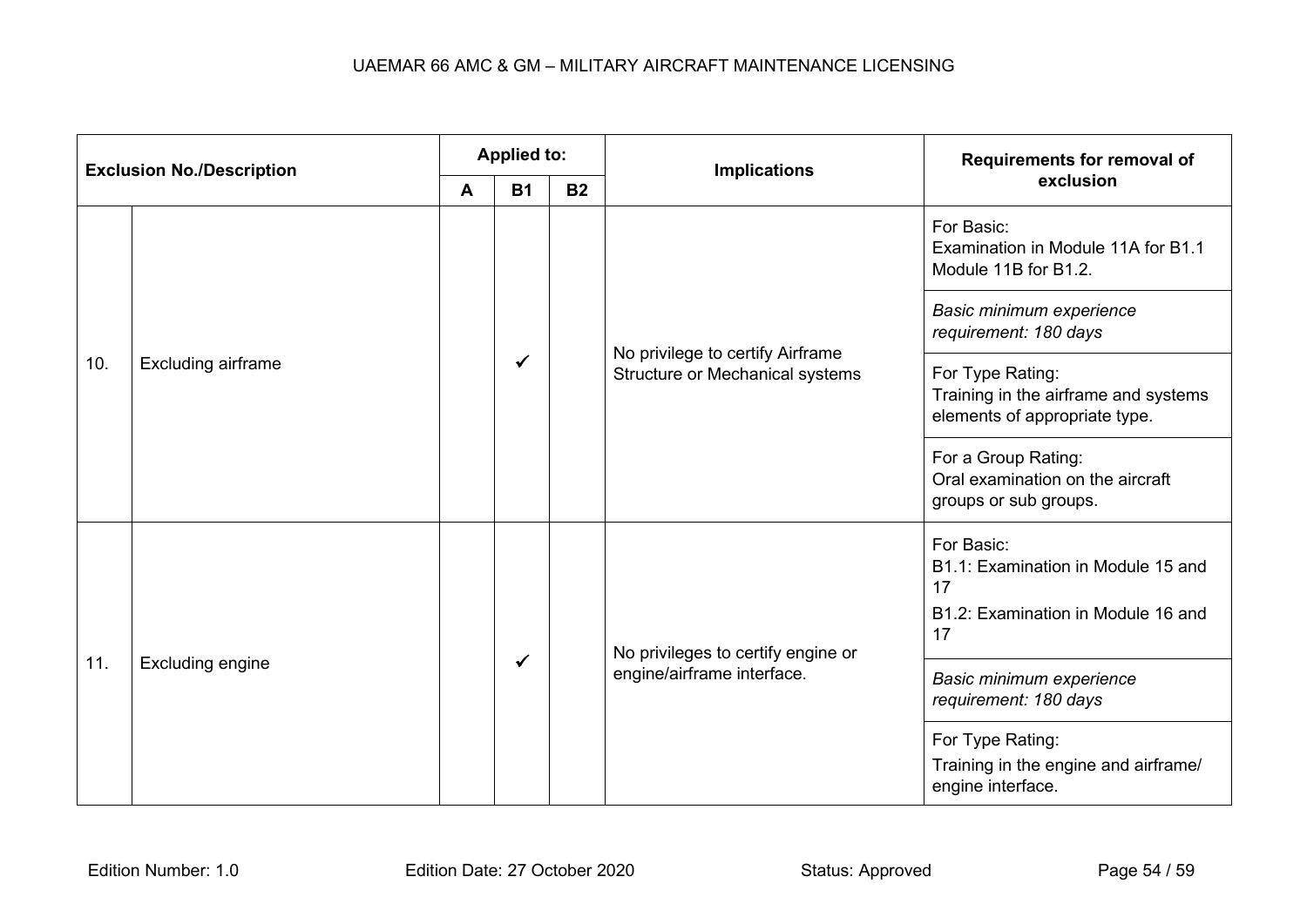| <b>Exclusion No./Description</b> |                                                                                                            | <b>Applied to:</b> |                       |              | <b>Implications</b>                                                                                        | Requirements for removal of                                                                  |  |  |
|----------------------------------|------------------------------------------------------------------------------------------------------------|--------------------|-----------------------|--------------|------------------------------------------------------------------------------------------------------------|----------------------------------------------------------------------------------------------|--|--|
|                                  |                                                                                                            | A                  | <b>B1</b>             | <b>B2</b>    |                                                                                                            | exclusion                                                                                    |  |  |
|                                  |                                                                                                            |                    |                       |              | No privileges to certify pressurised<br>aeroplane structures within any type-<br>rating group.             | For Basic:<br>Full module 11A for Category B1.1<br>Full Module 11B for Category B1.2         |  |  |
| 12.                              | Excluding all pressurised aeroplanes                                                                       |                    | ✔                     |              |                                                                                                            | Basic minimum experience<br>requirement: 180 days                                            |  |  |
|                                  |                                                                                                            |                    |                       |              |                                                                                                            | For type rating:<br>Oral examination                                                         |  |  |
| 13.                              | <b>NOT IN USE</b>                                                                                          |                    |                       |              |                                                                                                            |                                                                                              |  |  |
| 14.                              |                                                                                                            |                    |                       |              | <b>NOT IN USE</b>                                                                                          |                                                                                              |  |  |
|                                  | Excluding supercharged piston<br>engines in aeroplanes.                                                    |                    | ✓<br>B <sub>1.2</sub> |              | No privileges to certify supercharged I<br>turbocharged piston engines or<br>Variable pitch propellers.    | Examination in Part Module 16 (16.7)                                                         |  |  |
| 15.                              |                                                                                                            |                    |                       |              |                                                                                                            | Minimum experience requirement:<br>90 days.                                                  |  |  |
|                                  | Excluding navigational and electronic<br>instrument systems, FDR, GPWS and<br>vibration monitoring systems |                    |                       |              | No privileges to certify electronic<br>instrument systems, FDR. GPWS or<br>vibration monitoring equipment. | For Basic:<br>Examination in Part Module 13 (13.4,<br>13.6 and 13.8, 13.20, 13.21 and 13.22) |  |  |
| 16.                              |                                                                                                            |                    |                       | $\checkmark$ |                                                                                                            | Basic minimum experience<br>requirement: 90 days                                             |  |  |
|                                  |                                                                                                            |                    |                       |              |                                                                                                            | For Type Rating:<br>Completion of appropriate type<br>training.                              |  |  |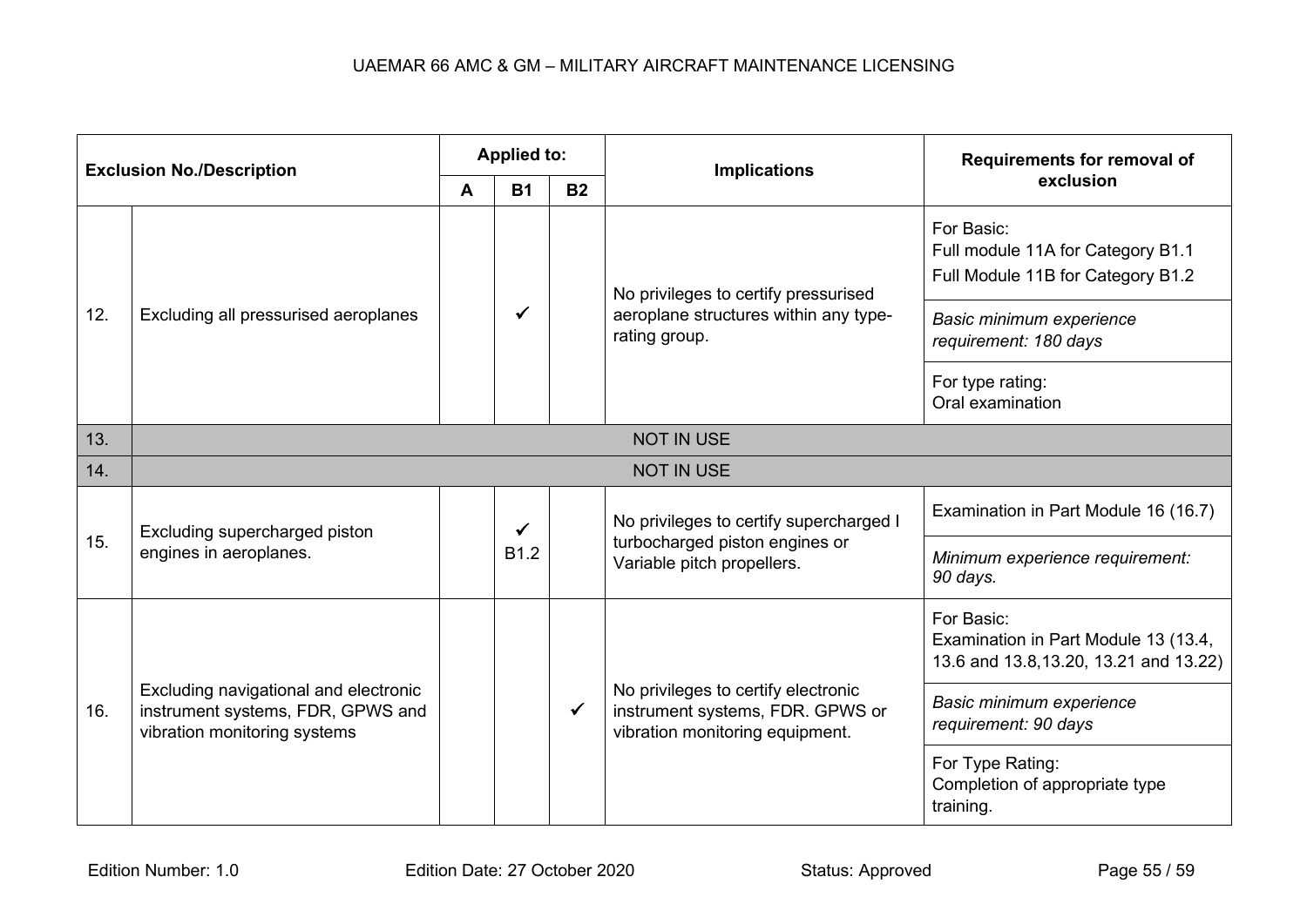| <b>Exclusion No./Description</b> |                                                              | <b>Applied to:</b> |             |              | <b>Implications</b>                                                                        | Requirements for removal of                                                                 |
|----------------------------------|--------------------------------------------------------------|--------------------|-------------|--------------|--------------------------------------------------------------------------------------------|---------------------------------------------------------------------------------------------|
|                                  |                                                              | A                  | <b>B1</b>   | <b>B2</b>    |                                                                                            | exclusion                                                                                   |
|                                  |                                                              |                    |             |              |                                                                                            | For Basic:<br>Examination in Part Module 13 (13.3,<br>13.20, 13.21 and 13.22).              |
| 17.                              | Excluding radio-coupled autopilot<br>systems in aeroplanes.  |                    |             | $\checkmark$ | No privilege to certify radio-coupled<br>autopilot systems on aeroplanes.                  | Basic minimum experience<br>requirement: 30 days                                            |
|                                  |                                                              |                    |             |              |                                                                                            | For Type Rating:<br>Training in the radio-coupled autopilot<br>systems appropriate to type. |
|                                  | Excluding radio-coupled autopilot<br>systems in helicopters. |                    |             | $\checkmark$ | No privilege to certify radio-coupled<br>autopilot systems on rotorcraft.                  | For Basic:<br>Examination in Part Module 13 (13.3).                                         |
| 18.                              |                                                              |                    |             |              |                                                                                            | Basic minimum experience<br>requirement: 30 days                                            |
|                                  |                                                              |                    |             |              |                                                                                            | For Type Rating:<br>Training in the radio-coupled autopilot<br>systems appropriate to type. |
| 19.                              |                                                              |                    |             |              | <b>NOT IN USE</b>                                                                          |                                                                                             |
|                                  |                                                              |                    |             |              | No privilege to certify propeller,<br>propeller controls or engine/propeller<br>interface. | For Basic:<br>Examination on full Module 17                                                 |
| 20.                              | Excluding propeller-turbine engines.                         |                    |             |              |                                                                                            | No stipulated experience requirement.                                                       |
|                                  |                                                              |                    | <b>B1.1</b> |              |                                                                                            | For Type Rating:<br>Completion of appropriate type<br>training.                             |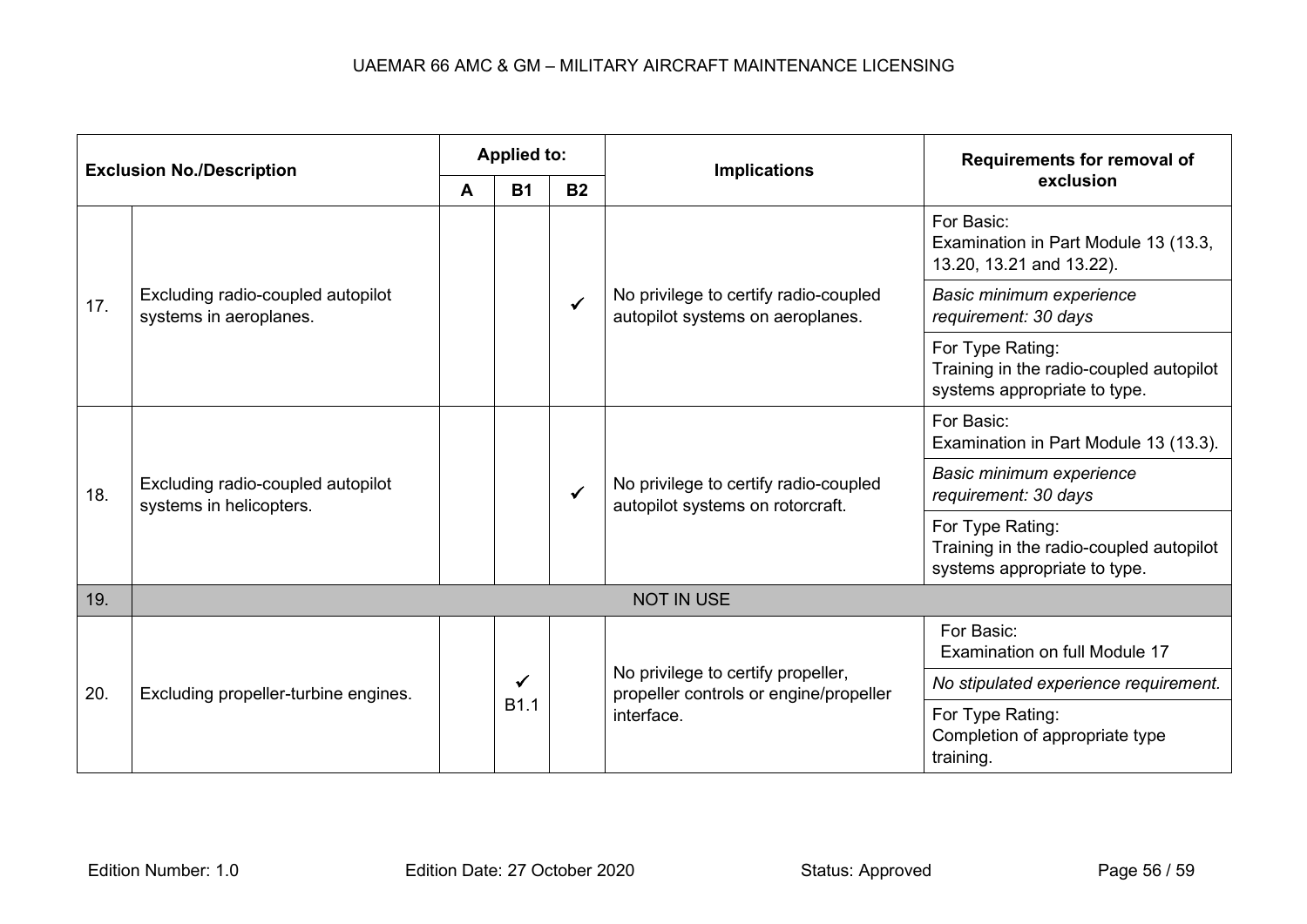| <b>Exclusion No./Description</b> |                                                                                                                         | <b>Applied to:</b> |           |           | <b>Implications</b>                                                                                     | Requirements for removal of                                                                                                                    |  |  |  |  |
|----------------------------------|-------------------------------------------------------------------------------------------------------------------------|--------------------|-----------|-----------|---------------------------------------------------------------------------------------------------------|------------------------------------------------------------------------------------------------------------------------------------------------|--|--|--|--|
|                                  |                                                                                                                         |                    | <b>B1</b> | <b>B2</b> |                                                                                                         | exclusion                                                                                                                                      |  |  |  |  |
| 21.                              | Excluding all tasks with the exception<br>of minor scheduled line maintenance<br>up to and including Daily Inspections. | $\checkmark$       |           |           | No privilege to certify rectification of<br>defects, fault diagnosis.                                   | Examination in all of the modules<br>associated with Category A licence.                                                                       |  |  |  |  |
| 22.                              | Excluding all tasks with the exception<br>of Cabin Maintenance tasks.                                                   | ✓                  |           |           | No privileges to certify rectification of<br>defects, fault diagnosis, except for<br>cabin maintenance. | Examination in all of the modules<br>associated with Category A licence.                                                                       |  |  |  |  |
|                                  | Excluding all tasks with the exception<br>of DC electrical components in<br>mechanical.                                 |                    |           |           |                                                                                                         | For Basic:<br>Examination in:<br>Part Modules 3 (3.9 – 3.18), 7 (7.7)<br>and 11A or 11B (11.5, 11.6 and<br>$11.14$ ).<br>Full Modules 4 and 5. |  |  |  |  |
| 23.                              |                                                                                                                         |                    |           |           | No privileges to certify avionic/electrical<br>systems.                                                 | Basic minimum experience<br>requirement: 90 days                                                                                               |  |  |  |  |
|                                  |                                                                                                                         |                    |           |           |                                                                                                         | For Type Rating:<br>Completion of appropriate type<br>training.                                                                                |  |  |  |  |
| 24.                              | <b>NOT IN USE</b>                                                                                                       |                    |           |           |                                                                                                         |                                                                                                                                                |  |  |  |  |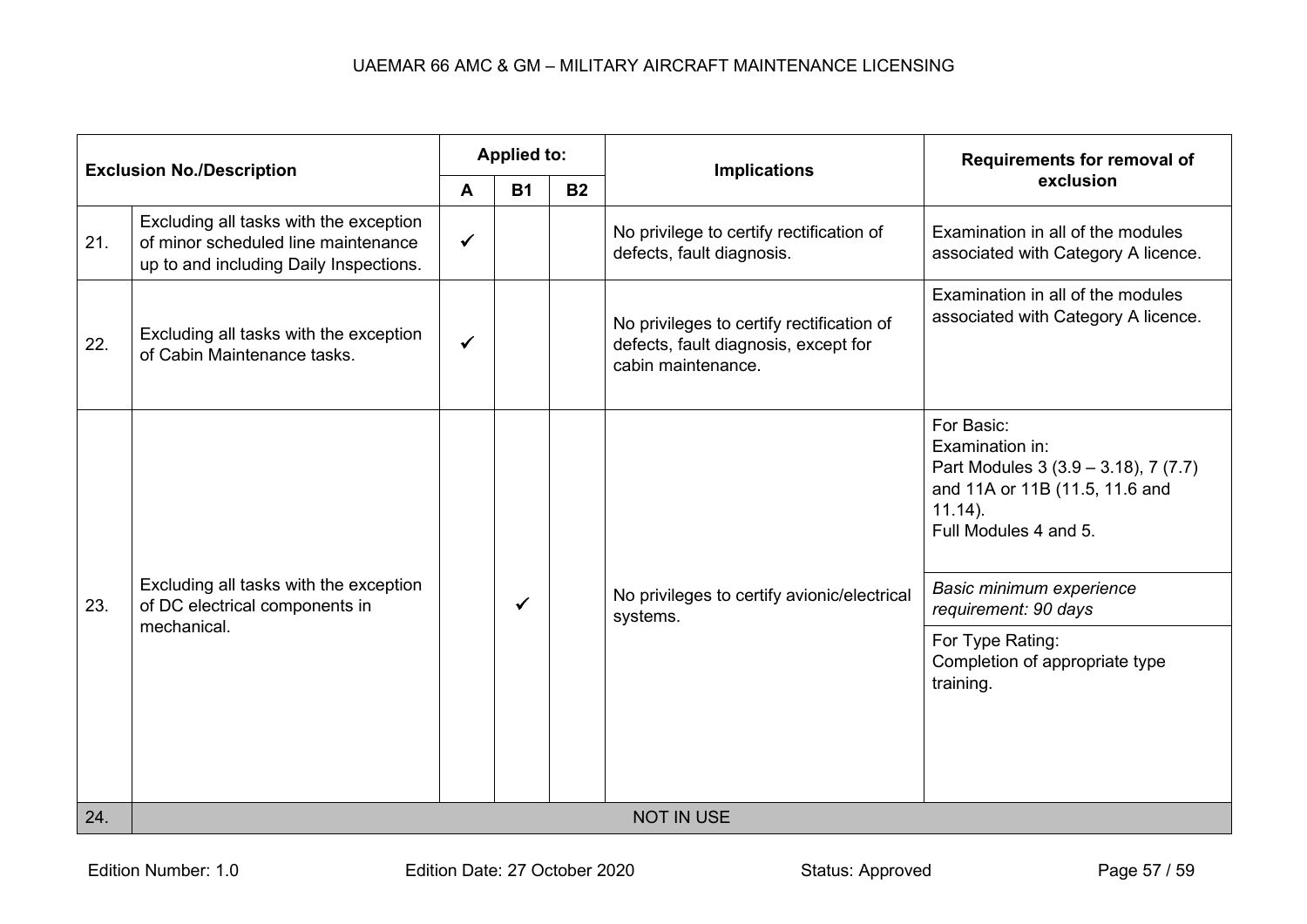| <b>Exclusion No./Description</b> |                                                                                                                                                                                           | <b>Applied to:</b> |              |              | <b>Implications</b>                                                    | Requirements for removal of                                                                                                             |  |  |
|----------------------------------|-------------------------------------------------------------------------------------------------------------------------------------------------------------------------------------------|--------------------|--------------|--------------|------------------------------------------------------------------------|-----------------------------------------------------------------------------------------------------------------------------------------|--|--|
|                                  |                                                                                                                                                                                           | A                  | <b>B1</b>    | <b>B2</b>    |                                                                        | exclusion                                                                                                                               |  |  |
| 25.                              | Excluding AC electrical systems on<br>aircraft above 5700kg MTOM, with the<br>exception of component changes that<br>do not require specialist test<br>equipment to prove serviceability. |                    |              |              | No privileges to certify AC electrical<br>systems on aircraft >5700kg. | For Basic:<br>Examination in:<br>Part Modules 3 (3.9 – 3.18), 7 (7.7)<br>and 11A or 11B (11.5, 11.6 and<br>$11.14$ ).<br>Full Module 4. |  |  |
|                                  |                                                                                                                                                                                           |                    |              |              |                                                                        | Basic minimum experience<br>requirement: 90 days                                                                                        |  |  |
|                                  |                                                                                                                                                                                           |                    |              |              |                                                                        | For Type Rating:<br>Completion of the electrical element of<br>all mechanical systems to Level III.                                     |  |  |
| 26.                              | <b>NOT IN USE</b>                                                                                                                                                                         |                    |              |              |                                                                        |                                                                                                                                         |  |  |
| 27.                              | <b>NOT IN USE</b>                                                                                                                                                                         |                    |              |              |                                                                        |                                                                                                                                         |  |  |
| 28.                              | <b>NOT IN USE</b>                                                                                                                                                                         |                    |              |              |                                                                        |                                                                                                                                         |  |  |
| 29                               | Excluding compass compensation<br>and adjustments.                                                                                                                                        |                    | $\checkmark$ | $\checkmark$ | No privilege to certify compass<br>compensation and adjustment         | Examination in Part Module 13 (13.8).                                                                                                   |  |  |